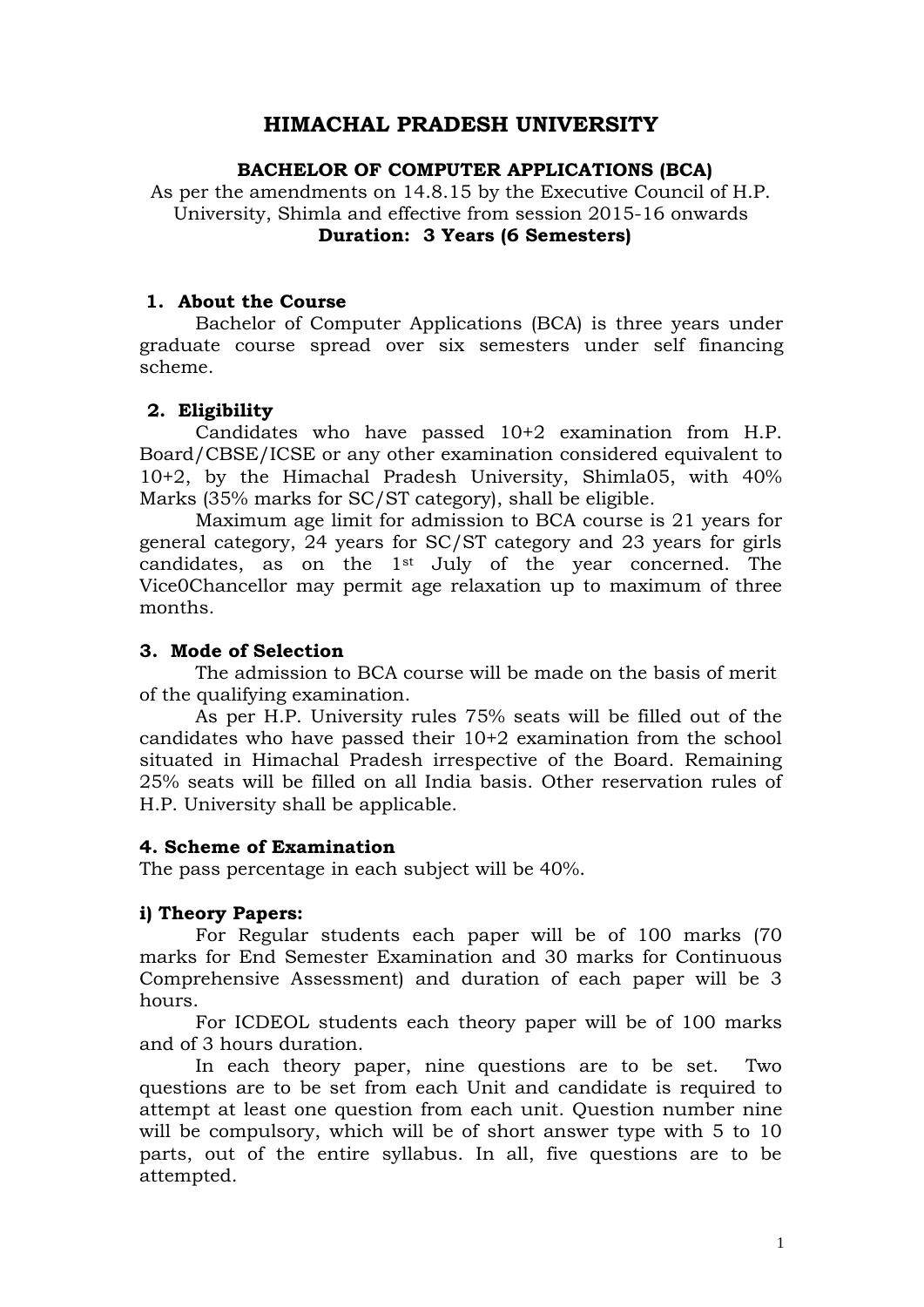**i) Continuous Comprehensive Assessment (CCA)** accounting for 30% of the final grade that a student gets in a course; and

**ii) End-Semester Examination (ESE)** accounting for the remaining 70% of the final grade that the student gets in a course.

**Note:**

1. A student will have to pass both the components (i.e. CCA and ESE) separately to become eligible to be declared successful in a course.

2. The ratio of Continuous Comprehensive Assessment (CCA) and End-Semester Examination (ESE) would remain unchanged (i.e. 50:50) for the students of the academic sessions admitted in 2013 and 2014.

**Mid-Term (Minor) Test** – There will be one mid-term test, to be conducted when approximately 2/3 of the syllabus has been covered. This mid-term test will be for 15 marks. Mid-term test will be conducted by the college in consultation with the teacher.

**Note:**

Mid-term (Minor) Test will be of 30 marks for the students of the academic sessions admitted in 2013 and 2014 respectively.

**Seminar/Assignment/Term Paper**–The remaining 10 marks of the CCA will be awarded on the basis of seminar/assignment/term paper etc. that the course teacher might give to the students.

### **Note:**

Seminar/Assignment/Term Paper will be of 15 marks for the students of the academic sessions admitted in 2013 and 2014.

**End-Semester Examination (ESE):** The remaining 70% of the final grade of the student in a course will be on the basis of an endsemester examination (ESE) that will be for three hours duration and will be covering the whole syllabus of the course.

### **Note:**

1. Only those students will be allowed to appear in the ESE who have been successful in the CCA.

2. The remaining 50% of the final grade for the students of the academic sessions 2013 and 2014 in a course will be on the basis of an end-semester examination (ESE) that will be for three hours duration and will be covering the whole syllabus of the course.

A student, who fulfills all the requirements for appearing in a semester examination, is unable to appear in the examination or to complete it on account of his/her own serious illness, accident, or on account of the death of near relative (mother, father, brother and sister), or the dates of state or national level examinations falls on dates of the semester exams may be allowed to appear in the semester exam in the next academic year when examination for that semester is due. Permission to sit in the examination will be permitted by college Principal/Director on the production of a valid certificate/document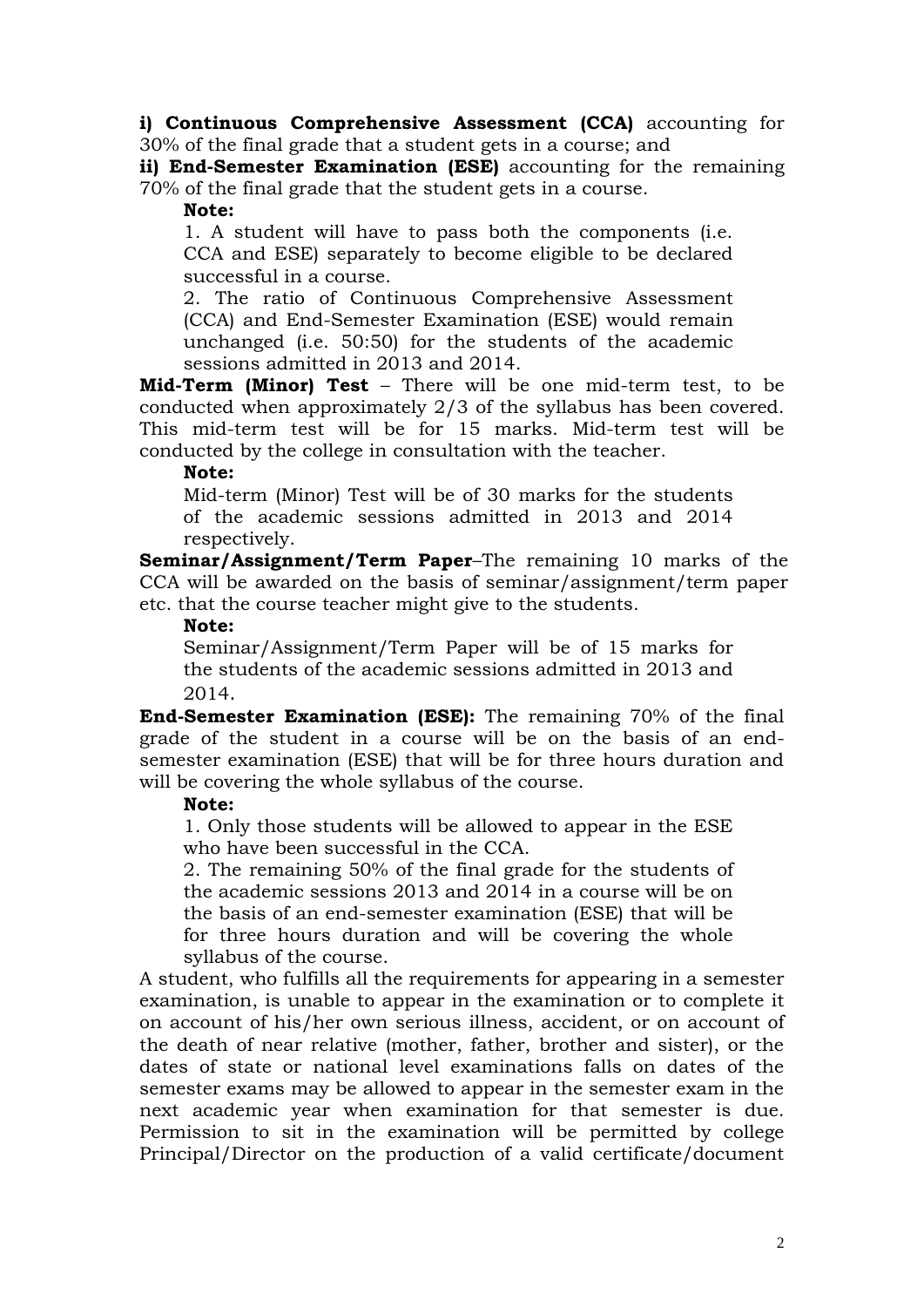from the competent authority. The college will send the name of the student to the Registration and Migration Cell for information.

The question paper for the ESE may have any one of the following patterns:

### **Part A**

Fifteen objective type questions (MCQ / True or False / fill in the blanks etc.) for 1 mark each.  $15 \times 1 = 15$  marks

### **Part B**

Ten short answer (25 words) type questions for 2 marks each.  $10 \times 2 = 20$  marks

### **Part C**

Ten questions of Medium Length Answer type (50 words) for 4 marks each of which five will have to be answered.

 $5 \times 4 = 20$  marks

### **Part D**

Three questions of long answer (400 words) type, of which one is to be attempted for 15 marks.

 $15 \times 1 = 15$  marks

Total marks  $(A + B + C + D)$  15+ 20 + 20 + 15 = 70 marks.

### **OR (PREFRABLY)**

### **Part A (Compulsory)**

Compulsory of 30 marks consisting of 10 objective type questions of 1 mark each (in MCQ/True False/Fill in the blanks or such type), and five short answer questions (25 to 50 words) of 4 marks each covering whole of the syllabus.

### **Part B (UNIT I)**

One question out of two questions each of 10 marks. Each of these questions may contain sub parts and will be long type.

### **Part C (UNIT II)**

One question out of two questions each of 10 marks. Each of these questions may contain sub parts and will be long type.

### **Part D (UNIT III)**

One question out of two questions each of 10 marks. Each of these questions may contain sub parts and will be long type

### **Part E (UNIT IV)**

One question out of two questions each of 10 marks. Each of these questions may contain sub parts and will be of long type.

### Total marks  $(A + B + C + D + E)$  30+10+10+10+10 = 70 marks.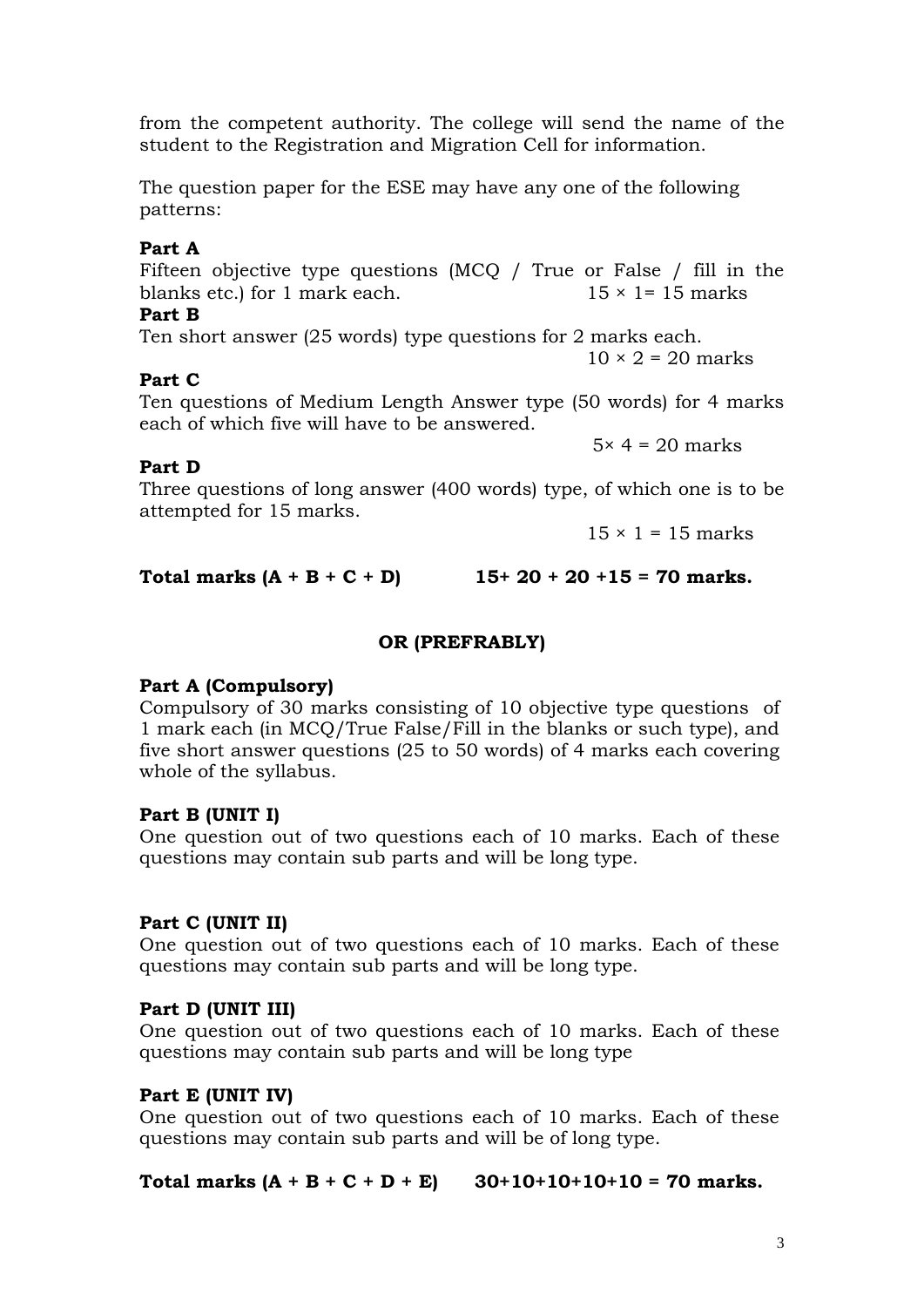The result would be declared by the Controller of Examination of the Himachal Pradesh University and the degree (or certificate or diploma as the case may be) conferred. A candidate shall be eligible for the conferment of the Bachelor's degree only if he / she has earned the minimum required credits for the programme prescribed in the regulations (i.e. (a) For a bachelors degree with major (honours): 120 credits in total and minimum of 9 credits in Compulsory Courses; 56 credits in Core Courses; a minimum of 40 credits in Elective Courses (minimum 20 credits in each of the minor subjects, or (b) For a bachelors degree: 106 credits with 48 credits in Core Courses; 48 credits in Elective Courses (24 credits in each of the two subjects studied) and minimum of 9 credits in Compulsory Courses); and a minimum of 1 credit of GI and H.

### **ii) Practical Examination**

# **Max. Marks: 50**

### **CCA (Continuous Comprehensive Assessment): 35 ESE (End Semester Examination): 15**

#### **Duration:** 3 hours.

Practical exam will be conducted by the external examiner from the panel submitted to The Chairman, Computer Science Department, Himachal Pradesh University and duly approved by the competent authority of the university, Himachal Pradesh University, Shimla.

### **iii) Project Work Max. Marks: 50 CCA (Continuous Comprehensive Assessment): 35 ESE (End Semester Examination): 15**

In the 6th semester the student has to develop one project, which will be evaluated by the external examiner from the panel submitted to The Chairman, Computer Science Department, Himachal Pradesh University, and duly approved by the university authority/evaluation branch, Himachal Pradesh University, Shimla on the following basis:

| 1. Project Report | 10 Marks (To be evaluated externally) |
|-------------------|---------------------------------------|
| 2. Seminar        | 15 Marks (To be evaluated internally) |
| 3. Viva Voce      | 25 Marks (To be evaluated externally) |

### **5. Medium of Instruction**

English will be the medium of instruction as well as examination

### **6. Promotion Rule**

As per the University norms.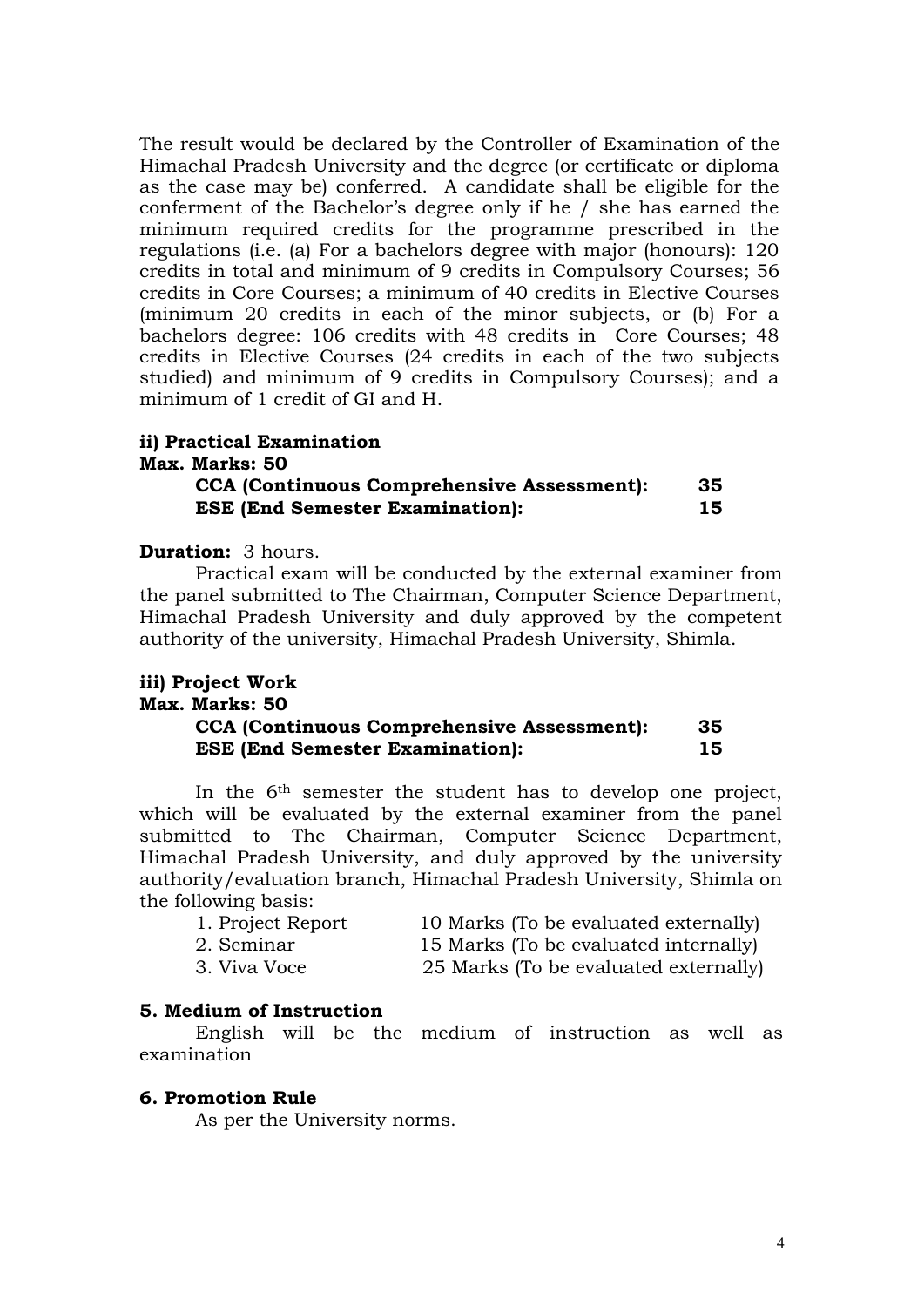### **HIMACHAL PRADESH UNIVERSITY BACHELOR OF COMPUTER APPLICATIONS (BCA)**

Effective from 2012 onwards

### **First Year (1st Semester)**

| Paper Code        | Paper<br>Title                          | Credit         | <b>ESE</b> | <b>CCA</b> | Max.<br><b>Marks</b> | <b>Exam</b><br><b>Duration</b><br>Hours |
|-------------------|-----------------------------------------|----------------|------------|------------|----------------------|-----------------------------------------|
| <b>BCA0101</b>    | Mathematics-I                           | 4              | 70         | 30         | 100                  | 3                                       |
| <b>BCA0102</b>    | Applied English                         | 4              | 70         | 30         | 100                  | 3                                       |
| <b>BCA0103</b>    | Computer<br>Fundamentals                | $\overline{4}$ | 70         | 30         | 100                  | 3                                       |
| <b>BCA0104</b>    | C Programming                           | $\overline{4}$ | 70         | 30         | 100                  | 3                                       |
| <b>BCA0105</b>    | Office<br>Automation<br>Tools           | $\overline{4}$ | 70         | 30         | 100                  | 3                                       |
| <b>BCA0104(P)</b> | C Programming<br>Lab-I                  | 3              | 35         | 15         | 50                   | 3                                       |
| <b>BCA0105(P)</b> | Office<br>Automation<br>Tools<br>Lab-II | 3              | 35         | 15         | 50                   | 3                                       |
| <b>Total</b>      |                                         |                |            |            |                      |                                         |

## **First Year (2nd Semester)**

| Paper Code        | Paper<br>Title                              | Credit         | <b>ESE</b> | <b>CCA</b> | Max.<br>Marks | Exam<br><b>Duration</b><br><b>Hours</b> |
|-------------------|---------------------------------------------|----------------|------------|------------|---------------|-----------------------------------------|
| <b>BCA0201</b>    | Mathematics-II                              | 4              | 70         | 30         | 100           | 3                                       |
| <b>BCA0202</b>    | Communicative<br>English                    | $\overline{4}$ | 70         | 30         | 100           | 3                                       |
| <b>BCA0203</b>    | Digital<br>Electronics                      | $\overline{4}$ | 70         | 30         | 100           | 3                                       |
| <b>BCA0204</b>    | Data Structures                             | 4              | 70         | 30         | 100           | 3                                       |
| <b>BCA0205</b>    | Data Base<br>Management<br>System           | 4              | 70         | 30         | 100           | 3                                       |
| <b>BCA0204(P)</b> | Data Structures<br>Lab-III                  | 3              | 35         | 15         | 50            | 3                                       |
| <b>BCA0205(P)</b> | Data Base<br>Management<br>System<br>Lab-IV | 3              | 35         | 15         | 50            | 3                                       |
|                   |                                             | <b>Total</b>   |            |            | 600           |                                         |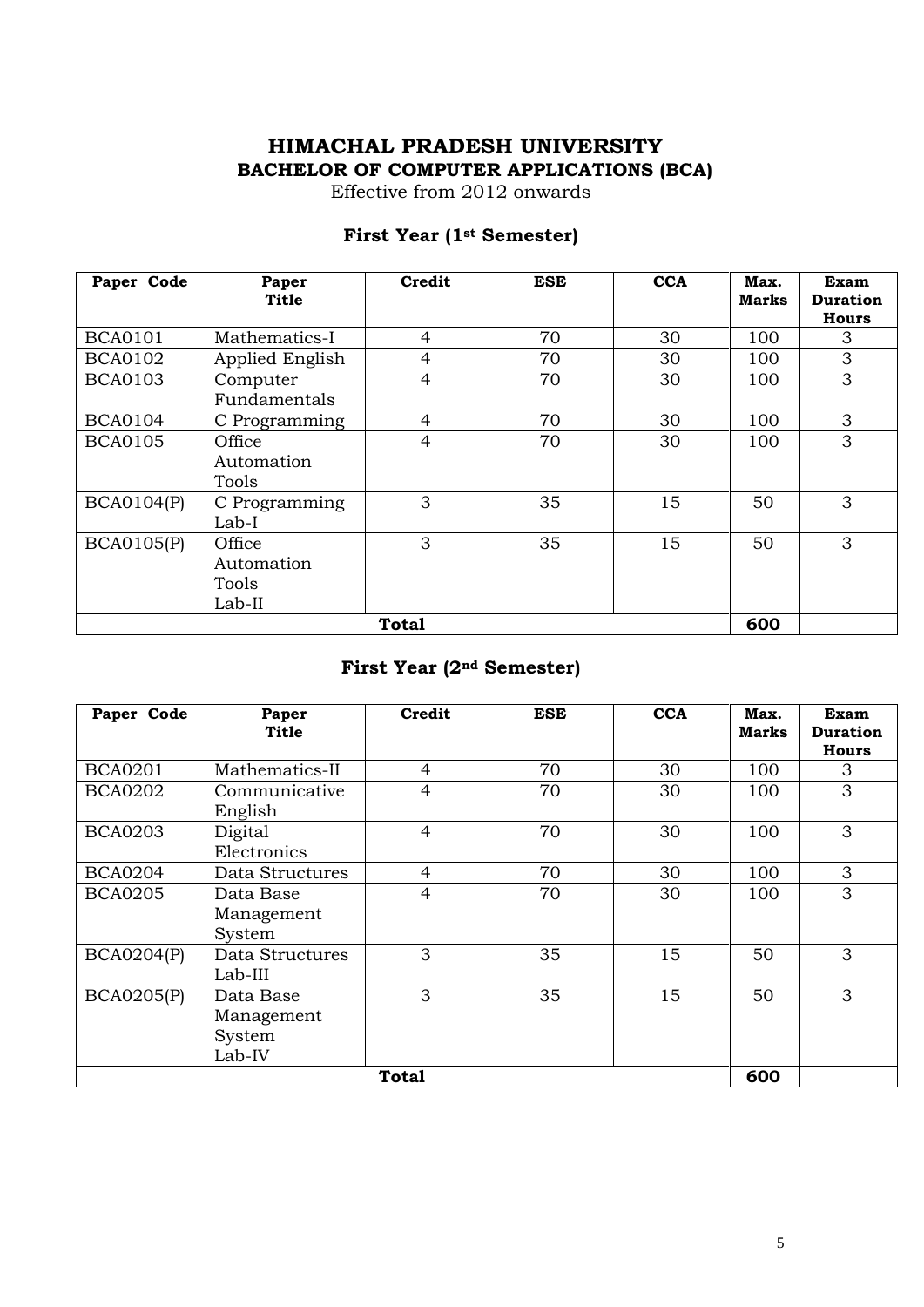# **Second Year (3rd Semester)**

| Paper Code        | Paper<br><b>Title</b>                                 | Credit         | <b>ESE</b> | <b>CCA</b> | Max.<br><b>Marks</b> | Exam<br><b>Duration</b><br><b>Hours</b> |
|-------------------|-------------------------------------------------------|----------------|------------|------------|----------------------|-----------------------------------------|
| <b>BCA0301</b>    | Mathematics-III                                       | 4              | 70         | 30         | 100                  | 3                                       |
| <b>BCA0302</b>    | <b>Business</b><br>Practices and<br>Management        | $\overline{4}$ | 70         | 30         | 100                  | 3                                       |
| <b>BCA0303</b>    | Computer<br>Organization                              | $\overline{4}$ | 70         | 30         | 100                  | 3                                       |
| <b>BCA0304</b>    | Object Oriented<br>Programming<br>with $C++$          | $\overline{4}$ | 70         | 30         | 100                  | 3                                       |
| <b>BCA0305</b>    | Desktop<br>Publishing and<br>Designing                | $\overline{4}$ | 70         | 30         | 100                  | 3                                       |
| <b>BCA0304(P)</b> | Object Oriented<br>Programming<br>with $C++$<br>Lab-V | 3              | 35         | 15         | 50                   | 3                                       |
| <b>BCA0305(P)</b> | Desktop<br>Publishing and<br>Designing<br>Lab-VI      | 3              | 35         | 15         | 50                   | 3                                       |
| <b>Total</b>      |                                                       |                |            |            |                      |                                         |

# **Second Year (4th Semester)**

| Paper Code        | Paper<br>Title                                            | Credit         | <b>ESE</b> | <b>CCA</b> | Max.<br>Marks | Exam<br><b>Duration</b><br><b>Hours</b> |
|-------------------|-----------------------------------------------------------|----------------|------------|------------|---------------|-----------------------------------------|
| <b>BCA0401</b>    | Personnel<br>Management                                   | 4              | 70         | 30         | 100           | 3                                       |
| <b>BCA0402</b>    | Accounting                                                | 4              | 70         | 30         | 100           | 3                                       |
| <b>BCA0403</b>    | System Analysis<br>and Design                             | $\overline{4}$ | 70         | 30         | 100           | 3                                       |
| <b>BCA0404</b>    | Internet<br>Technology &<br>Web Page<br>Design            | $\overline{4}$ | 70         | 30         | 100           | 3                                       |
| <b>BCA0405</b>    | Programming in<br><b>Visual Basic</b>                     | $\overline{4}$ | 70         | 30         | 100           | 3                                       |
| <b>BCA0404(P)</b> | Internet<br>Technology &<br>Web Page<br>Design<br>Lab-VII | 3              | 35         | 15         | 50            | 3                                       |
| <b>BCA0405(P)</b> | Programming in<br><b>Visual Basic</b><br>Lab-VIII         | 3              | 35         | 15         | 50            | 3                                       |
| <b>Total</b>      |                                                           |                |            |            |               |                                         |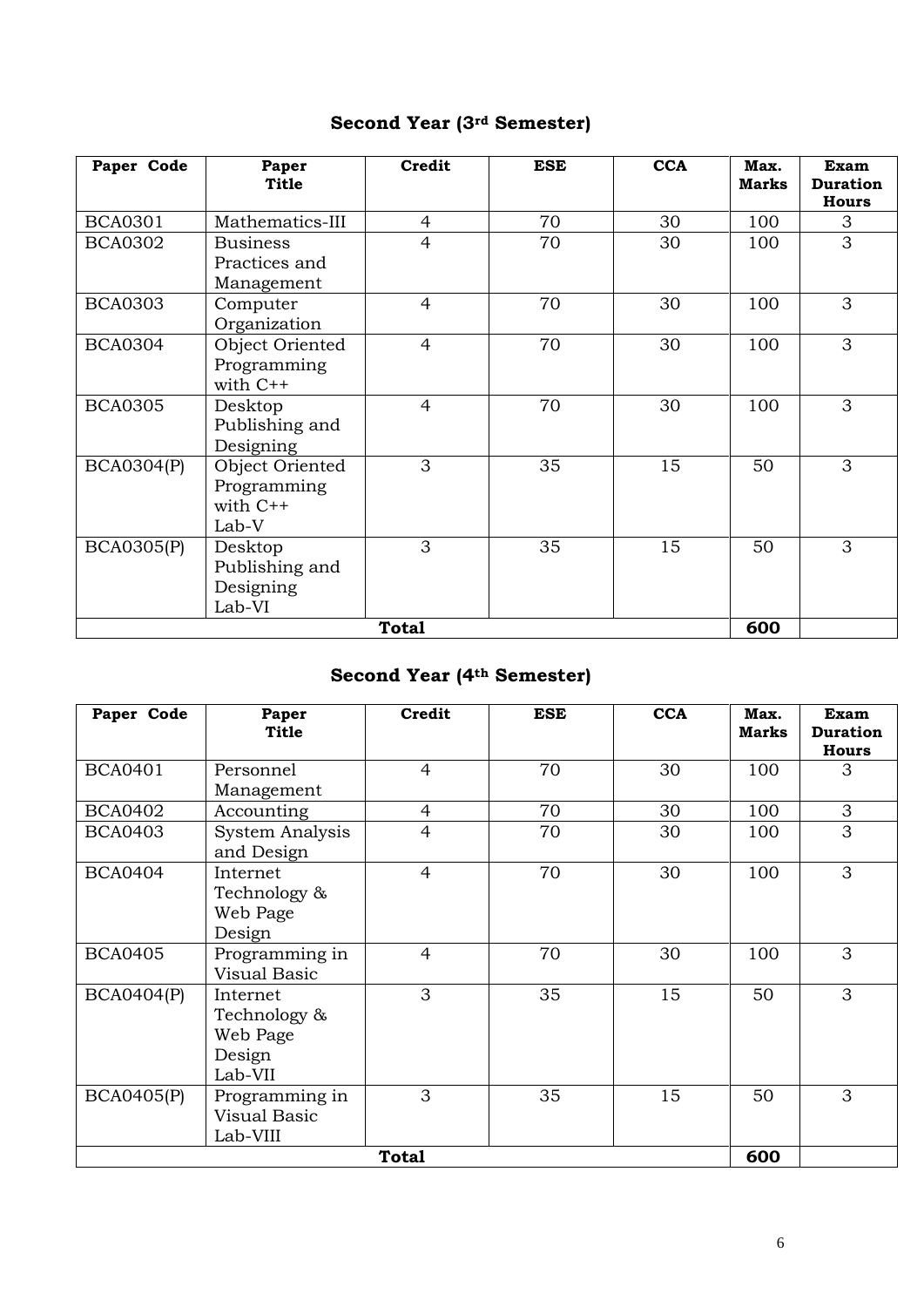# **Third Year (5th Semester)**

| Paper Code        | Paper<br><b>Title</b>                                   | Credit         | <b>ESE</b> | <b>CCA</b> | Max.<br><b>Marks</b> | <b>Exam</b><br><b>Duration</b><br><b>Hours</b> |
|-------------------|---------------------------------------------------------|----------------|------------|------------|----------------------|------------------------------------------------|
| <b>BCA0501</b>    | Operating<br>System                                     | $\overline{4}$ | 70         | 30         | 100                  | 3                                              |
| <b>BCA0502</b>    | eCommerce                                               | 4              | 70         | 30         | 100                  | 3                                              |
| <b>BCA0503</b>    | Management<br>Information<br>System                     | $\overline{4}$ | 70         | 30         | 100                  | 3                                              |
| <b>BCA0504</b>    | ASP.net<br>Technologies                                 | $\overline{4}$ | 70         | 30         | 100                  | 3                                              |
| <b>BCA0505</b>    | Computer<br>Oriented<br>Statistical<br>Methods          | $\overline{4}$ | 70         | 30         | 100                  | 3                                              |
| <b>BCA0504(P)</b> | ASP.net<br>Technologies<br>$Lab-IX$                     | 3              | 35         | 15         | 50                   | 3                                              |
| <b>BCA0505(P)</b> | Computer<br>Oriented<br>Statistical<br>Methods<br>Lab-X | 3              | 35         | 15         | 50                   | 3                                              |
| <b>Total</b>      |                                                         |                |            |            |                      |                                                |

# **Third Year (6th Semester)**

| Paper Code        | Paper<br><b>Title</b>          | Credit         | <b>ESE</b> | <b>CCA</b> | Max.<br>Marks | Exam<br><b>Duration</b><br><b>Hours</b> |
|-------------------|--------------------------------|----------------|------------|------------|---------------|-----------------------------------------|
| <b>BCA0601</b>    | Computer<br><b>Networks</b>    | $\overline{4}$ | 70         | 30         | 100           | 3                                       |
| <b>BCA0602</b>    | Numerical<br>Methods           | $\overline{4}$ | 70         | 30         | 100           | 3                                       |
| <b>BCA0603</b>    | Multimedia<br>Technology       | $\overline{4}$ | 70         | 30         | 100           | 3                                       |
| <b>BCA0604</b>    | Computer<br>Graphics           | $\overline{4}$ | 70         | 30         | 100           | 3                                       |
| <b>BCA0605</b>    | Software<br>Engineering        | $\overline{4}$ | 70         | 30         | 100           | 3                                       |
| <b>BCA0604(P)</b> | Computer<br>Graphics<br>Lab-XI | 3              | 35         | 15         | 50            | 3                                       |
| <b>BCA0606</b>    | Major Project                  | 3              | 35         | 15         | 50            |                                         |
| Total             |                                |                |            |            |               |                                         |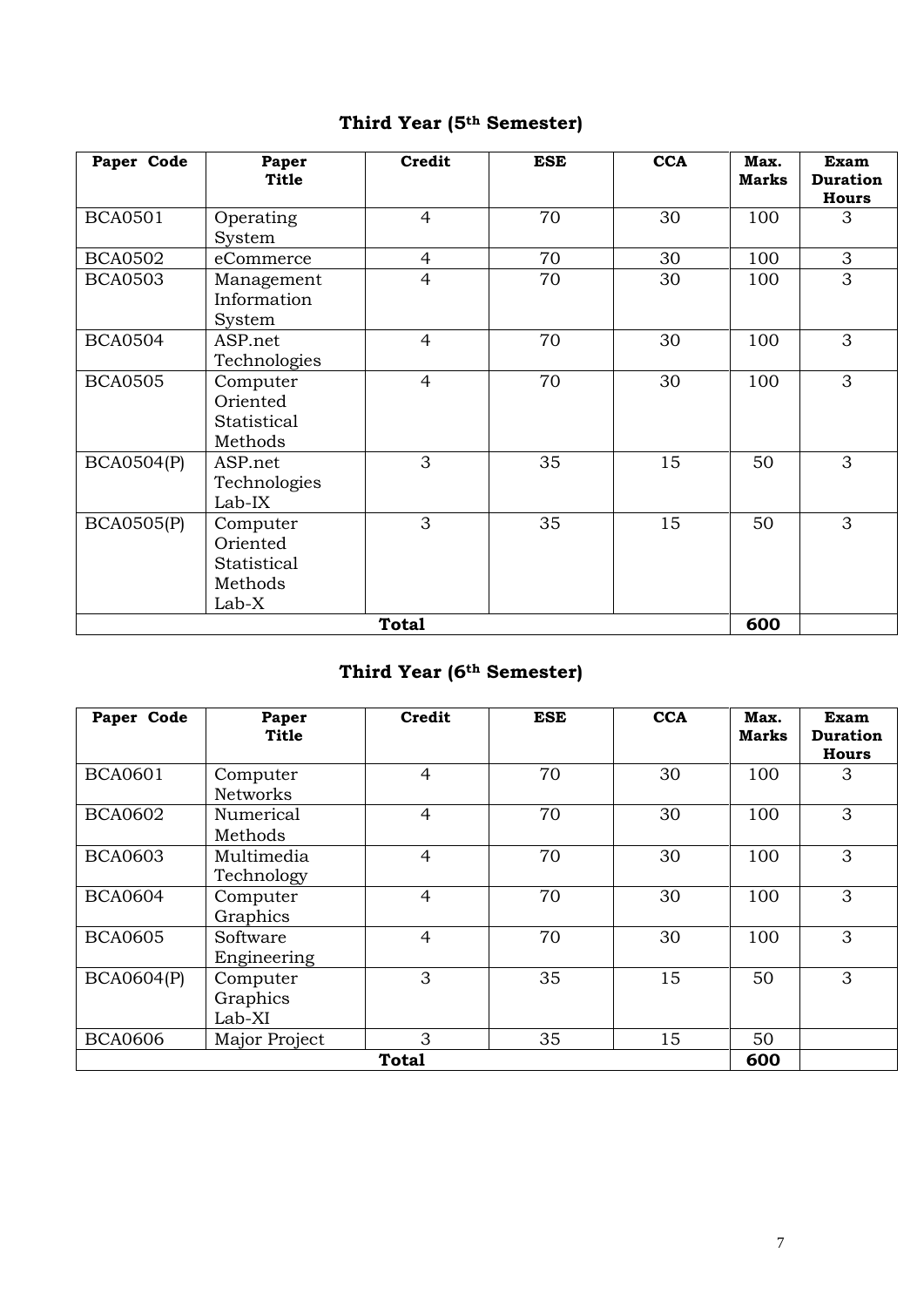### **BCA0101 Mathematics-I**

### **UNIT-I**

Set theory, Relations, quadratic equations, sequence & series, binomial theorems, determinants, matrices.

### **UNIT-II**

Rectangular co-ordinates, length of a line segment, section ratio, area of a triangle, equations of a straight line circles.

### **UNIT-III**

Trigonometric functions, trigonometrical ratios of negative and associated angles, trigonometrical ratios of compound angles, multiple and sub multiple angles, Heights and distances.

### **UNIT-IV**

Functions, limits and continuity, Derivative of functions, Maxima & Minima, Indefinite integrals and definite integrals.

- 1. L.R. Dhanda, G.K. Saini and Suranjan Saha, "Systematic Modern Mathematics- Part-I & Part-II", Kalyani Publishers.
- **Note**: In each theory paper, nine questions are to be set. Two questions are to be set from each Unit and candidate is required to attempt at least one question from each unit. Question number nine will be compulsory, which will be of short answer type with 5010 parts, out of the entire syllabus. In all, five questions are to be attempted.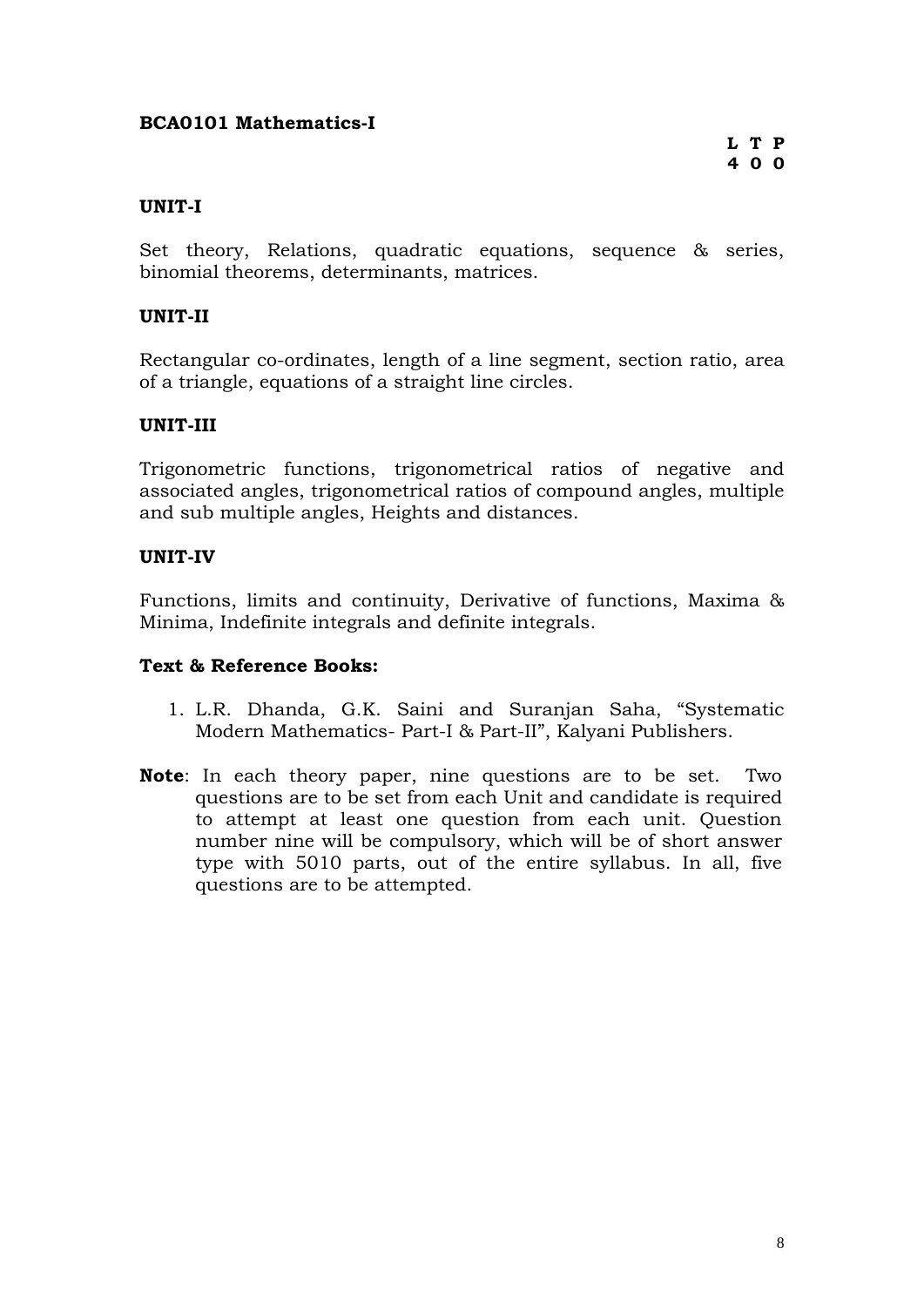### **BCA0102 Applied English**

### **UNIT- I**

Comprehension : One unseen passages of 250-300 words in length with a variety of comprehension questions including 05 marks for word0attack skills such as word formation and inferring meaning, finding opposites etc. The passage can be a factual passage (e.g., instruction, description, report etc.) or a literary passage (e.g., extract from fiction, drama, poetry, essay or biography), or a discursive passage involving opinion, (argumentative, persuasive or interpretative text).

### **UNIT- II**

Vocabulary: Change the Number, Change the Gender, Words commonly mis0spelt, Antonyms, Synonyms, Fill up using correct determinant.

### **UNIT-III**

Filling up the correct form types of the tense in the sentence: present/ past /future tense with simple/continuous/perfect/ perfect continuous forms, Reordering word groups in the sentence to make a meaningfull sentence, Writing meaning of given word and using in the sentence.

Conversion among various types of sentences: affirmative, interrogative sentences, negation, exclamations.

### **UNIT-IV**

Composition:Composition on a given topic/title based on any current social, environment, health issues.

Formal Letter Writing (invitation, accepting/rejecting an invitation, apology, welcome, thanking complements ),

- 1. W. Standard Allen, " Living English Structure ", (Orient Longman)
- 2. Wilford D. Best, " The Student's Companion" , (Rupa)
- **Note**: In each theory paper, nine questions are to be set. Two questions are to be set from each Unit and candidate is required to attempt at least one question from each unit. Question number nine will be compulsory, which will be of short answer type with 5010 parts, out of the entire syllabus. In all, five questions are to be attempted.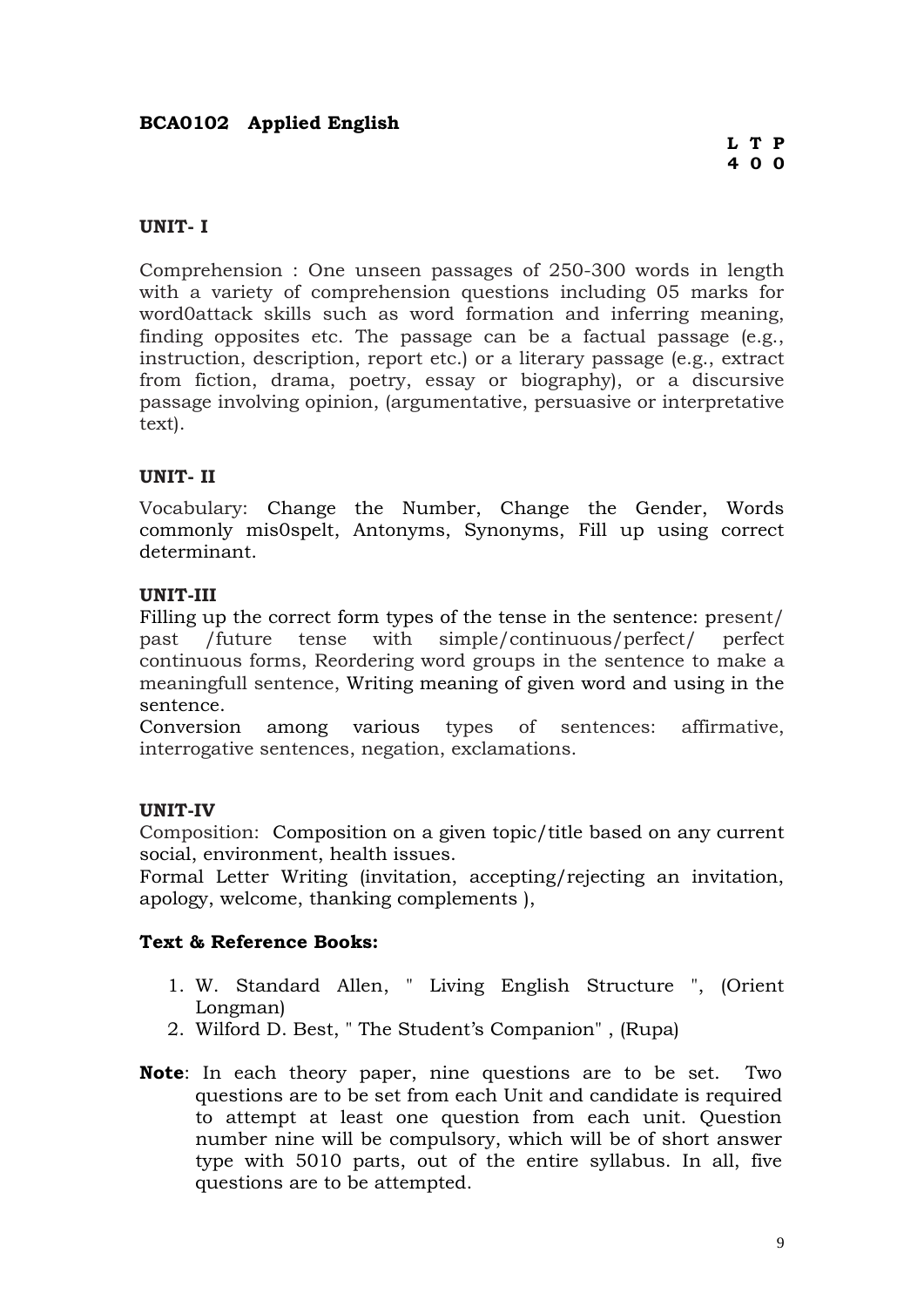### **BCA0103 Computers Fundamentals**

### **UNIT-I**

Introduction: Characteristics of Computers, Evolution of computers, Capabilities and limitations of computers, Generations of computers, Types of computers(micro, mini, main frame, supercomputers), Block diagram of computer, Basic components of a computer system0 Input unit, output unit, Arithmetic logic Unit, Control unit, central processing unit, Instruction set, registers, processor speed, type of processors.

### **UNIT-II**

Memory: main memory organization, main memory capacity, RAM, ROM, EPROM, PROM, cache memory, PCs specifications.

Secondary Storage Devices- Magnetic Tape, Magnetic Disks[0Internal](http://www.coursesmart.com/0077334337/ch208)  [Hard Disk,](http://www.coursesmart.com/0077334337/ch208) External Hard Drives, Floppy Disks, Optical Disks-CD, VCD, CD-R, CD-RW, DVD, Solid State Storage0Flash Memory, USB Drives.

### **UNIT-III**

Input devices: Keyboard, Pointing Devices0mouse, Touch Screens, Joystick, Electronic pen, Trackball, Scanning Devices-Optical Scanners, OCR, OMR, Bar Code Readers, MICR, Digitizer, Electronic card reader, Image Capturing Devices[-Digital Cameras.](http://www.coursesmart.com/0077334337/186) Output devices- Monitors0 CRT, LCD/TFT, Printers- Dot matrix,

Inkjet, Laser, Plotters- Drum, Flatbed, Screen image projector.

### **UNIT-IV**

Computer Software: Software and its Need, Types of software0System software, Application software, System software0operating system, utility program, programming languages, assemblers, compilers and interpreter, introduction to operation system for PCs-DOS, windows, linux, file allocation table (FAT & FAT32), files & directory structure and its naming rules, programming languages0machine, assembly, high level, 4GL, their merits and demerits, application software and its types – word0processing, spreadsheet, presentation graphics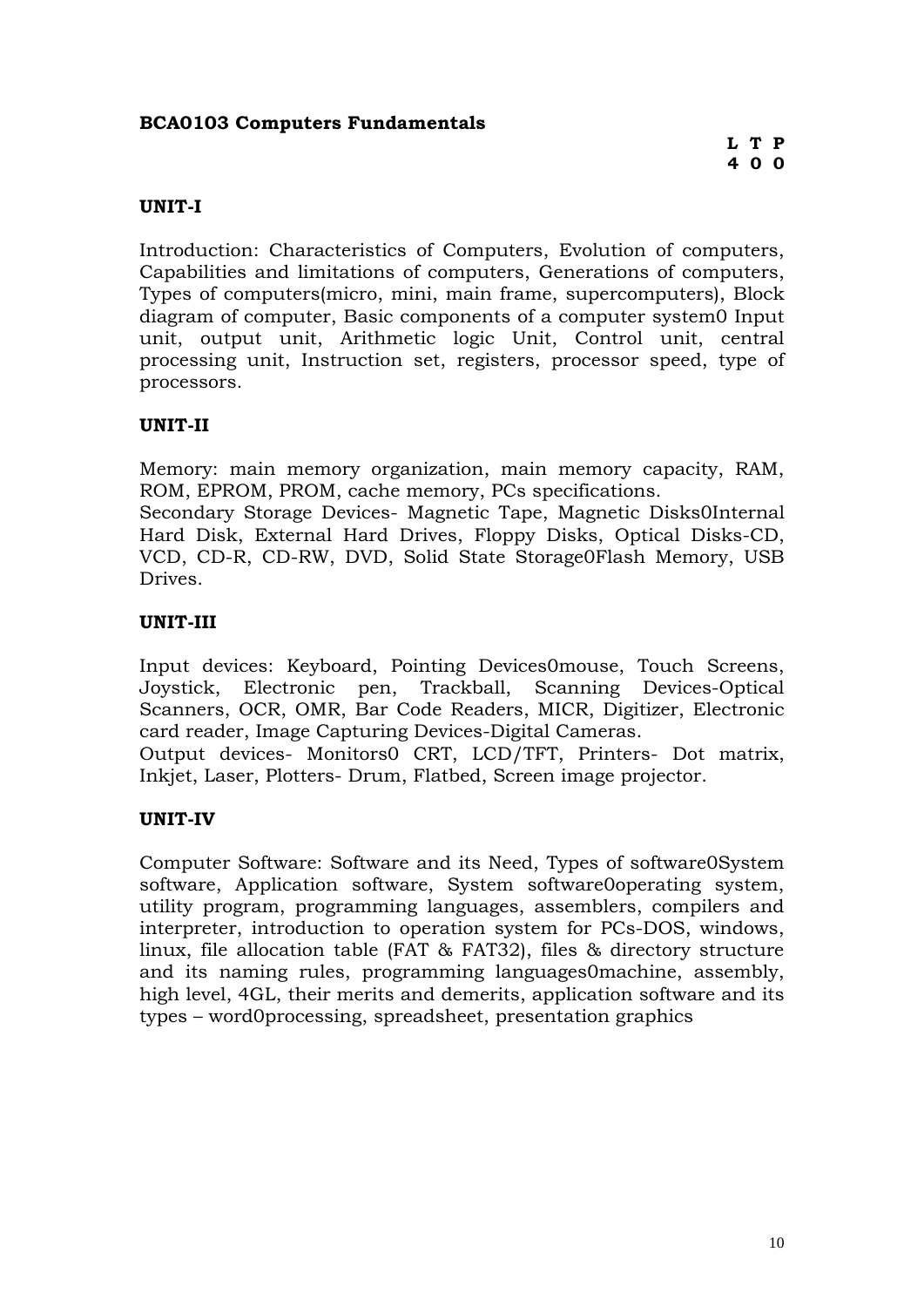- 1. Pradeep K. Sinha, Priti Sinha, "Computer Fundamentals". BPB Publications.
- 2. Rajaraman, V., "Fundamental of Computers". Prentice Hall India, New Delhi.
- **Note**: In each theory paper, nine questions are to be set. Two questions are to be set from each Unit and candidate is required to attempt at least one question from each unit. Question number nine will be compulsory, which will be of short answer type with 5010 parts, out of the entire syllabus. In all, five questions are to be attempted.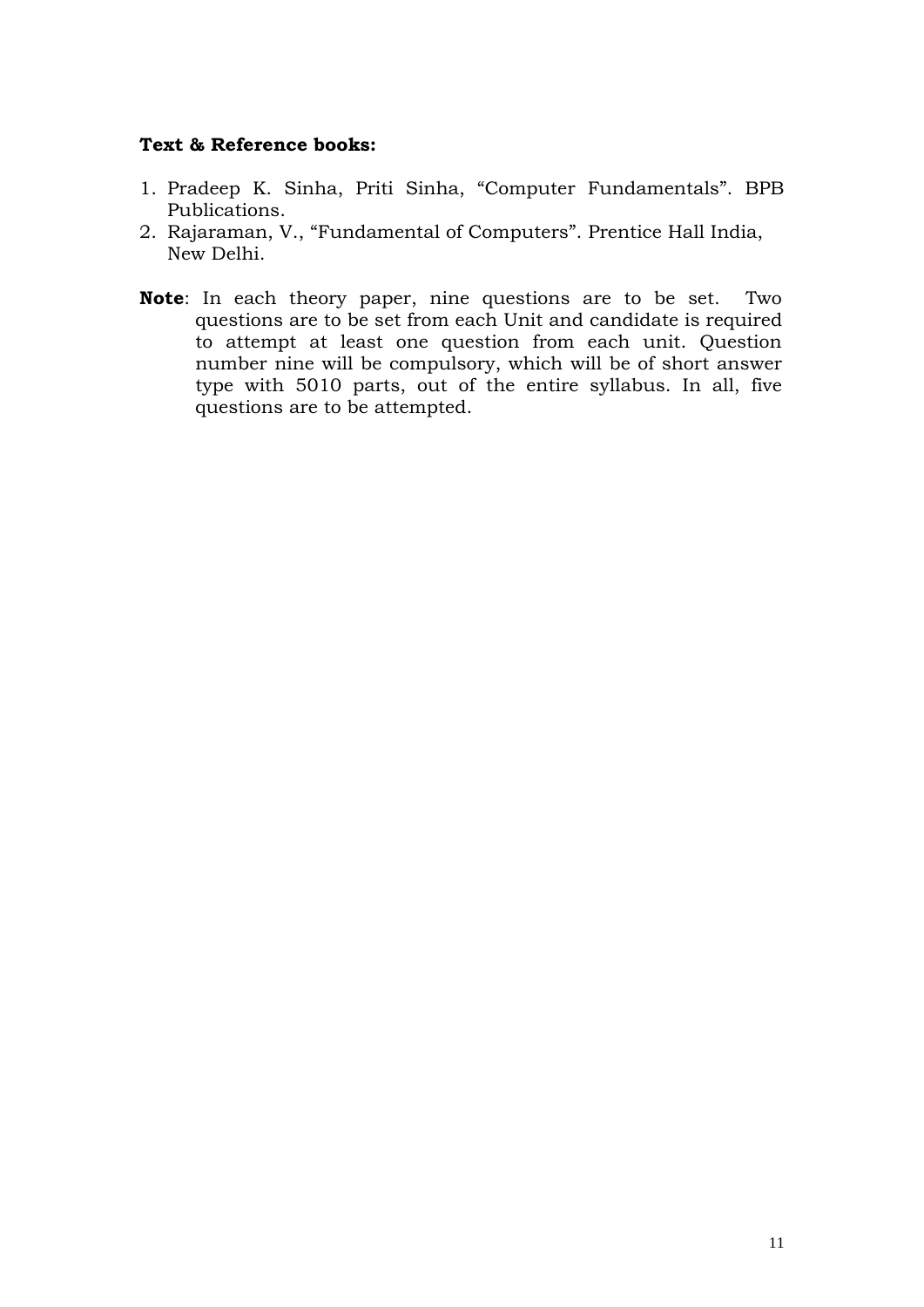### **BCA0104 C Programming**

### **UNIT-I**

Introductory Concepts: Types of programming languages, Introduction to C, some simple C programs, Desirable program characteristics.

C Fundamentals: C character Set, Identifiers and keywords, data types, constants, variables and arrays, Declarations, expressions, statements, Symbolic constants.

### **UNIT –II**

Operators and expressions: Arithmetic operators, unary operator, Relational and logical operators, assignment operators, conditional operators, Library Functions.

Data Input and Output: Preliminaries, singe character input, singe character output, Entering input data, writing output data, the gets() and puts() function.

### **UNIT-III**

Control Statements: Preliminaries, Branching, Looping, Nested control statements, switch statement, break statement, The continue statement, The goto statement, The comma operator.

Arrays: Defining an array, processing an array, passing arrays to functions, Multidimensional arrays, Arrays and strings.

### **UNIT-IV**

Functions: A brief overview, Defining a function, accessing a function, function prototypes, passing arguments to a function, recursion.

Pointers: Fundamentals, Pointer declarations, Passing pointers to the functions, pointers and one dimensional array, dynamic memory allocation, Operations on pointers, arrays of pointers.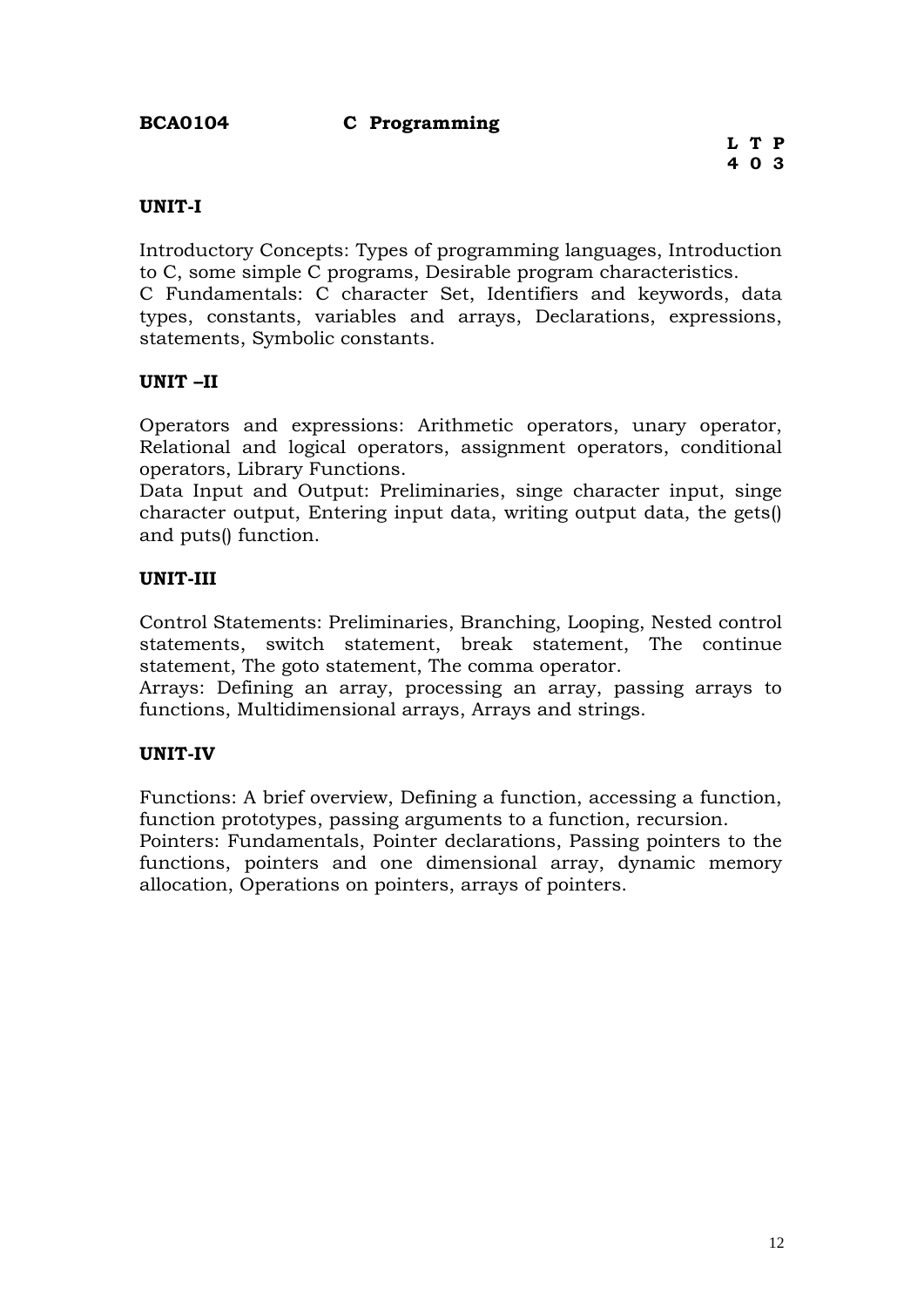- 1. Byron Gottfried, "Programming with C", Schaum's Outlines, Tata McGraw Hill.
- 2. Mullis Cooper, "Spirit of C": Jacob Publications.
- 3. Yashwant Kanetkar, "Let us C": BPB.
- 4. Kerninghan B.W. & Ritchie D. M., "The C Programming Language": PHI.
- **Note**: In each theory paper, nine questions are to be set. Two questions are to be set from each Unit and candidate is required to attempt at least one question from each unit. Question number nine will be compulsory, which will be of short answer type with 5010 parts, out of the entire syllabus. In all, five questions are to be attempted.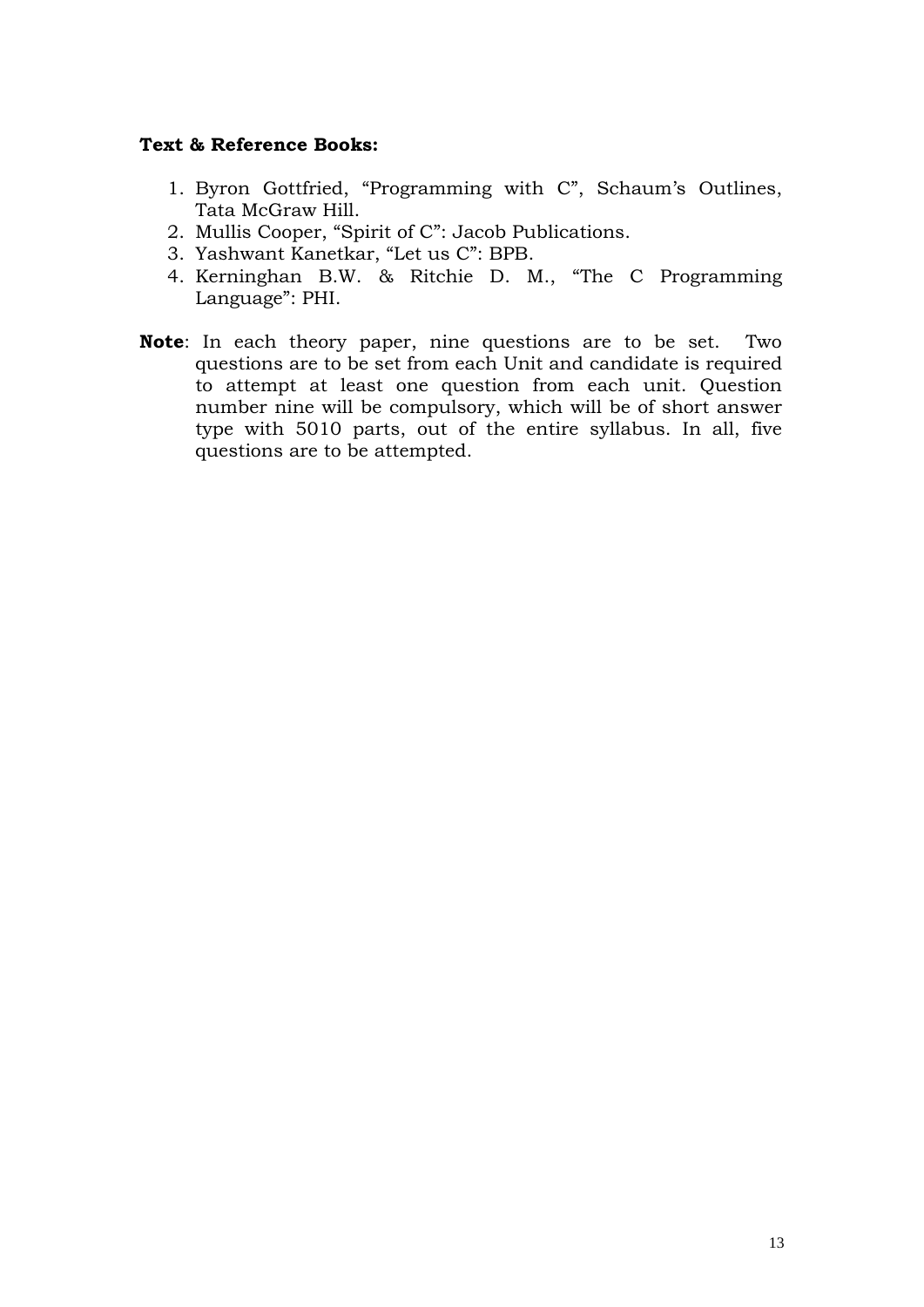### **UNIT -I**

DOS commands: (internal (DIR, DATE, TIME, CLS, CD, RD, MD, PATH, TYPE, DEL, ECHO, COPY, REN, PROMPT, VOL, VER), external (ATTRIB, CHKDSK, DISKCOPY, DISKCOMP, XCOPY, TREE, DELTREE, DOSKEY, FORMAT, FIND, SORT, FDISK, MORE, SYS)), Concept of files & directories, Wild card characters, Redirection operators.

Windows 2007: Definition, Benefits, Features & uses of Windows 2007, Control panel, Accessories, Task bar, My computer uses, Recycle bin.

### **UNIT -II**

Common Office 2007: Elements, Introduction to Office 2007, Customizing the Office Environment, Managing Files in Office, Text Tools, Drawing and Graphics Tools.

Word Processing: Definition, Benefits, Features & uses of Word 2007, Menus, Toolbars, Cursor control keys, Short cut keys, Hot keys, Editing Text, Document Formatting, Reusable formatting with Styles and Templates, File handling (opening, creating, saving, printing, editing), Formatting text, Find and replace, Tables and Columns, Advanced Page Layout in Word, Automating Information with Fields, Managing Long Documents, Spell check, Thesaurus, File protection, Mail Merge, Labels, and Envelopes, Macros.

### **UNIT –III**

Spreadsheets: Definition, Benefits, Features & Uses of MS Excel 2007, Menus, Toolbars, Worksheets, Formatting Worksheets and Restricting Data, Calculating with Formulas and Functions, Ranges, Auto fill, Data (sort, filter, validation, subtotal), Viewing and Manipulating Data with charts and PivotTables, Print, Goal seek, Scenario, Macros, Creating Excel Databases.

### **UNIT –IV**

Presentations: Definition, Benefits, Features & Uses of PowerPoint, Menus, Toolbars, Creating and Editing Slides, Adding graphics, Multimedia, and Special Effects to Slides, Insert (picture, slide, text), Master slide, Views, Animation, Action buttons, Macros.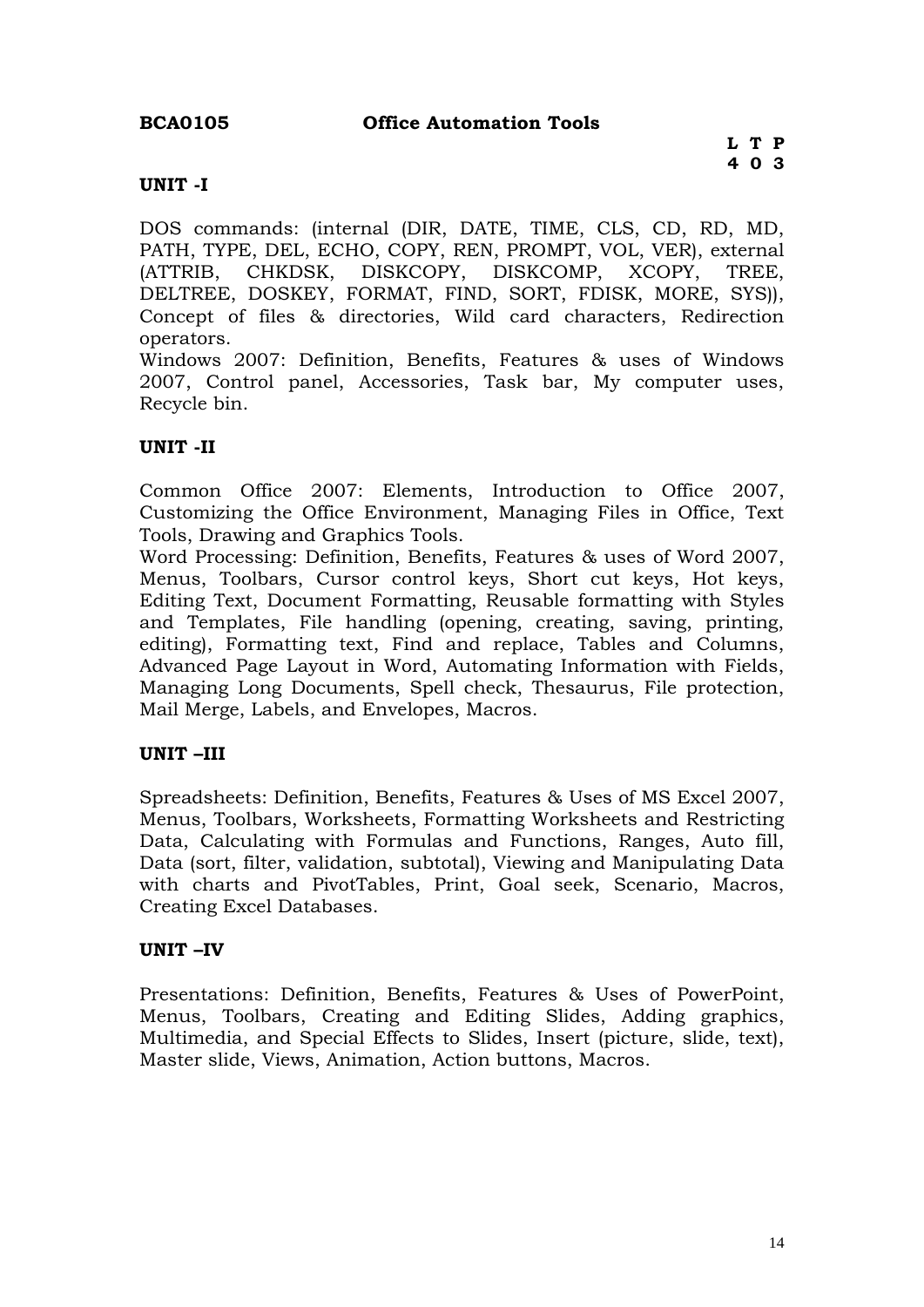- 1. Jennifer Ackerman Kettell, Guy Hart0Davis, Curt Simmons, "Microsoft Office 2003: The Complete Reference", Tata McGraw Hill.
- 2. Biswaroop Roy Choudhary, "Computer course", Fusion Books.
- **Note**: In each theory paper, nine questions are to be set. Two questions are to be set from each Unit and candidate is required to attempt at least one question from each unit. Question number nine will be compulsory, which will be of short answer type with 5010 parts, out of the entire syllabus. In all, five questions are to be attempted.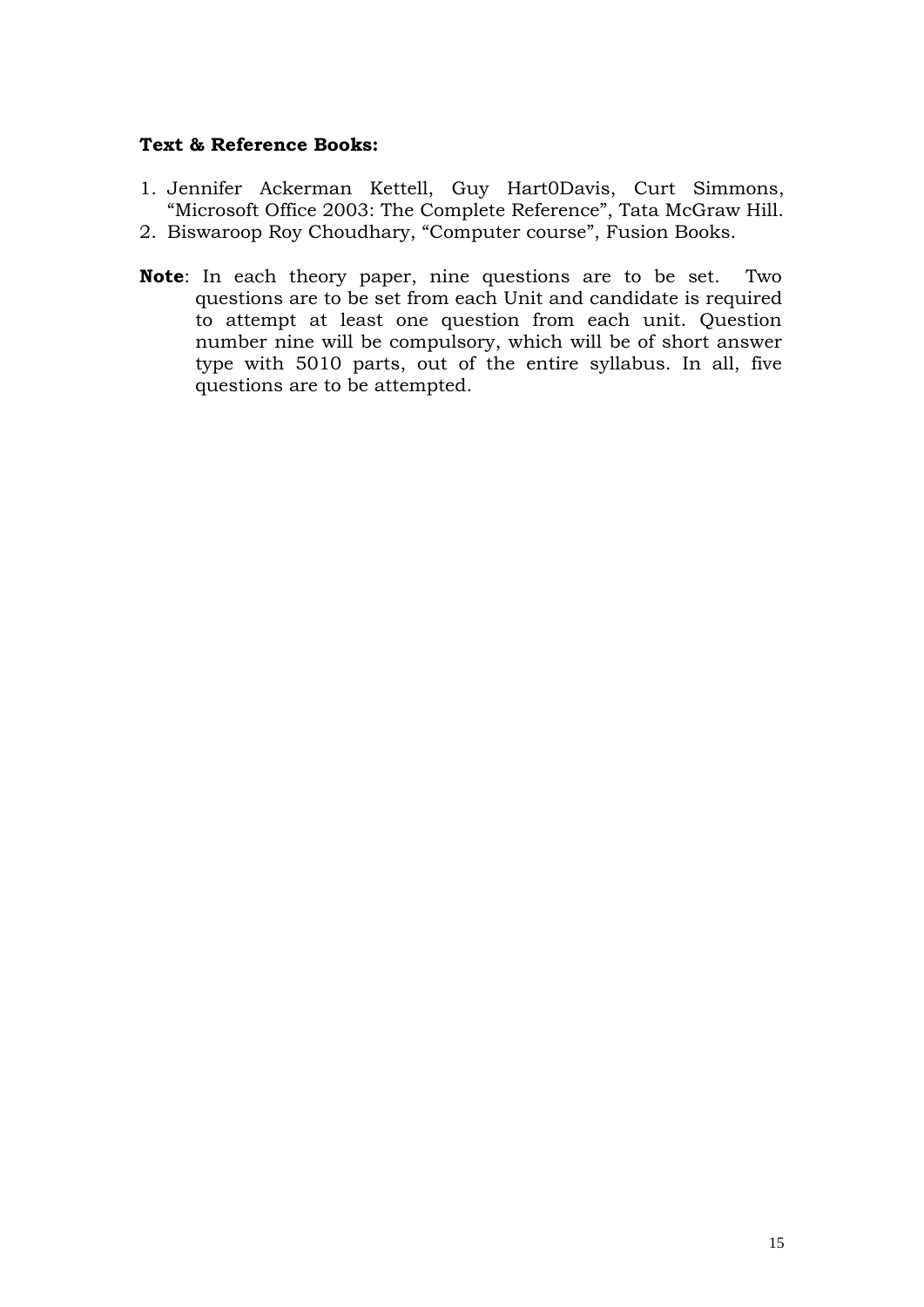### **BCA0201 Mathematics-II**

### **UNIT-I**

Rolle's Theorem, Lagrange's Mean Value Theorem, Cauchy's Mean Value Theorem, their geometrical significance and applications. Successive differentiation and Leibnitz Theorem.

### **UNIT-II**

Number system: division algorithm, greatest common divisor, Least common multiple, congruence relation, Integer arithmetic, Modular arithmetic.

### **UNIT-III**

Group: definition of Group, Groups of numbers, groups of residues, groups of matrices, Groups of functions, Groups of subsets of a set, Properties of Groups, characterization of Groups, cyclic Groups.

### **UNIT-IV**

Ring: commutative ring, ring with unity, Ring of Polynomials, ring of functions, Elementary properties of ring. Fields.

- 1. J.C. Burkill, "A First Course in Mathematical Analysis", Vikas Publishing House.
- 2. Sharma,R.K.,Shah,S.K. and Shnkar A.G. Algebra I ; Pearson, 2012.
- 3. Buston, D.M., elementary Number Theory; Tata McGram0Hill.
- **Note**: In each theory paper, nine questions are to be set. Two questions are to be set from each Unit and candidate is required to attempt at least one question from each unit. Question number nine will be compulsory, which will be of short answer type with 5010 parts, out of the entire syllabus. In all, five questions are to be attempted.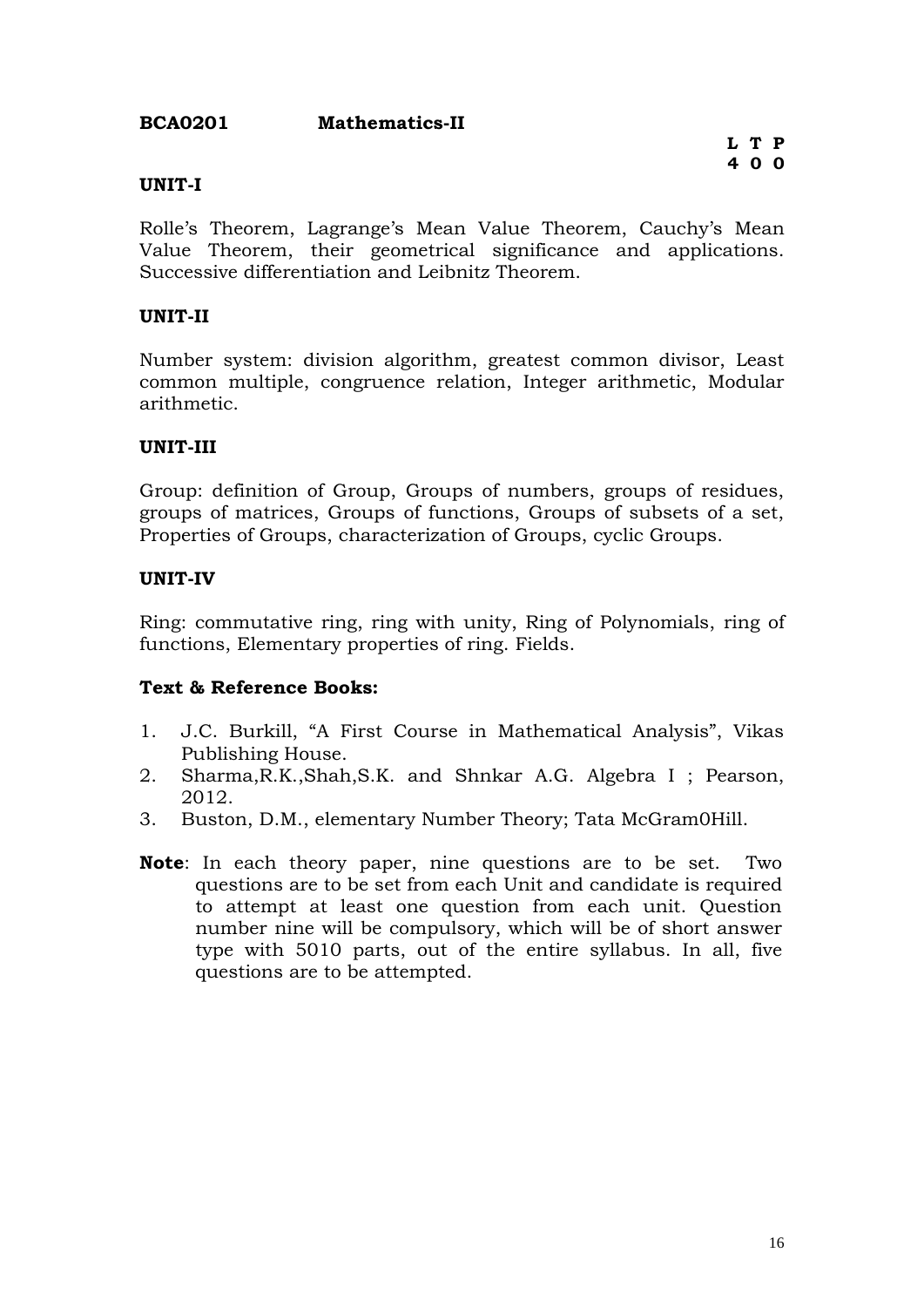### **BCA0202 Communicative English**

### **UNIT –I**

Vocabulary: Fill up using correct form of verb, Usage of the adverb, adjective etc, Write Antonym of the given word and use both the given word and its antonym in the single sentence clarifying meaning and usage, Give different meanings to Synonyms and use them in sentences , Give meaning and make sentences using idioms.

Grammar: Conversion among various types of the tenses in the sentence: present/ past /future tense with simple/continuous/perfect forms , Conversion between Direct/Indirect speech , Conversion between active/passive voice , Conversion among various types of sentences: affirmative, interrogative sentences, negation, exclamations

### **UNIT –II**

.

Skills in Writing: letters, official/business correspondence. CV's, Tech. Reports/types, Precis, comprehension, Paragraph writing (200 word) on current topics, writing notices, agenda, circulars.

### **UNIT –III**

Secretarial Skills: Effective communication, listening and feedback skills, telephone handling, Attending meeting, preparing of agenda, writing of minutes, summaries. Handling problem situations. Control of voice and proper use of phonetics.

### **UNIT –IV**

Presentation and Discussion Skills: Types of communication. Barriers to Communication. Effective use of kinesics, Planning interviews and making presentations. Taking initiatives, especially in group discussions, overcoming nervousness, making audience analyses and establishing leadership.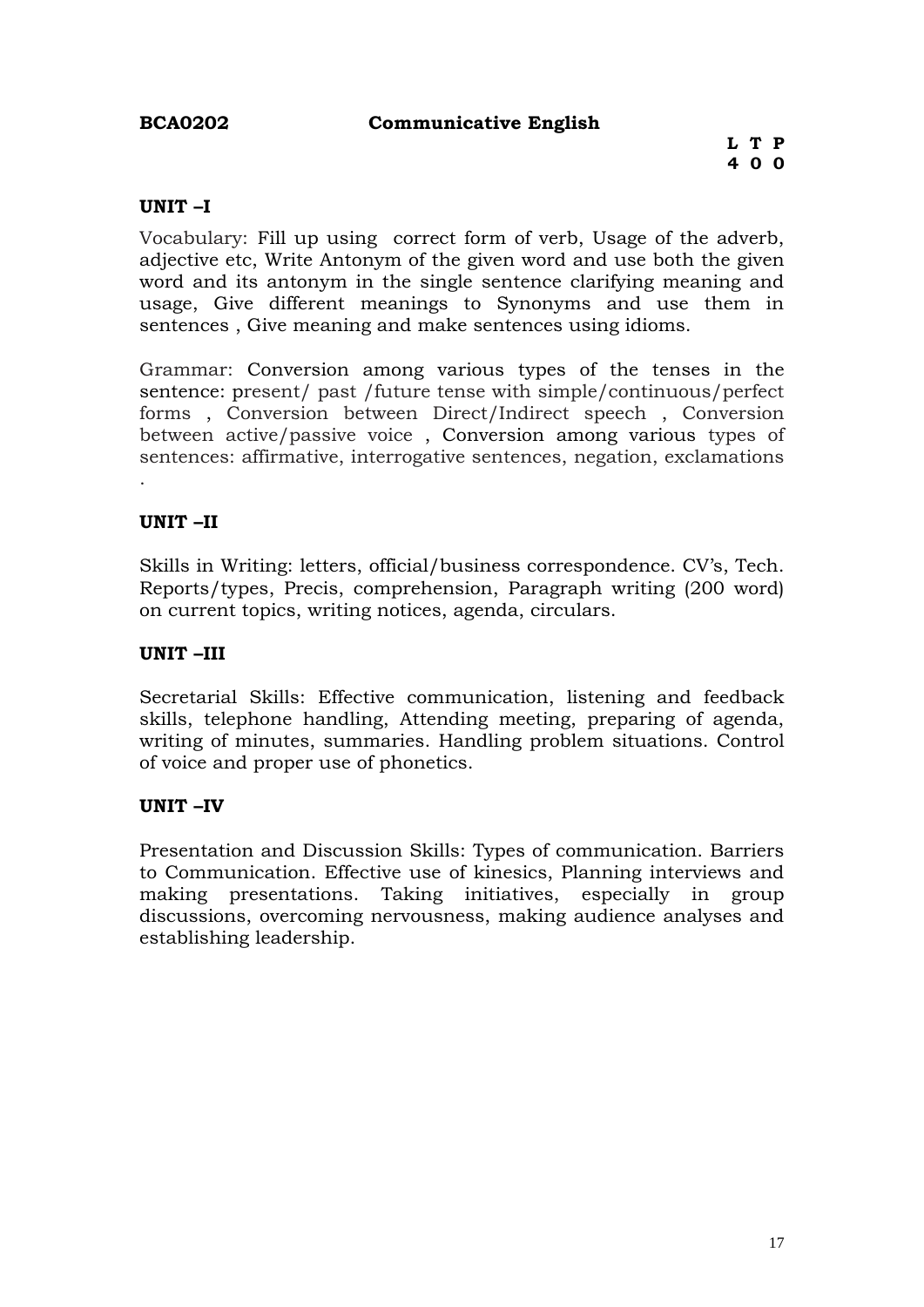- 1. K.K. Sinha, "Business Communication".
- 2. Varinder Pal, "Business Communication".
- 3. T. M. Farhatullah, "Communication Skills for Technical Students".
- 4. Shiv K. Khera, "You can Win".
- **Note**: In each theory paper, nine questions are to be set. Two questions are to be set from each Unit and candidate is required to attempt at least one question from each unit. Question number nine will be compulsory, which will be of short answer type with 5010 parts, out of the entire syllabus. In all, five questions are to be attempted.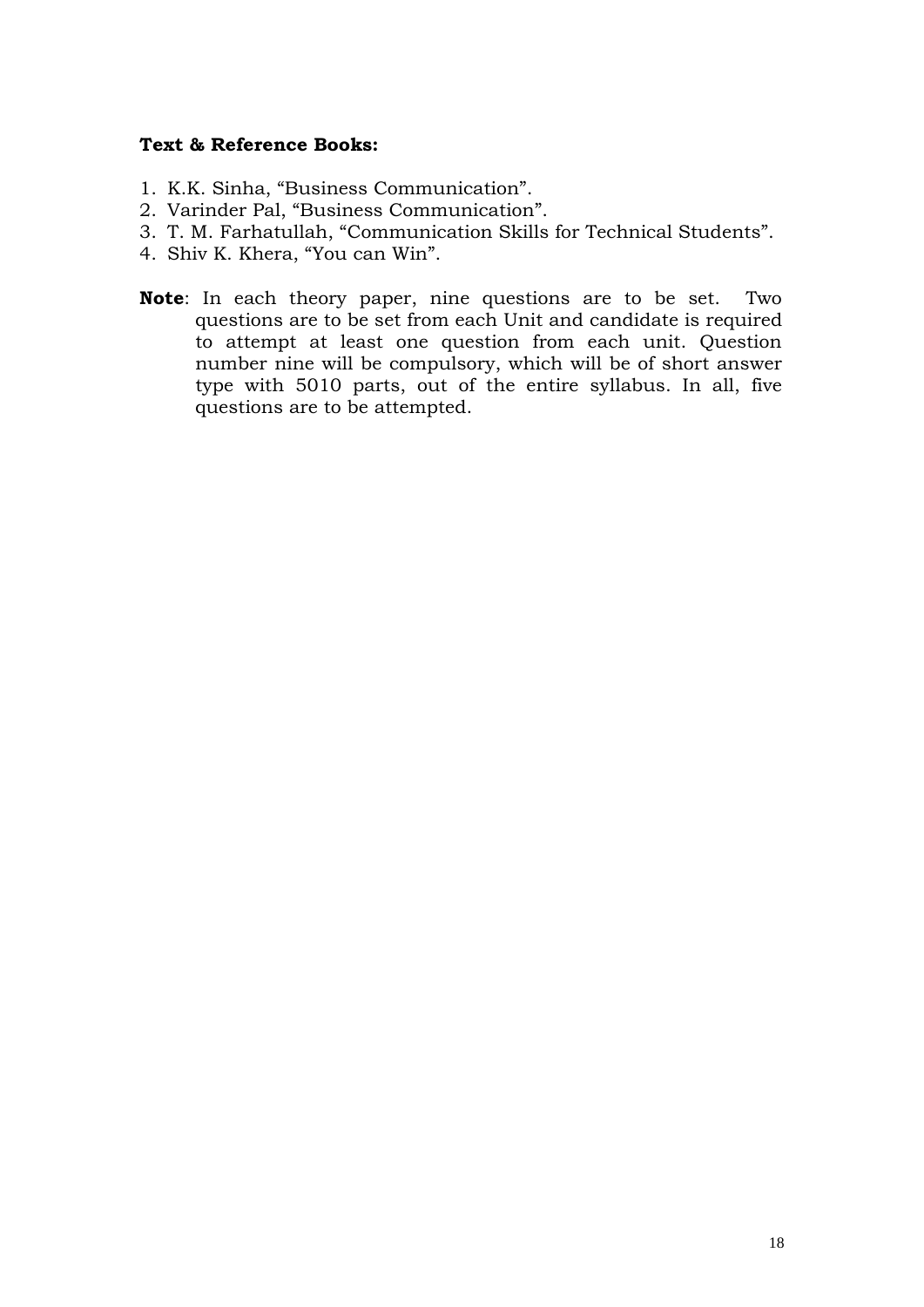### **BCA0203 Digital Electronics**

### **UNIT-I**

Fundamentals of semiconductor physics: Energy bands in solids0 pn0junction diode depletion region, forward and reverse bias, diode as switch; Bipolar Junction Transistor, transistor configurations, bipolar junction transistor (CE configuration) as switch, Saturated and non0saturated logic, Integrated Circuits, characteristics of digital logic families0TTL, ECL, CMOS.

### **UNIT-II**

Logic gates: AND, OR, NOT Gates and their Truth Tables, NOR, NAND & XOR gates, Boolean algebra, Basic Boolean Law's, Demorgan's theorem, Boolean function and their truth tables.

### **UNIT-III**

MAP simplification: Minimization techniques, K-Map, Sum of Product & Product of Sum, Venn diagram. Combinational circuit.

#### **UNIT-IV**

Sequential circuits: Half adder & Full adder, BCD adder, Full Subtractor, Flip-flops-RS, D, JK, T & Master-Slave flip-flops, Shift registers, Multiplexer, Encoder, Decoder.

- 1. Rajaraman V. & Radhakrishnan, "An Introduction To Digital Computer Design", PHI.
- 2. Malvino & Leach, "Digital Principles & Applications", TMH Publications.
- 3. Jain R.P. , "Modren Digital Electronics". TMH Publications.
- 4. Malvino, "Digital Computer Electronics". TMH Publications.
- 5. Bartee T.C., "Digital Computer Fundamentals". THM Publications.
- **Note**: In each theory paper, nine questions are to be set. Two questions are to be set from each Unit and candidate is required to attempt at least one question from each unit. Question number nine will be compulsory, which will be of short answer type with 5010 parts, out of the entire syllabus. In all, five questions are to be attempted.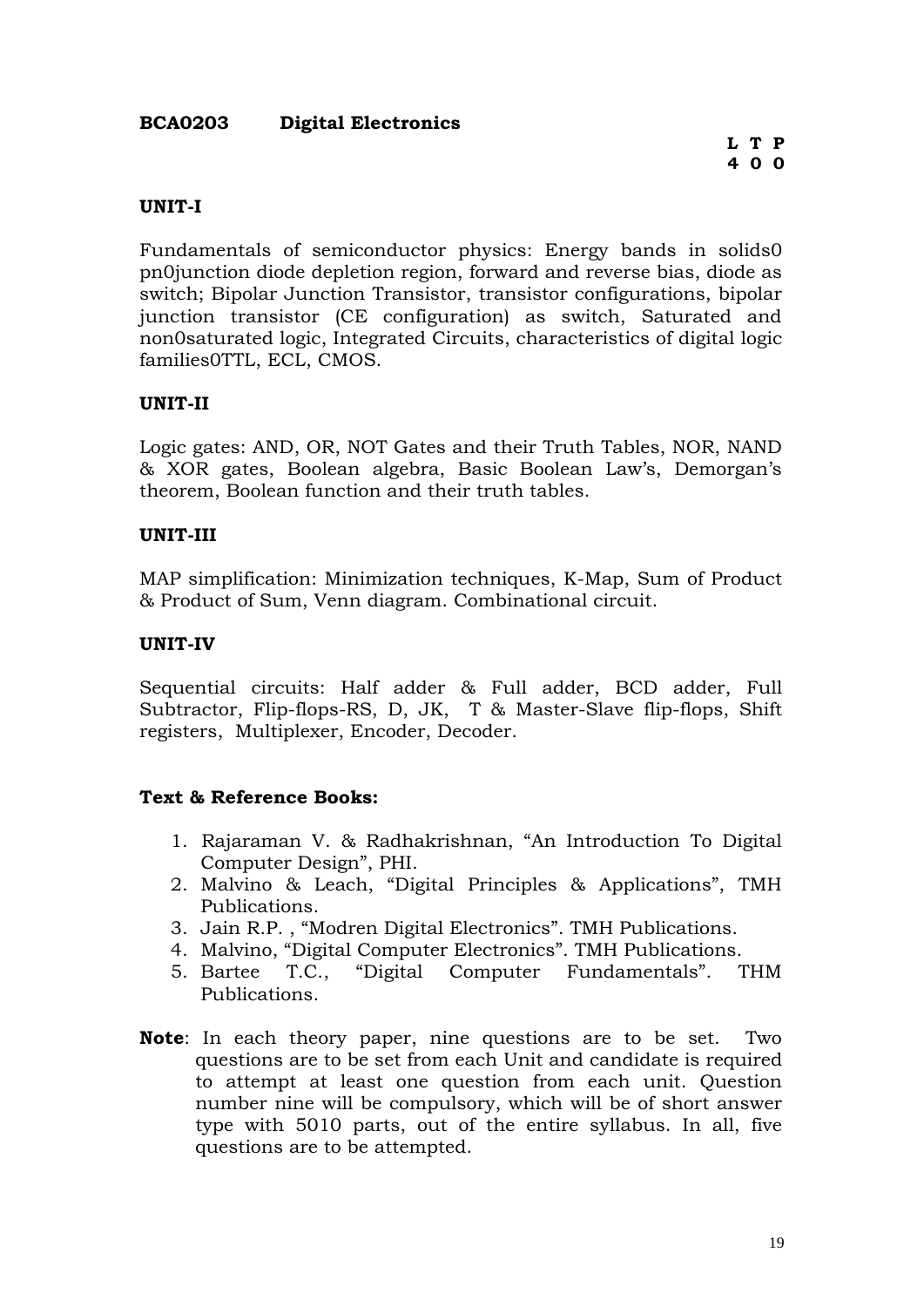### **UNIT-I**

Preliminaries: Concept & notation, common operation on data structures, algorithm complexity, time-space trade off between algorithm, physical & logical representation of different data structures.

Arrays: Arrays defined, representing arrays in memory, Various operation (traversal, insertion, deletion), Multidimensional arrays, Sequential allocation, Address calculation.

### **UNIT-II**

Linked List: Definition, type (linear, circular, doubly linked, inverted), representing linked lists in memory, advantages of using linked list over arrays, various operations on Linked list (traversal, insertion, deletion).

### **UNIT-III**

Stacks: Definition & concepts of stack structure, Implementation of stacks, Operation on stacks (push & pop), Application of stacks (converting arithmetic expression from infix notation to polish and their subsequent evaluation), quick sort technique to sort an array, recursion).

Queue: Definition & concept of queues, implementation of queue, operation on queues (insert & delete), circular queue.

### **UNIT-IV**

Trees Structures: Tree, Binary Trees, Tree Traversal Algorithms (Pre-Order, In-Order, Post-Order), Threaded Trees, Binary Search Trees.

Sorting & Searching: Selection sort, Bubble sort, Merge sort, Radix sort, Quick sort, Sequential search, Linear search and their complexity.

- 1. Jean Paul Tremblay & Paul G. Sorenson, " An Introduction to Data Structures with Applications", Tata McGraw Hill.
- 2. Aaron M. Tenenbaum, Yedidyah Langsam, Moshe J. Augenstein, " Data Structures using C", PHI.
- **Note**: In each theory paper, nine questions are to be set. Two questions are to be set from each Unit and candidate is required to attempt at least one question from each unit. Question number nine will be compulsory, which will be of short answer type with 5010 parts, out of the entire syllabus. In all, five questions are to be attempted.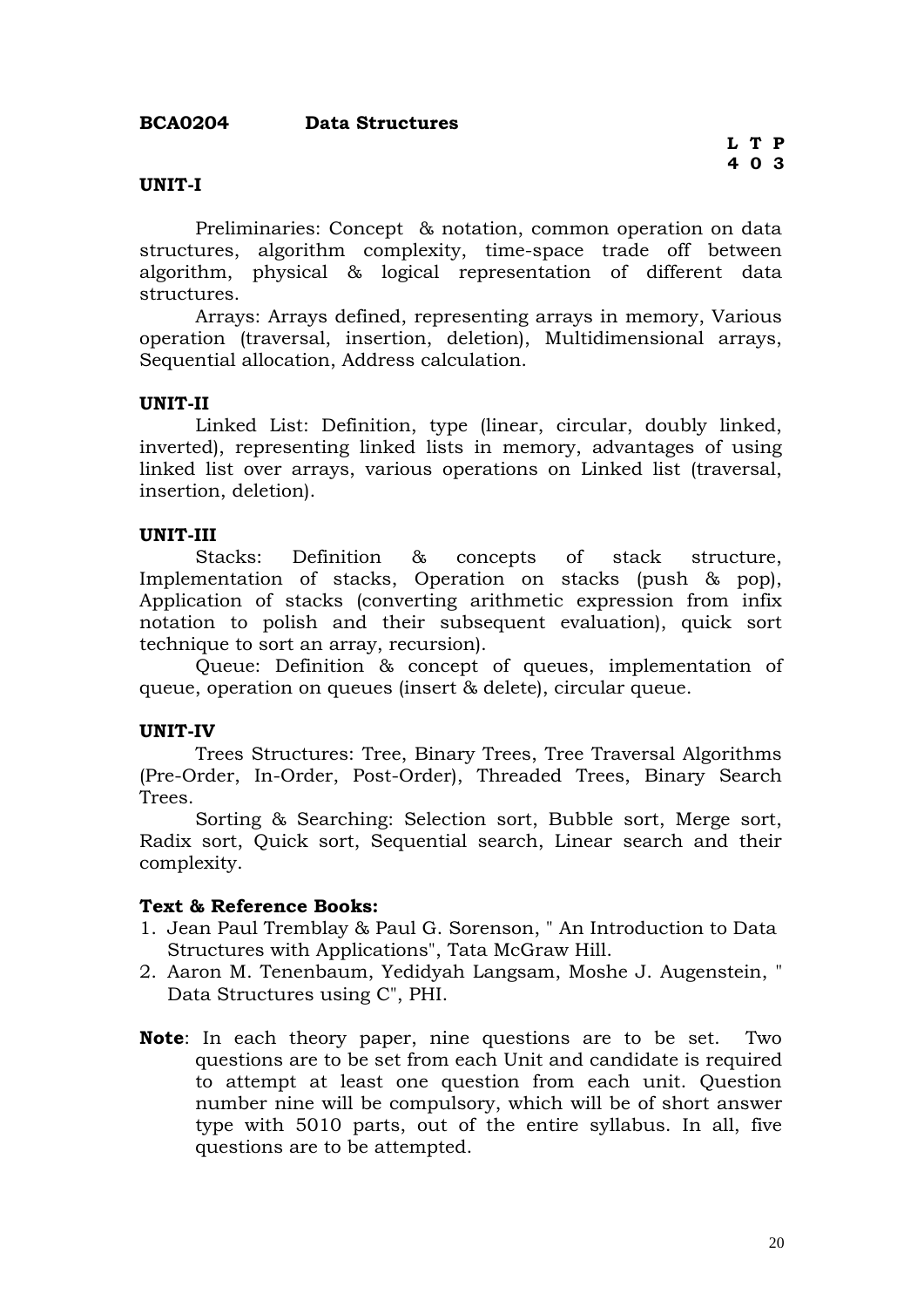### **BCA0205 Database Management System**

### **UNIT-I**

Introduction To Database Concepts: Data Modeling for a Database, Fields, Records and Files, Abstraction and Data Integration, Database Architecture, Users, Structure of DBMS, Advantages and Disadvantages of DBMS.

Data Models: Entity, Attribute, Relationship, Data Model Classifications, File based, Traditional, Semantic, Entity0Relationship Model.

### **UNIT-II**

File Organization: Operation on files, Sequential Files, Index-Sequential Files, Types of Indexes, Implicit, limit, multilevel, Direct Files, Indexing using B-Tree Structure.

Relational Model: Relational Database, Relational Algebra, Relational Calculus.

### **UNIT-III**

Relational Database Design: Relational Scheme and Relational Design, Functional Dependency, Normal forms (First, Second, Third, Boyce Code), Decomposition and dependency preservation, Multi0valued dependency.

### **UNIT-IV**

Ms Access: Tables (Creation/Design structure, Data Entry), Primary keys, Foreign Keys Master-Detail Table, Query (Select, Make-Table, Update, Append, Delete) Form (Modal, Modeless), Relationships Report (Creation of a simple report from a table and from a query).

- 1. Elmasri And Navathe, "Fundamentals of Database Systems", Benjamin/Cummings Publishing Co. Inc.
- 2. Bipin C. Desai, "An Introduction to Database Management System".
- 3. Users Reference Manuals Of Ms Access.
- 4. Date, C.J., "An Introduction to Database system", Narosa Publishing House.
- **Note**: In each theory paper, nine questions are to be set. Two questions are to be set from each Unit and candidate is required to attempt at least one question from each unit. Question number nine will be compulsory, which will be of short answer type with 5010 parts, out of the entire syllabus. In all, five questions are to be attempted.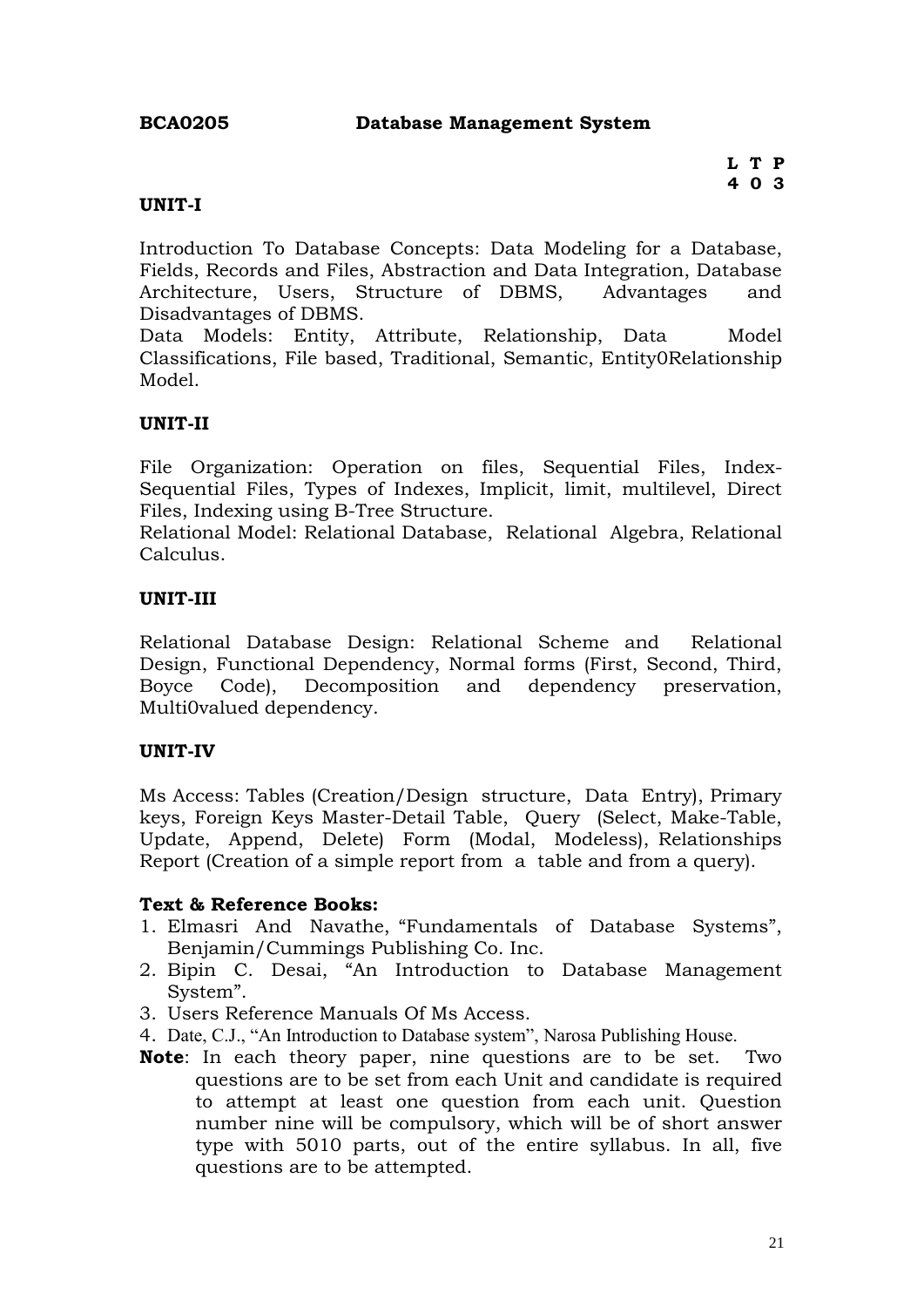### **BCA0301 Mathematics-III**

### **UNIT-I**

Order, degree, solution and formation of a differential equation. Standard techniques of solving linear differential equations with constant coefficients, Cauchy's and Legendres.

### **UNIT-II**

Complex numbers and their representation in a plane. Argand diagram, algebra of complex numbers, modulus and arguments of a complex number, square root of a complex number and cube roots of unity, triangle inequality, De-Moivre's theorem, roots of complex numbers.

### **UNIT-III**

Primes, Primarily testing, Factorization, Chinese Remainder Theorem, Quadratic congruence, Exponentiation and Algorithm

### **UNIT-IV**

Finite fields, GF(p) fields, GF(p<sup>n</sup>) fields, Polynomials and their operations over  $GF(2)$  and  $GF(2^n)$ 

- 1. Dummit, D. and Foote, R. Abstract Algebra. Hoboken, NJ: John Wiley & Sons, 2004.
- 2. Durbin, J. Modern Algebra, Hoboken, NJ: John Wiley & Sons, 2005.
- 3. Shepley L. Ross, "Differential Equations", John Wilay & Sons.
- 4. B.S. Grewal, "Higher Engineering Mathematics", Khanna Publisher.
- 5. J.P. Tremblay and R. Manohar, "Discrete Mathematical structures with applications to Computer Science", Tata McGraw Hill.
- **Note**: In each theory paper, nine questions are to be set. Two questions are to be set from each Unit and candidate is required to attempt at least one question from each unit. Question number nine will be compulsory, which will be of short answer type with 5010 parts, out of the entire syllabus. In all, five questions are to be attempted.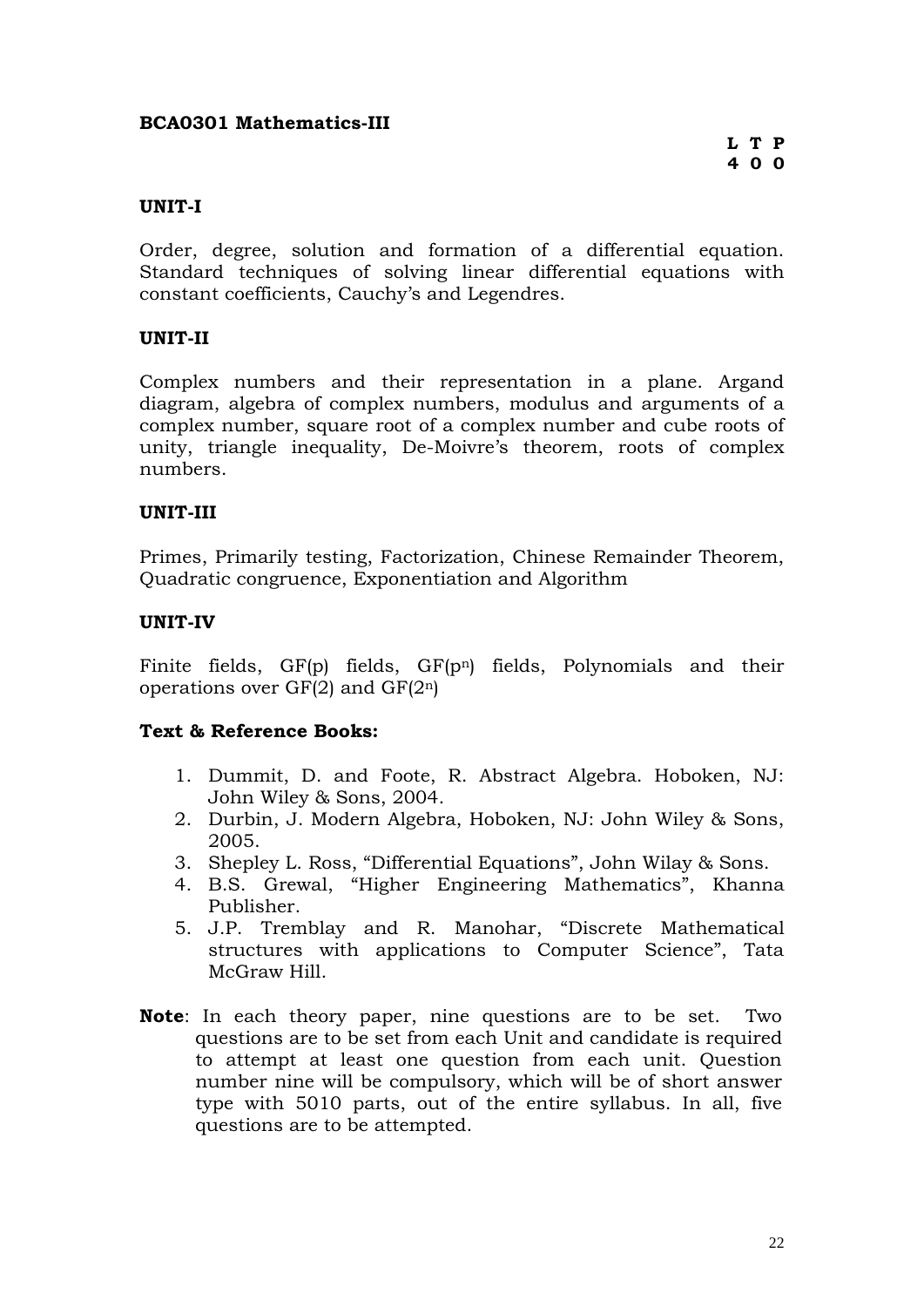### **BCA0302 Business Practice and Management**

**L T P 4 0 0**

#### **UNIT-I**

Concepts of Business: Commerce and Industry, Business Environment, Macro and Micro Environment, Business System, Forms of Business Organization.

### **UNIT-II**

Management: Meaning, definition and importance, Management concept, functions, Principles of management and Management Process.

### **UNIT-III**

Planning: concepts and its types, Decision making concept, Management by objectives (M.B.O.). Motivation0Concepts and theories, Leadership0 Concepts and styles.

#### **UNIT-IV**

Organizing: Concepts, Nature and Significance, Authority and responsibility, Centralization and Decentralization, Communication0 Nature, Process and types of communication networks. Managerial control 0 concepts and Process, Techniques of control.

- 1. Sharma Sudhir and Bansal, "Principles of Management", Anamika Publishers.
- 2. Sharma, R. K. and Gupta, S. K., "Business Organisation and Management", Kalyani Publishers.
- 3. Sharma, N. K., "Current issues in Management", Indus Valley Publication.
- 4. Singh, U.K. and Dewan J.M., "Business Management", Management Executives Handbook Series.
- 5. Michael A. Hitt, Black, J. Stewart, "Management", Pearson Education.
- **Note**: In each theory paper, nine questions are to be set. Two questions are to be set from each Unit and candidate is required to attempt at least one question from each unit. Question number nine will be compulsory, which will be of short answer type with 5010 parts, out of the entire syllabus. In all, five questions are to be attempted.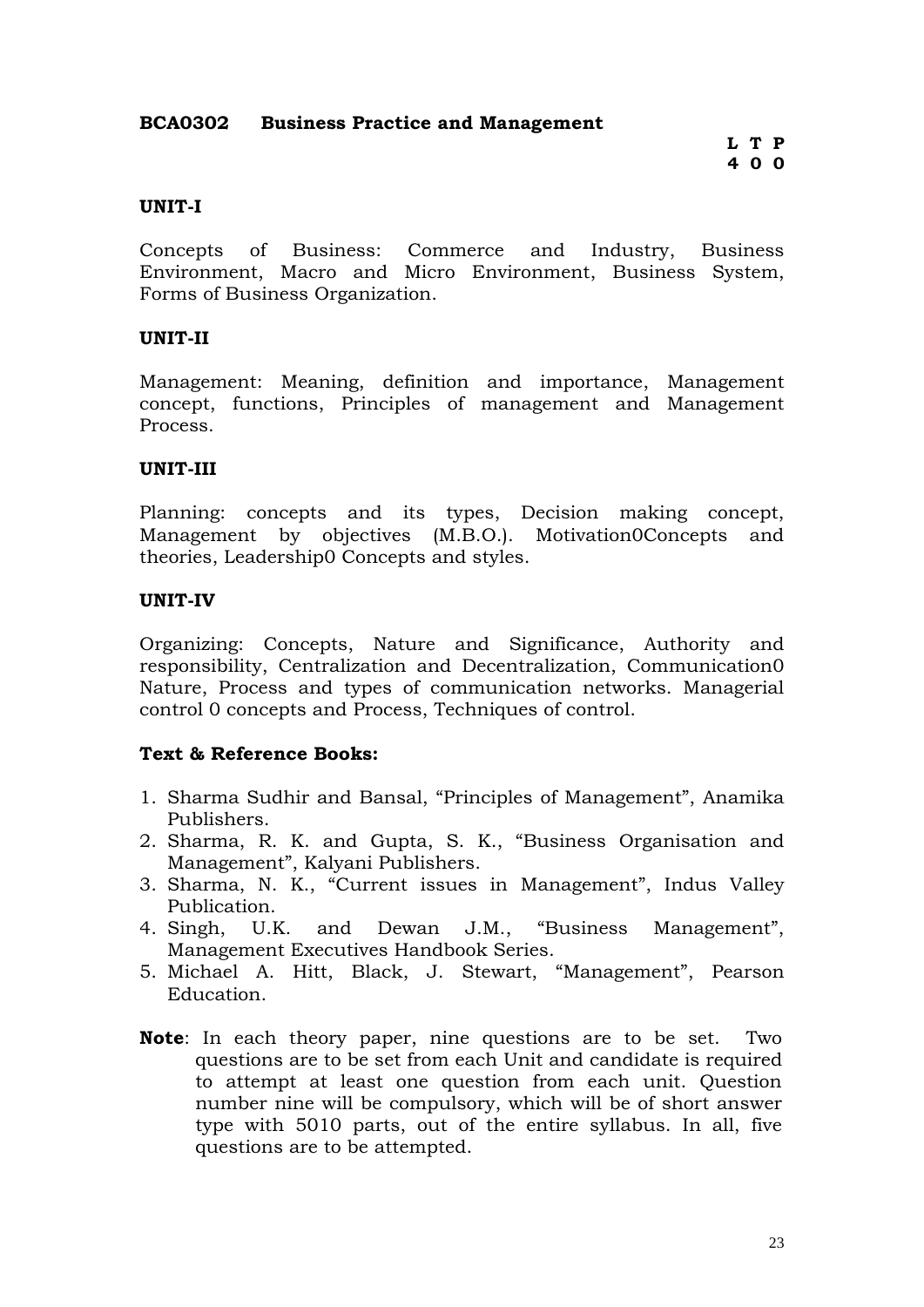### **BCA0303 Computer Organization**

### **UNIT 1**

Data representation: number systems, decimal to binary, octal and hexadecimal conversion and vice versa, binary coded decimal numbers, hamming code for error detection, alphanumeric codes, arithmetic operations, binary addition and subtraction, addition/subtraction of numbers in 1's and 2's complement notation for binary numbers and 9's and 10's complement notation for decimal numbers, binary multiplication and division, BCD arithmetic, floating point addition and subtraction.

### **UNIT II**

Register Transfer Language: Register transfer, Bus and Memory transfer (three-stage bus buffers, memory transfer), arithmetic microoperations (Binary Adder, Binary-adder-Substractor, binary incrementer, arithmetic circuit), Logic micro-operation (list op logic micro0operations, hardware implementation), shift micro0operations (hardware implementation), arithmetic logic shift unit.

### **UNIT III**

Instruction codes: (stored program organization, indirect address), computer registers (common bus register), computer instructions (instruction set completeness), timing and control, instruction cycle (fetch and decode, types of instruction, register-reference instructions), Micro programmed control, control memory, addressing sequencing (conditional branching, mapping of instructions, subroutine)

### **UNIT IV**

Central Processing Unit: Introduction, general register organization (control word, examples of micro-operations), stack organization (register stack, memory stack, reverse polish notation, evaluation of arithmetic expressions), instruction formats (three-address instructions, two address instructions, one0address instructions), addressing modes, data transfer and manipulation (data transfer instructions, data manipulation instructions, arithmetic instructions, logical and bit manipulation instructions, shift instructions), Program control (status bit conditions, conditional branch instructions, program interrupt, types of interrupt).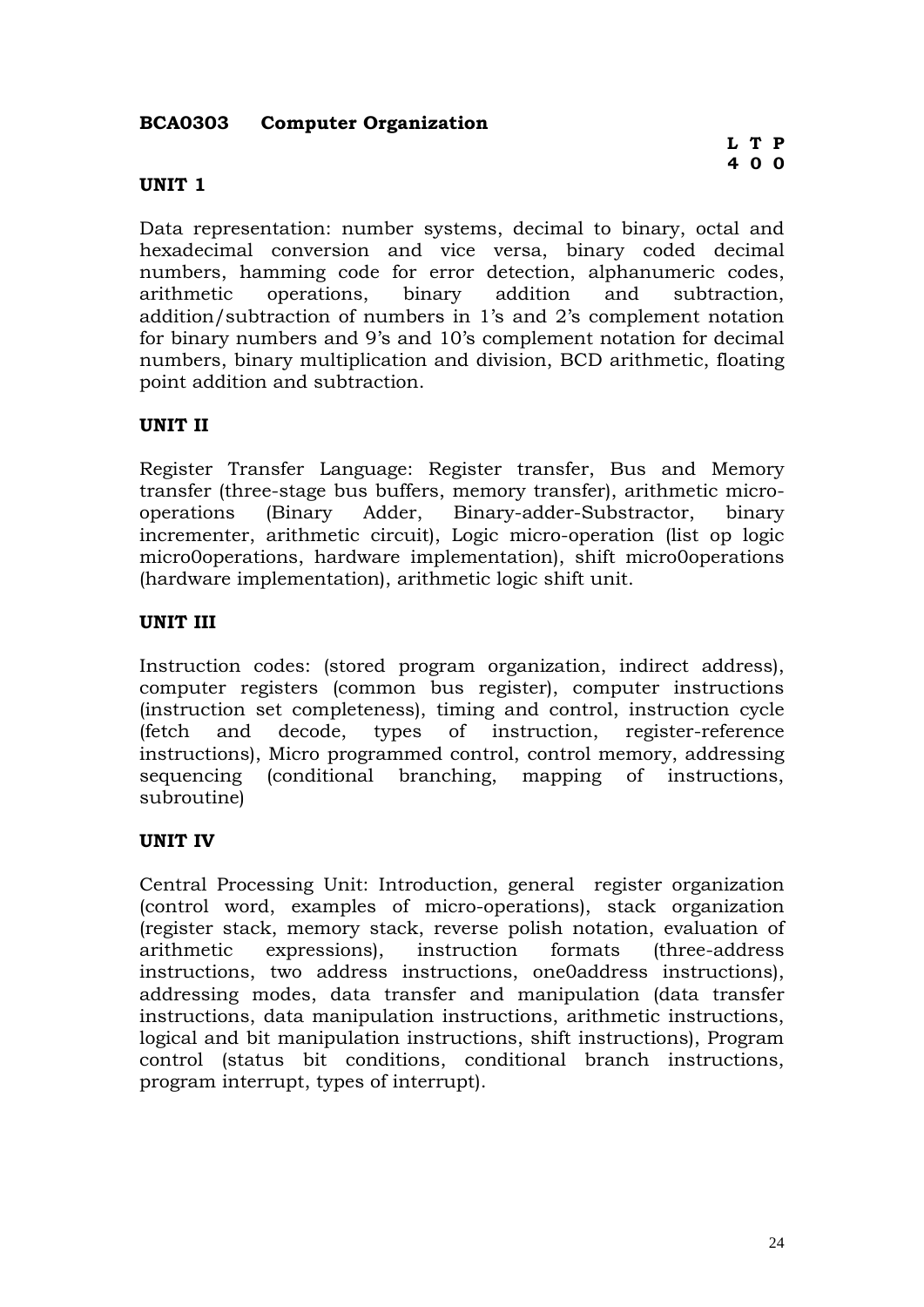### **Text and reference books:**

- 1. M.Morris Mano, "Computer System Architecture" 3rd edition, PHI.
- 2. V. Rajaraman, T. Radhakrishanan, "An Introduction to Digital Design", PHI
- 3. J.P.Hays, "Computer Organization and Architecture", McGraw Hill.
- **Note**: In each theory paper, nine questions are to be set. Two questions are to be set from each Unit and candidate is required to attempt at least one question from each unit. Question number nine will be compulsory, which will be of short answer type with 5010 parts, out of the entire syllabus. In all, five questions are to be attempted.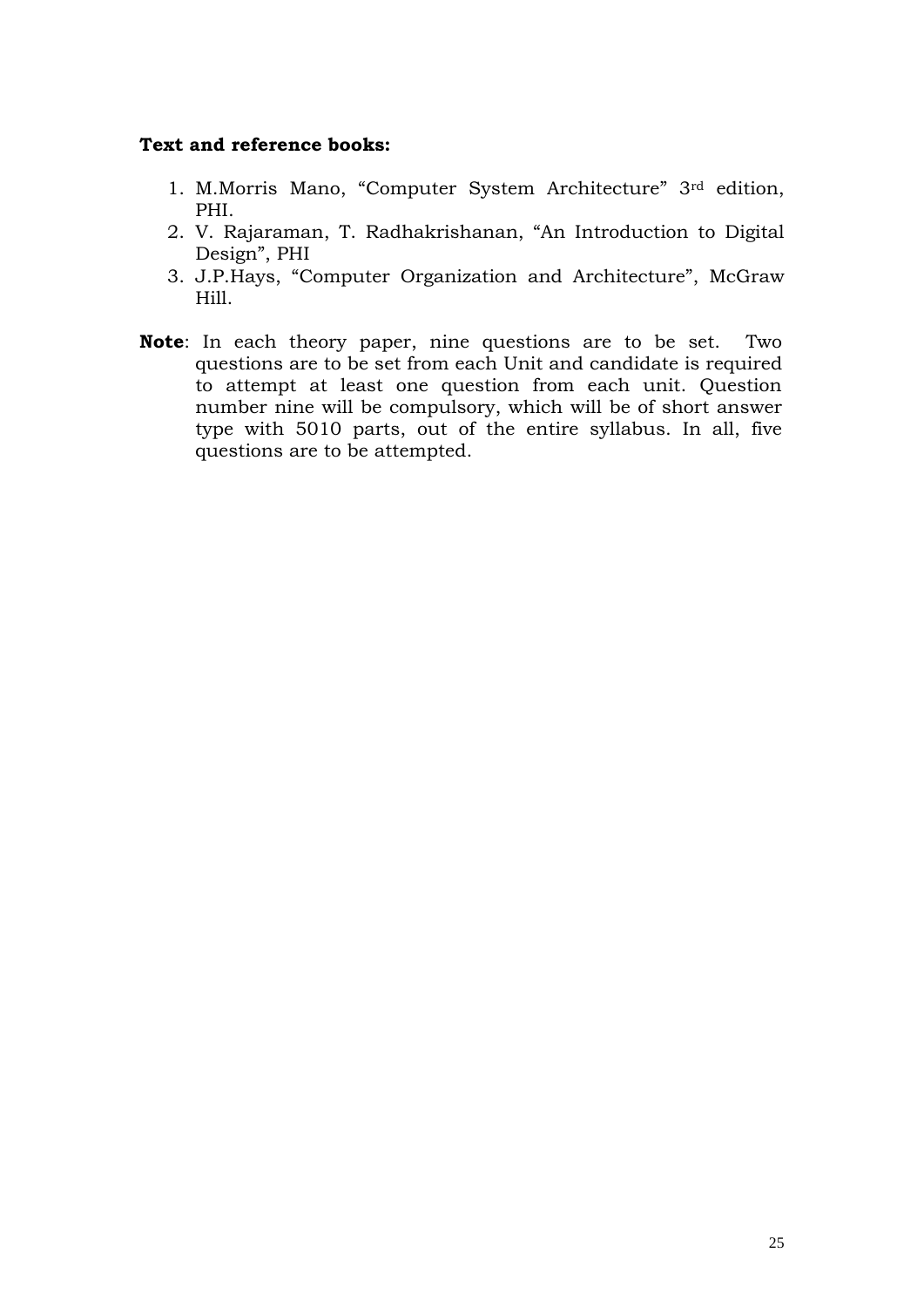### **UNIT-I**

Object oriented programming: Need for OOP, object oriented approach, characteristics of OOP language- objects, classes, Inheritance, Reusability, Polymorphism, overloading advantage of OOP, relationship between C and C++.

Programming Basic: Basic program construction, output using cout, preprocessor directive, comments, integer variables, character variables, input with cin, Type bool, setw Manipulator, type float, type conversion, arithmetic operators, relational operators, logical operators.

### **UNIT-II**

Loops and decision control statements: loop- for, while, do, decision-if, if- else, switch, conditional operator, other control statements- break, continue, goto.

Structures and functions: structures, Accessing structure members, structure within a structure, Enumerated Data type, simple functions, passing arguments to functions, Returning values from functions, reference arguments, overloaded functions, storage classes, scope resolution operator.

### **UNIT-III**

Objects and classes: A simple class, classes and objects, specifying a class, using a class, C++ objects as physical objects, C++ objects as data types, Constructors, objects as function arguments, returning objects from functions.

Arrays: Array fundamental0defining array, array elements, Accessing array elements, Initializing arrays, multidimensional arrays, passing arrays to functions, array of objects, strings-string variables, Avoiding Buffer overflow, string constants, array of strings string as class members, Standard C++ string Class.

### **UNIT-IV**

Operator overloading: Overloading unary operators- the operator keyword, operator arguments, operator return values nameless temporary objects, limitation of increment operators, overloading Binary operators, data conversion, Pitfalls of operator overloading and conversion.

Inheritance: Derived class and base class, specifying the derived class, accessing base class, members, derived class constructors, overriding member functions, class hierarchies, public and private Inheritance, levels of inheritance, multiple inheritance, Ambiguity in Multiple Inheritance, Aggregation- Classes Within Classes.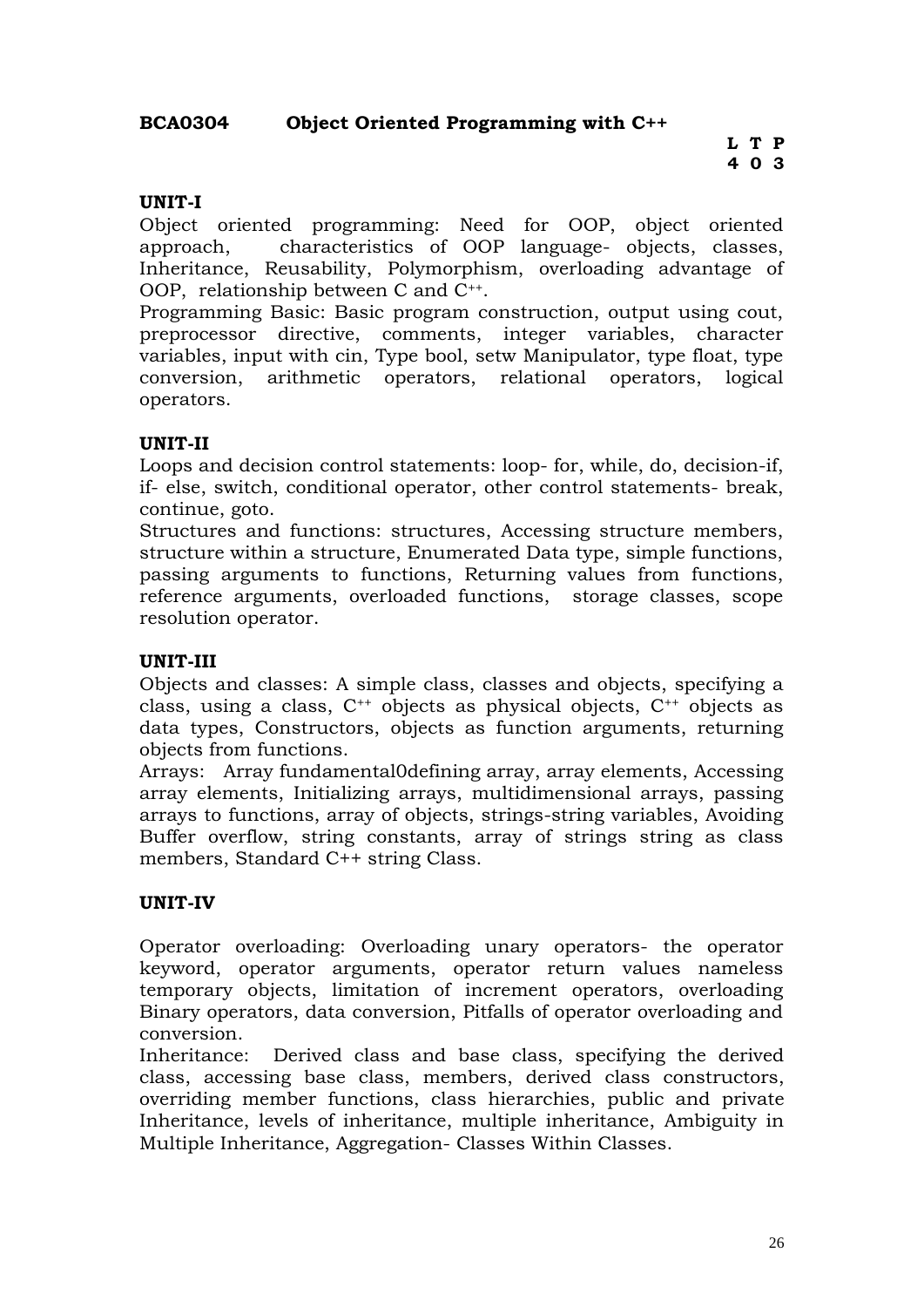- 1. Robert Lafore, "Object-Oriented Programming in C++", Galgotia Publications.
- 2. B. Chandra, "Object-Oriented Programming using C++", Narosa Publications.
- **Note**: In each theory paper, nine questions are to be set. Two questions are to be set from each Unit and candidate is required to attempt at least one question from each unit. Question number nine will be compulsory, which will be of short answer type with 5010 parts, out of the entire syllabus. In all, five questions are to be attempted.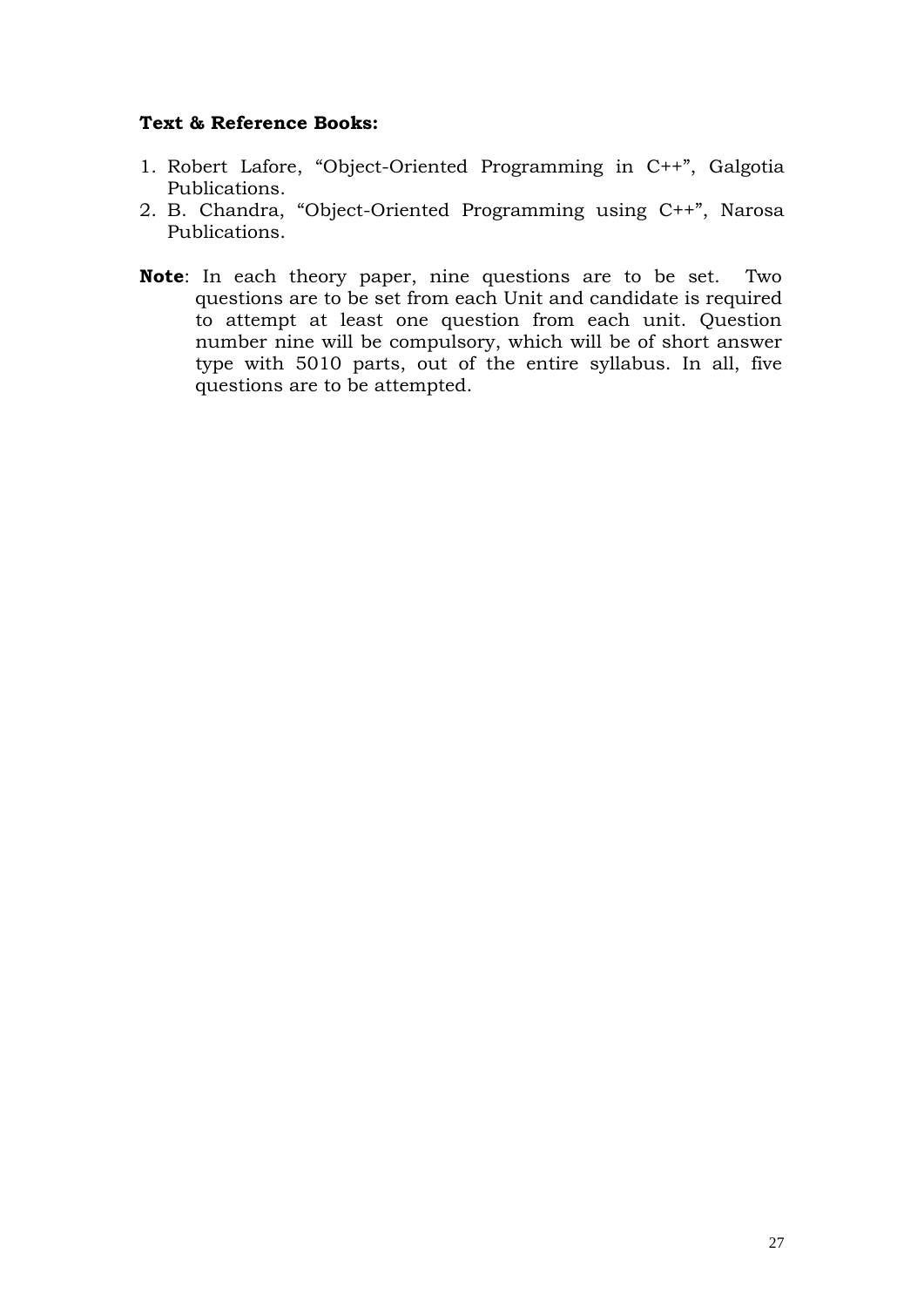### **BCA0305 Desktop Publishing and Designing**

### **UNIT-I**

D.T.P For Publications: Introductions to Printing , Types of Printing, Offset Printing, Working of offset Printing, Transparent Printout, Negative & Positives for Plate were making, Use of Desk Top Publishing in Publications, Importance of D.T.P in Publication, Advantage of D.T.P in Publication, Mixing of graphics & Image in a single page production, Laser printers Use, Types, Advantage of lager printer in publication.

### **UNIT-II**

Page Layout: Different page format / Layouts, News paper page format, Page orientations, Columns & Gutters, Printing in reduced sizes.

Page Maker: Introductions To Page Maker Icon and help, Tool Box, Styles, Menus etc., Different screen Views, Importing text/Pictures, Auto Flow, Columns, Master Pages and Stories, Story Editor, Menu Commands and short0cut commands, Spell check, Find & Replace, Import Export etc., Fonts, Points Sizes, Spacing etc., Installing Printers, Scaling (Percentages), Printer setup.

### **UNIT-III**

Use Of D.T.P: Use of D.T.P. in Advertisements, Books & Magazines, News Paper, Table Editor.

Adobe Photoshop: Introduction to Photoshop & Flash, Documents, Various Graphic Files

### **UNIT-IV**

Extensions Vector Image and Raster Images, Various Colour Modes and Models. Introduction to Screen and Work Area, Photoshop Tools & Palettes ,Use of Layers & Filters Working with Images.

- 1. Page maker 4.0 & 5.0 by b.p.o. publications.
- 2. Prakhar complete course for dtp (coreldraw, pagemaker, photoshop)
- **Note**: In each theory paper, nine questions are to be set. Two questions are to be set from each Unit and candidate is required to attempt at least one question from each unit. Question number nine will be compulsory, which will be of short answer type with 5010 parts, out of the entire syllabus. In all, five questions are to be attempted.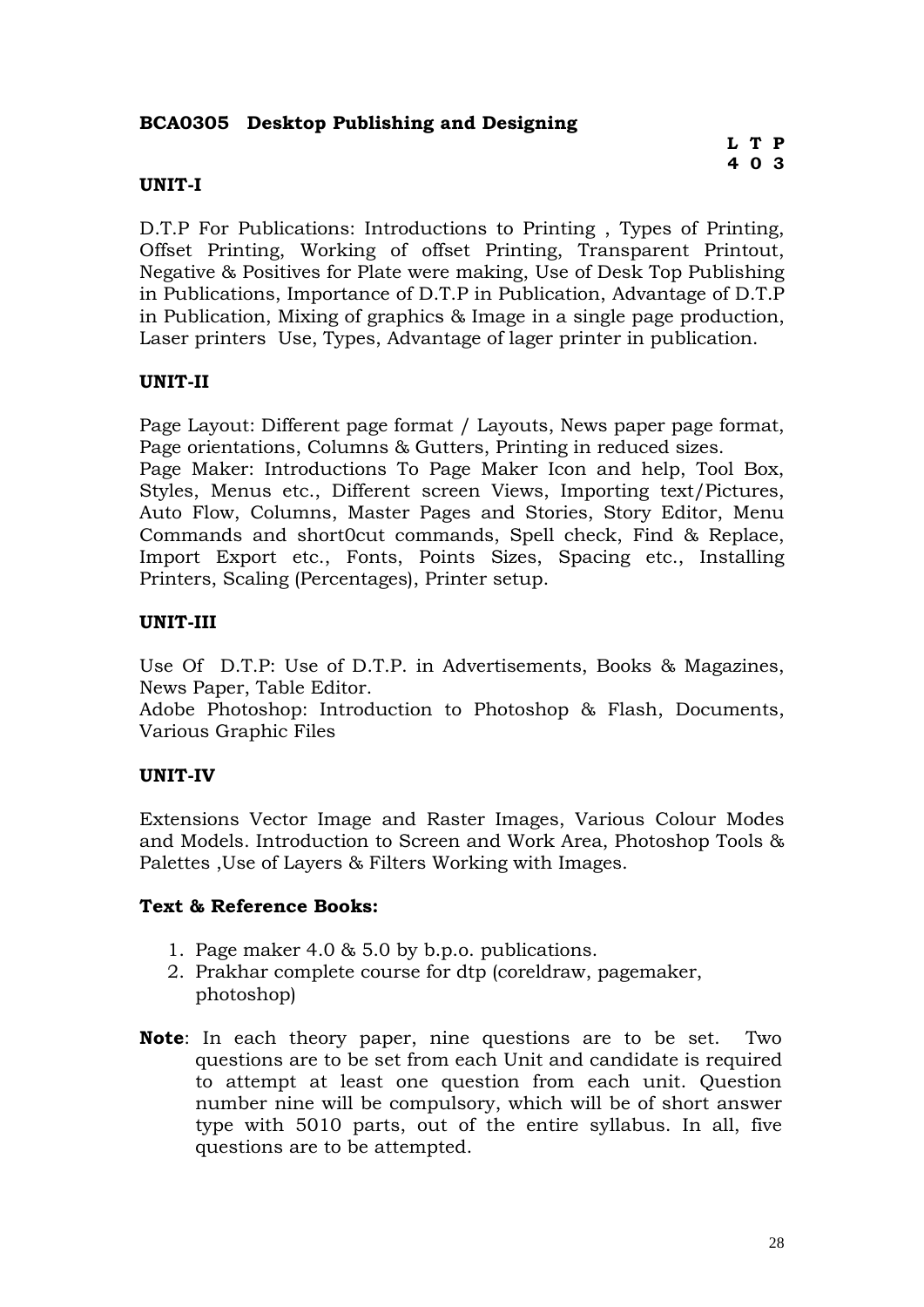### **BCA0401 Personnel Management**

### **UNIT-I**

Introduction to Personnel Management : Nature, Scope, functions and significance, Personnel Policies, classification and organization of Personnel Department.

### **UNIT-II**

Human Resource Planning: Meaning, objectives and importance of HRM, Job Analysis and Design, Recruitment, selection, Terms of Employment, Induction and Briefing, Orientation and Placement.

### **UNIT-III**

Human resources Development: Training and Development and Promotion and incentives, retirement benefits.

### **UNIT-IV**

Performance Appraisal and Job Evaluation, Employee remuneration and various incentive plans.

- 1. Ashwathappa, K, "Human Resource and Personnel Management", Tata McGraw Hill.
- 2. De Cenzo, D. A. Robbins. S, "Personnel and Human Resource Management", Prentice Hall of India.
- 3. Mamoria, C.B., "Personnel Management", Himalaya Publishing House.
- 4. Deardwell, Ian, "Human Resource Management", Prentice Hall India.
- 5. Grobler, P. A., "Human Resource Management", Anamika Publishers.
	- **Note**: In each theory paper, nine questions are to be set. Two questions are to set from each Unit and candidate is required to attempt at least one question from each unit. Question number nine will be compulsory, which will be of short answer type with 5010 parts, out of the entire syllabus. In all, five questions are to be attempted.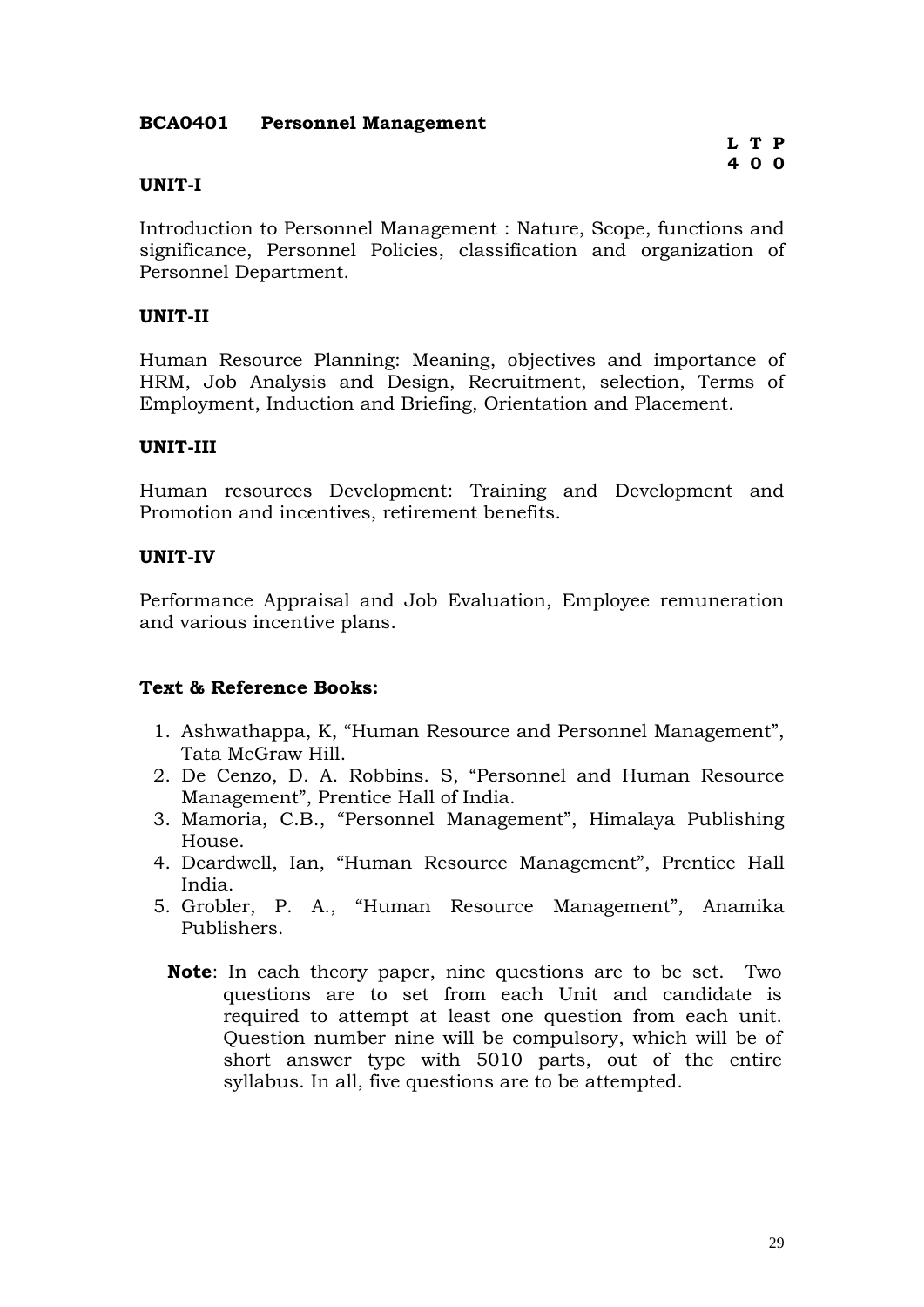### **BCA0402 Accounting**

### **UNIT-I**

Accounting : Meaning, Definition and objects of Accounting, Accounting Principles, Accounting concepts and Conventions, Principle of Double Entry System, Journal Entry, Ledger, Cash Book and Subsidiary books, Trial Balance and rectification of errors.

### **UNIT-II**

Final Account: Manufacturing Account, Trading Account, Profit and Loss Account and Balance Sheet.

### **UNIT-III**

Cost Accounting: Nature and scope of Cost Accounting, Cost Concept and classification, Cost Sheet, Marginal Costing (BEP and Cost Volume Profit analysis).

### **UNIT-IV**

Management Accounting: Meaning, importance and Scope of Management Accounting Brief introduction to the tools of financial statements, Analysis (Ratio, Fund Flow and Cash Flow Analysis).

- 1. Maheswari, S. N., "Fundamental Accounting", Vikas Publishing House.
- 2. Anthony, R.H. and Roece, J. S., "Accounting Principles", Homewood Illinois.
- 3. Hongren, Charles J. and Faster, "Cost Accounting: A managerial Emphasis", Prentice Hall International.
- 4. Gupta, R. L., "Advanced Financial Accounting", Sultan Chand and Company.
- 5. Pandey, I. M., "Management Accounting", Vikas Publishing House.
- 6. A.T. Kinson, "Management Accounting", Pearson Education.
- **Note**: In each theory paper, nine questions are to be set. Two questions are to be set from each Unit and candidate is required to attempt at least one question from each unit. Question number nine will be compulsory, which will be of short answer type with 5010 parts, out of the entire syllabus. In all, five questions are to be attempted.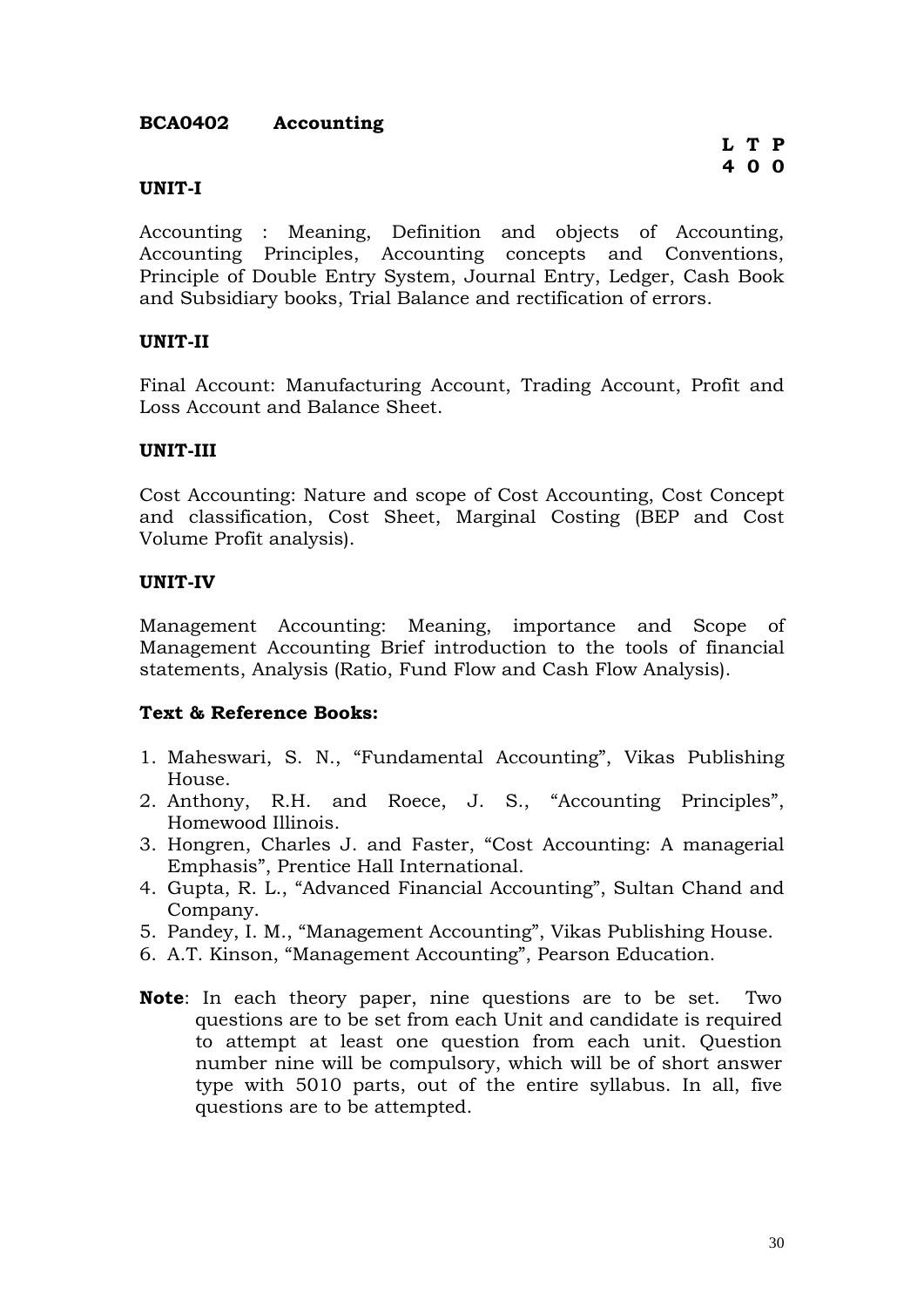### **BCA0403 System Analysis and Design**

### **UNIT -I**

Overview of System Analysis and Design: Business System concepts, System development life cycle, Project Selection, Feasibility Analysis, Design, Limitation, testing and evaluation.

Initial Investigation: Sources of Requests, User / Analyst interaction, Qualities of a System Analyst.

### **UNIT –II**

Feasibility studies: Technical, Operational, Behavioral and economic feasibilities, cost and benefit analysis.

### **UNIT –III**

System requirement specification and analysis: Fact finding techniques, Data Flow Diagrams, Data Dictionaries, process organization and interaction, Decision Analysis, Decision Trees and Tables. Top down and bottom up variance, Audit trails.

### **UNIT –IV**

Detail Design: Modularization, module specification, file design, system development involving databases.

System control and quality assurance: Design objectives reliability and maintenance, software design and documentation tools, unit and integration testing, testing practice and plans, system control.

- 1. Awad, "System Analysis Design", Galgotia Publishing, Delhi.
- 2. Jamas, A.S., "Analysis and design of information systems", Mc Graw Hill.
- 3. Luteberg, M.,Golkuhl, G and Hilsson, A, "Information System Development a Systematic Approach", PHI.
- 4. Leeson N., "System Analysis and Design", Science Research Associates, 1985.
- 5. Samprive, P.C., "System analysis: Definition Process and Design".
- **Note**: In each theory paper, nine questions are to be set. Two questions are to be set from each Unit and candidate is required to attempt at least one question from each unit. Question number nine will be compulsory, which will be of short answer type with 5010 parts, out of the entire syllabus. In all, five questions are to be attempted.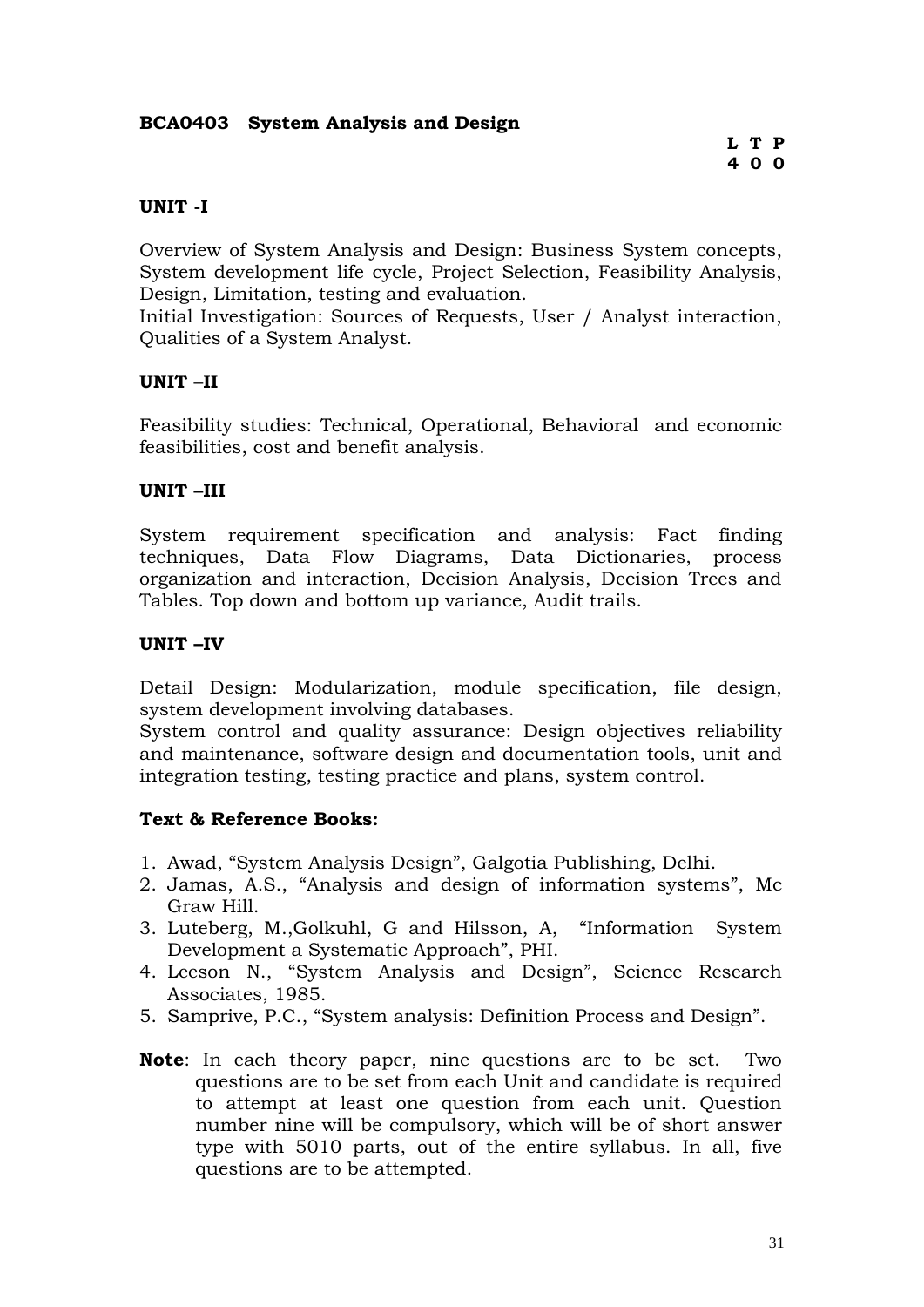### **BCA0404 Internet Technology & Web Page Design**

### **L T P 4 0 3**

### **UNIT-I**

Internet: Evolution of Internet, Internet Application, Network requirements, Bandwidth, Internet features (Electronic Mail, Newsgroups, FTP Archive, Real Time Activity, Video, Audio, Search Engine).

### **UNIT–II**

World Wide Web: Definition, WWW Browsers, WWW Servers, Dial-Up SLIP, PPP Access, Dedicated line, ISDN.TCP/IP Connectivity- DNS Servers, Domain Names Registration process, IP addressing, Routing with TCP/IP Basics

### **UNIT-III**

HTML: Text formatting, Data, Tables, Table layout, Images, HTML Interactivity, URLs, HTTP, NNTP, Hyperlinks, Menus & Image Maps, HTML Form, Embedded objects in HTML, Web Typography, Approaching Web Typography, Graphics and Type, Families and Faces, Type forms, Color and Type, Adding Graphics, Adding Graphics with the Image Element, Using images as links, Creating Image Maps, Working with Image Files, Layout Technology, Standard HTML Formatting, Tables, Frames,

### **UNIT-IV**

CSS: Formatting your site with Cascading Style Sheets, Seeing Style Sheets in Action, Understanding CSSI's Advantages and Limitations, Making HTML and CSSI's, Making HTML and CSSI work together, Learning How CSSI Works, Using CSSI Properties. XML, XML Language, SMGL, Linking in XML.

- 1. Internet Get Started: BPB Publications.
- 2. Loren Buhle, "Webmaster Professional Reference", New Riders Publishing.
- 3. Rick Darnell "HTML 4", Techmedia.
- 4. Tauber, "Mastering Front Page 2000" BPB.
- 5. James Jaworski, "Making Java Script and JSCRIPT", BPB Publications.
- 6. HTML Complete: BPB Publisher.
- **Note**: In each theory paper, nine questions are to be set. Two questions are to be set from each Unit and candidate is required to attempt at least one question from each unit. Question number nine will be compulsory, which will be of short answer type with 5010 parts, out of the entire syllabus. In all, five questions are to be attempted.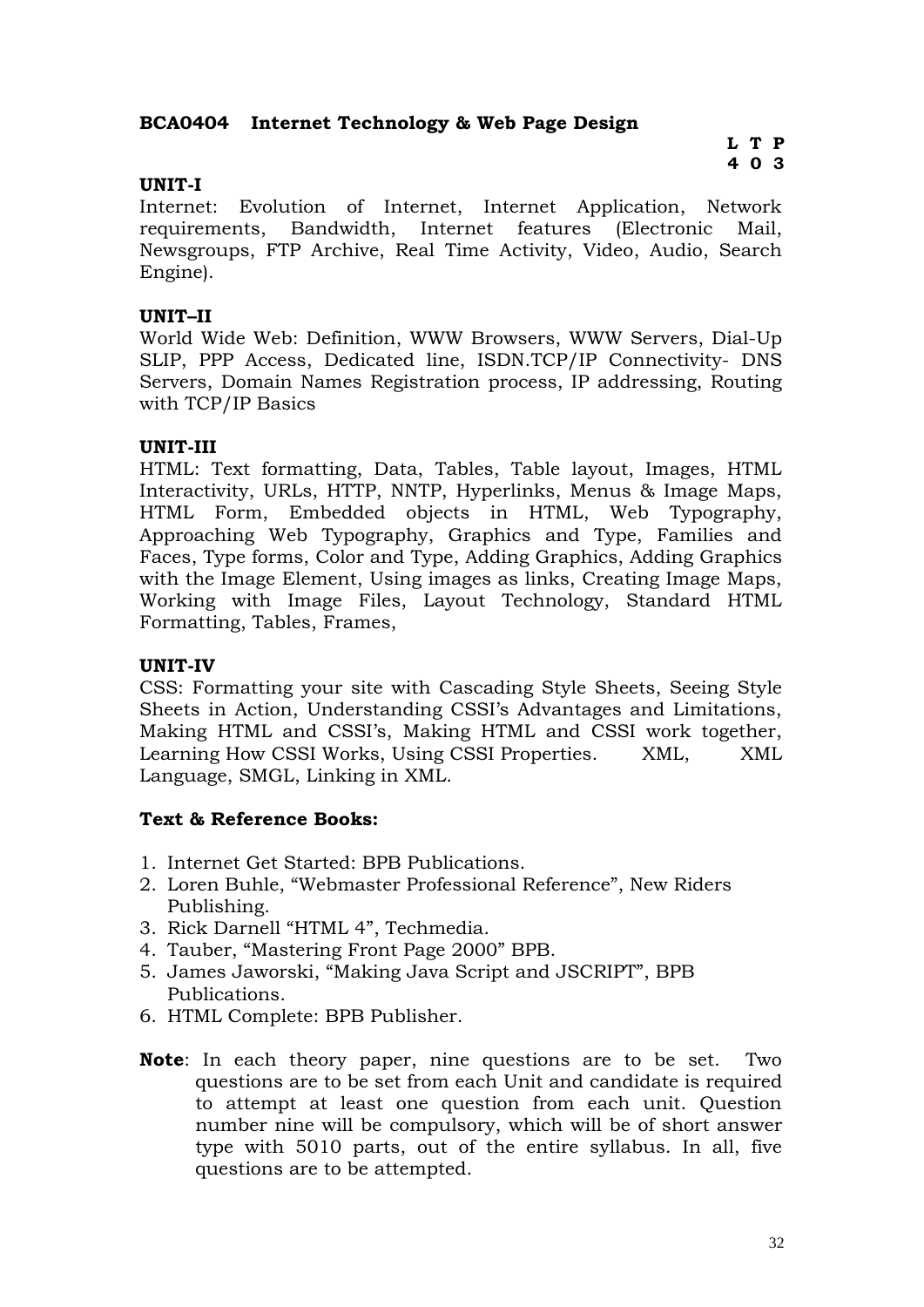### **BCA0405 Programming in Visual Basic**

### **UNIT –I**

Introduction to Visual Studio: Features of Visual basic, Visual Basic applications, compile, run, Difference between Visual Basic and .NET languages.

Open, close existing project, possible menu variations, use the Form Designer, Code Editor, Solution Explorer, work with Visual Studio's windows.

Design a form: Add controls to a form, Set properties, common properties for forms and controls, add navigation features, property settings, use Document Outline view, name and save files of a project, Design and property settings for the form, Refer to properties, methods, events, Add code to a form, create an event handler for the default event of a form or control, code with a readable style, code comments, detect and correct syntax errors.

Use the toolbar buttons, collapse or expand code, print source code, code snippets, Smart Compile Auto Correction feature, My feature and debug a project.

### **UNIT –II**

Work with numeric and string data: Work with the built-in value types- Declare and initialize variables, declare and initialize constants, code arithmetic expressions, code assignment statements, work with the order of precedence, use casting, change the type semantics, work with strings, declare and initialize a string, join and append strings.

Data types, use Visual Basic functions to convert data types, use methods to convert data types, formatting functions, use methods to convert numbers to formatted strings,

Code control structures: Code Boolean expressions**,** relational operators, logical operators, conditional statements, If statements, Select Case statements, loops, For loops, Do loops, use Exit and Continue statements, Debugging techniques for programs with loops.

### **UNIT –III**

Code procedures and event handlers: Code and call procedures- Sub procedures, call Sub procedures, pass arguments by reference and by value, code and call Function procedures, work with events, start an event handler for any event, handle multiple events with one event handler, use the Code Editor to start an event handler, add and remove event writing.

The Function procedure, event handlers, Message box

Handle exceptions and validate data: Introduction to data validation and exception handling, use the IsNumeric function, display a dialog box for error messages, exception handling works, Use structured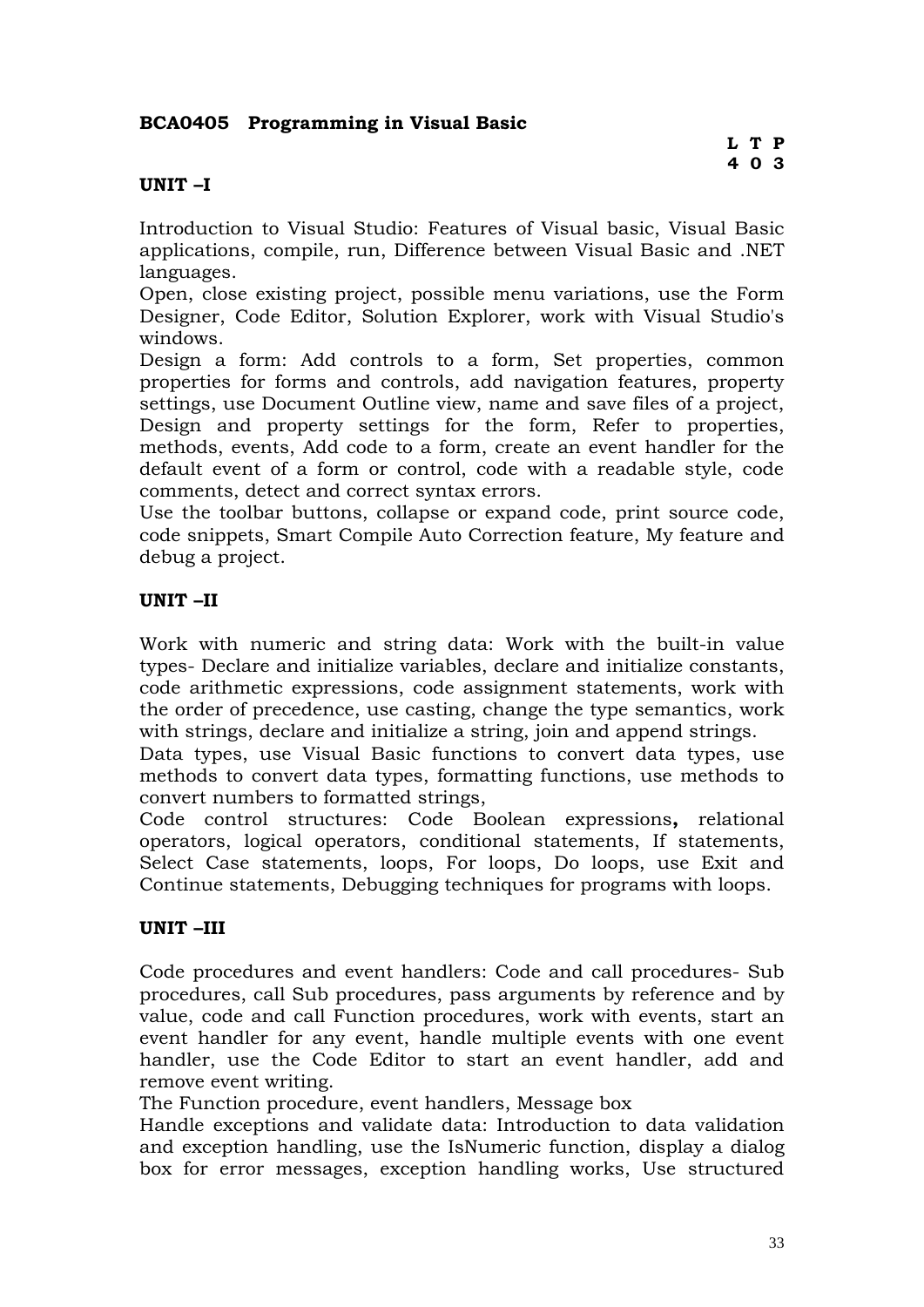exception handling, catch an exception, properties and methods of an exception, throw an exception, application with exception handling. Validate data: Validate a single entry, use generic procedures to validate an entry, validate multiple entries, application with data validation, dialog boxes, code, Difference between Validating event and masked text box.

### **UNIT IV**

Arrays and collections: one-dimensional arrays, create an array, assign values to the elements of an array, use For loops to work with arrays, use For Each loops to work with arrays, work with rectangular arrays, create a rectangular array, assign values to a rectangular array, work with rectangular arrays, create a jagged array, assign values to a jagged array, work with jagged arrays, use the Array class, refer to and copy arrays, code procedures that work with arrays, Work with list, sorted list, queues, stacks, array list.

Dates and strings: create a DateTime value, get the current date & time, format DateTime values, perform operations on dates and times, work with strings, procedures for validating user entries, Format numbers, dates, and times, Format numbers.

Types of controls, combo boxes, list boxes, check boxes, radio buttons, group boxes, use Tab Order view to set the tab order.

Multi0form projects: Add a form to a project, rename a form, change the startup form for a project, display a form as a dialog box, pass data between a form and a custom dialog box, Use the MessageBox0 Display a dialog box and get the user response, use the FormClosing event.

Debug an application: set the debugging options, break mode, use the Edit Continue feature, breakpoints, debugging windows, Locals window to monitor variables, use the Autos window to monitor variables, Watch windows to monitor expressions, Call Stack window to monitor called procedures, Output window to get build or debugging information.

- 1. Anne Boehm, Mike Murach and Associates "Murach's Visual Basic 2008", Publisher of Professional Programming.
- 2. Steven Holzner VisualBasic 6 programming, Black Book, Dream tech press
- **Note**: In each theory paper, nine questions are to be set. Two questions are to be set from each Unit and candidate is required to attempt at least one question from each unit. Question number nine will be compulsory, which will be of short answer type with 5010 parts, out of the entire syllabus. In all, five questions are to be attempted.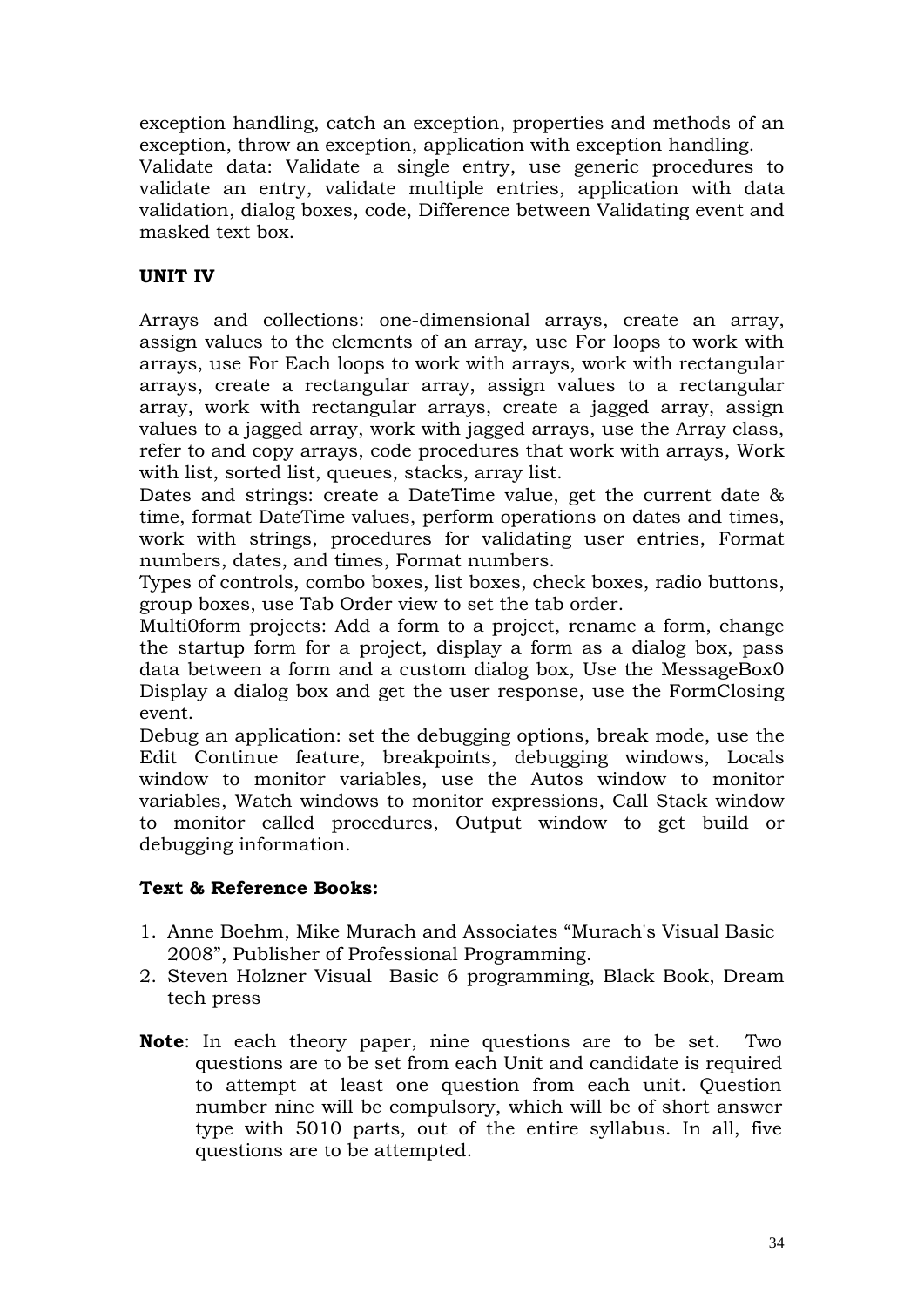### **BCA0501 Operating System**

### **UNIT –I**

Operating System Concepts: Operating System Classification- Simple Monitor, Multi Programming, Time Sharing, Real Time Systems, Multiprocessor Systems, Batch Processing, Simple User, Multi User, Operating System Functions And Characteristics.

### **UNIT –II**

Processor Management: Process Overview, Process States, Process State Transitions, Process Control Block, Operations On Processes, Suspend And Resume, Interrupt Processing, Scheduling Algorithms, Multiple Processor Scheduling.

Deadlock: Deadlock Problem, Deadlock, Deadlock Characterization, Necessary Conditions, Deadlock Prevention, Deadlock Avoidance, Deadlock Detection, Recovery From Deadlock.

### **UNIT –III**

Memory Management: Partition, Paging, Segmentation, Types Of Memory Management Scheme , Bare Machine, Resident Monitor, Swapping, Multiple Partition, Virtual Memory, Demand Paging.

### **UNIT –IV**

File Management: File Types, Operation On Files, File Support, Access Methods, Sequential Access, Direct Access, Index, Allocation Method (Free Space Management, Contiguous, Linked, Indexed), Directory System Single-Level, Two-Level, Tree-Structured, File Protection.

- 1. James L. Peterson And Abraham Silberschatz, "Operating System Concepts", Addison Wesley Publishing Company.
- 2. H.M.Deitel, "Operating Systems", Addison Wesley Publishing Company.
- 3. A.M.Lister, "Fundamentals Of Operating Systems", Macmillan Publishers Ltd.
- **Note**: In each theory paper, nine questions are to be set. Two questions are to be set from each Unit and candidate is required to attempt at least one question from each unit. Question number nine will be compulsory, which will be of short answer type with 5010 parts, out of the entire syllabus. In all, five questions are to be attempted.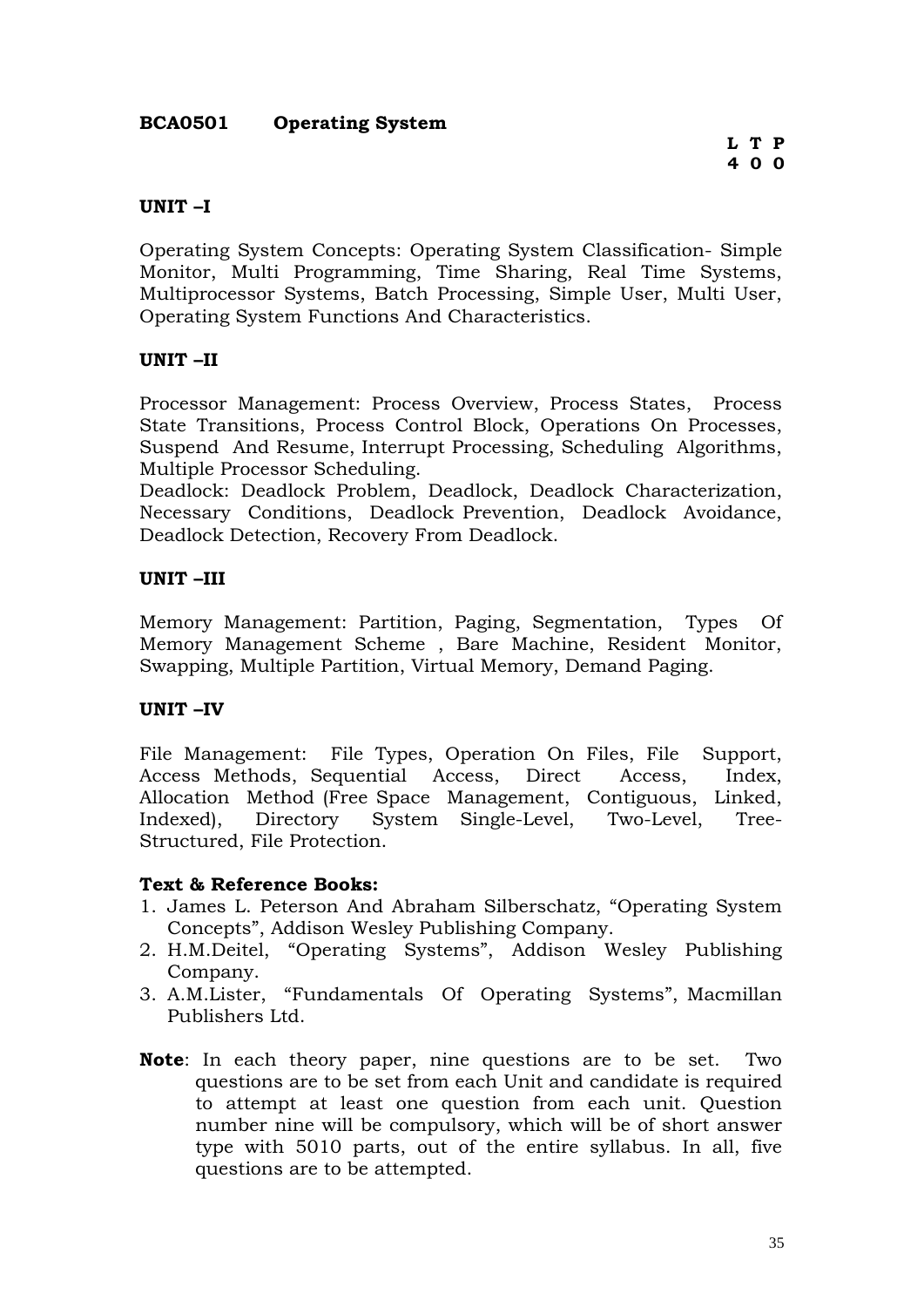### **BCA0502 e-Commerce**

### **UNIT-I**

e-Commerce: Definition, Framework, Architecture, benefits and Impact of e-Commerce, The Anatomy of e-Commerce application, e-Commerce Consumer applications, e-Commerce Organization Application, e-commerce in India, Prospects of e-Commerce.

### **UNIT-II**

Consumer0oriented E-Commerce: Consumer0oriented applications, mercantile Process Models, consumer's perspective, Merchant's perspective. Advertising and marketing on the Internet: The new age information based marketing, Advertising on the Internet Active or push0based advertising models, Passive or pull based advertising models. Guidelines for Internet advertising. Online marketing process.

### **UNIT-III**

Types of Electronic Payment System: Digital token0based electronic payment systems, smart cards and electronic payment systems, credit card0based electronic payment systems, Risk and electronic payment systems. Electronic data Interchange and its applications in business.

### **UNIT-IV**

Securing the Business on Internet: security Policy, Procedures and Practices, transaction security, CRM, what is e-CRM, it's applications, The e-CRM marketing in India, Major Trends, Global Scenario for e-CRM, CRM utility in India.

- 1. Jeffrey F.Rayport & Bernard Jaworski: Introduction to Ecommerce, TMH, 2003.
- 2. Kalakota & Winston: Frontiers of E-commerce, Pearson Education, Mumbai, 2002.
- 3. David Whiteley: E-Commerce- Strategy technologies and Applications, Tata Mac-Graw Hill, New Delhi, 2000.
- 4. C.S.V.Murthy: E-Commerce-Concepts, Models & Strategies, Himalaya Publishing house, Mumbai, 2003.
- 5. Kamalesh K Bajaj & Debjani Nag: E-Commerce, the Cutting Edge of Business- Tata McGraw-Hill, New Delhi, 2002.
- 6. Bharat Bhaskar: Electronic Commerce, Tata Mc-Graw-Hill, New Delhi, 2003.
- 7. Perry: E-Commerce, Thomson Publications, New Delhi,2003.
- 8. Elias M.Awad: Electronic Commerce, Prentice-Hall India, New Delhi, 2002.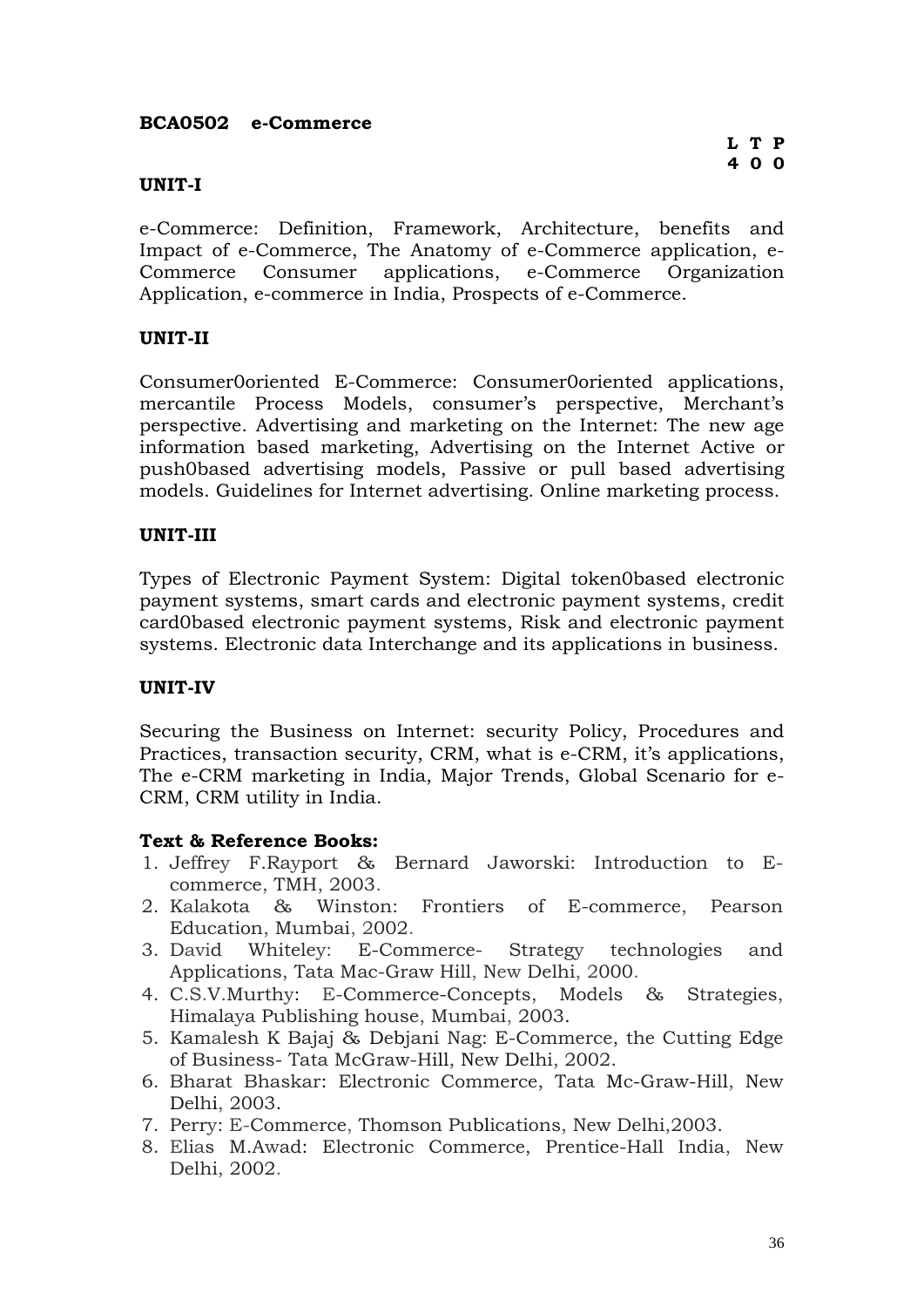**Note**: In each theory paper, nine questions are to be set. Two questions are to be set from each Unit and candidate is required to attempt at least one question from each unit. Question number nine will be compulsory, which will be of short answer type with 5010 parts, out of the entire syllabus. In all, five questions are to be attempted.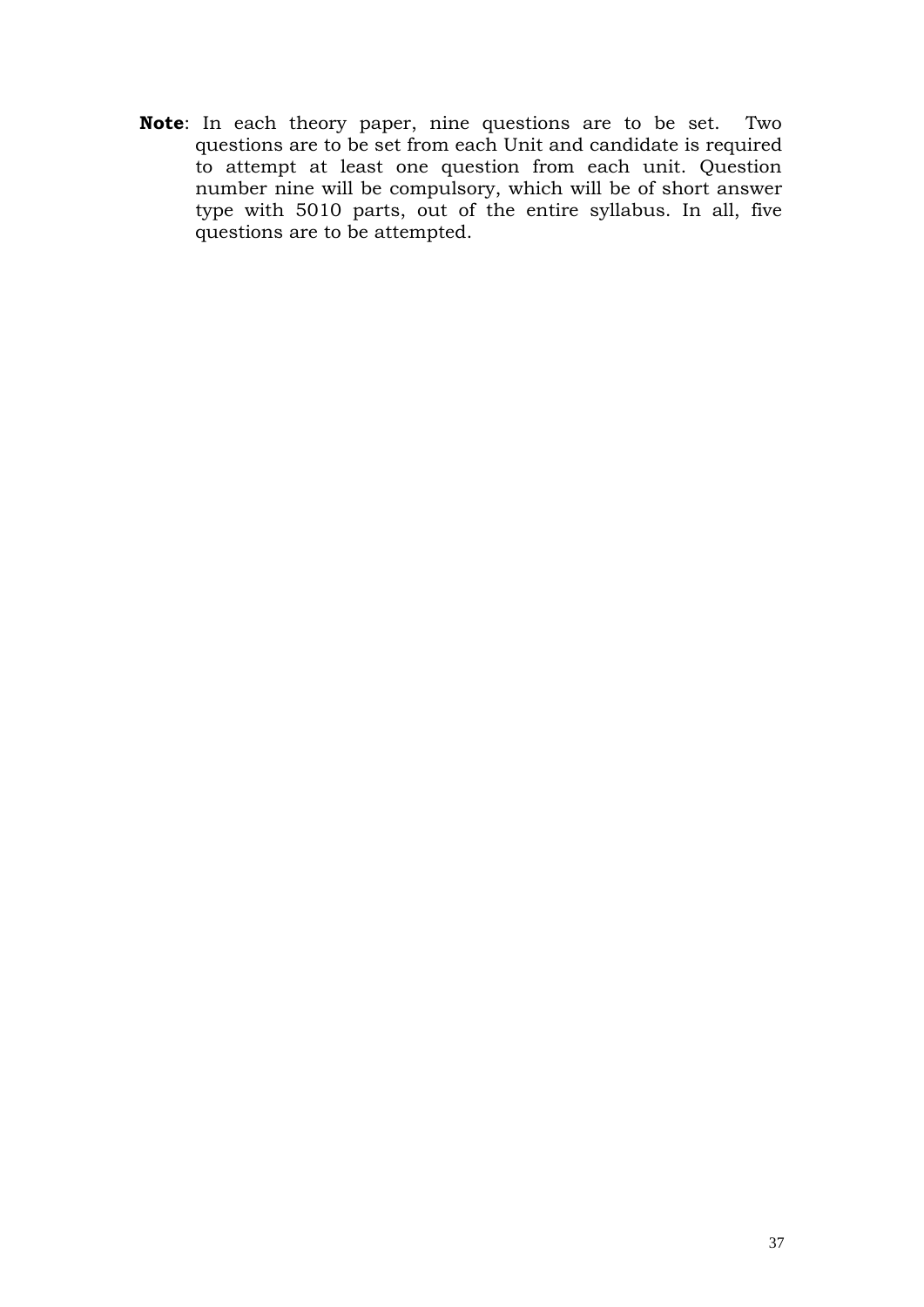### **BCA0503 Management Information System**

### **UNIT –I**

Management Information System: Definition, Meaning and Role of Management Information System Introduction, Definition, System's Approach, Pitfalls in Management Information Systems.

Development of Organizational Theory: Management & Organizational Behaviour, Management, Information & System Approach.

### **UNIT –II**

Data Processing: Operation of Manual Information System, Components of Computer System, Conversion of Manual to Computer Based Systems, Data Bank Concept, Types of Computer Based Applications.

Information System for Decision Making: Evolution of Information System, Decision Making & Management Information System.

### **UNIT –II**

Strategic & Project Planning for Management Information System: Business Planning, Management Information System Responses, Management Information System Planning0 General & Details.

Conceptual System Design: Define Problem, Set System Objective, Establish System Constraints, Determine Information Needs & Sources, Develop Alternative Conceptual Design & Documentation, Prepare the Design Report.

### **UNIT –IV**

Detailed System Design: Aim, Project Management, Define Subsystem, Input, Output & Process Design, System Testing, Software & Hardware selection, Documentation of Detailed Design.

- 1. Robert G. Murdick, Joel E. Ross, James R. Claggett, "Information System for Modern Management".
- 2. Surendra Basandra, "Computers Today".
- **Note**: In each theory paper, nine questions are to be set. Two questions are to be set from each Unit and candidate is required to attempt at least one question from each unit. Question number nine will be compulsory, which will be of short answer type with 5010 parts, out of the entire syllabus. In all, five questions are to be attempted.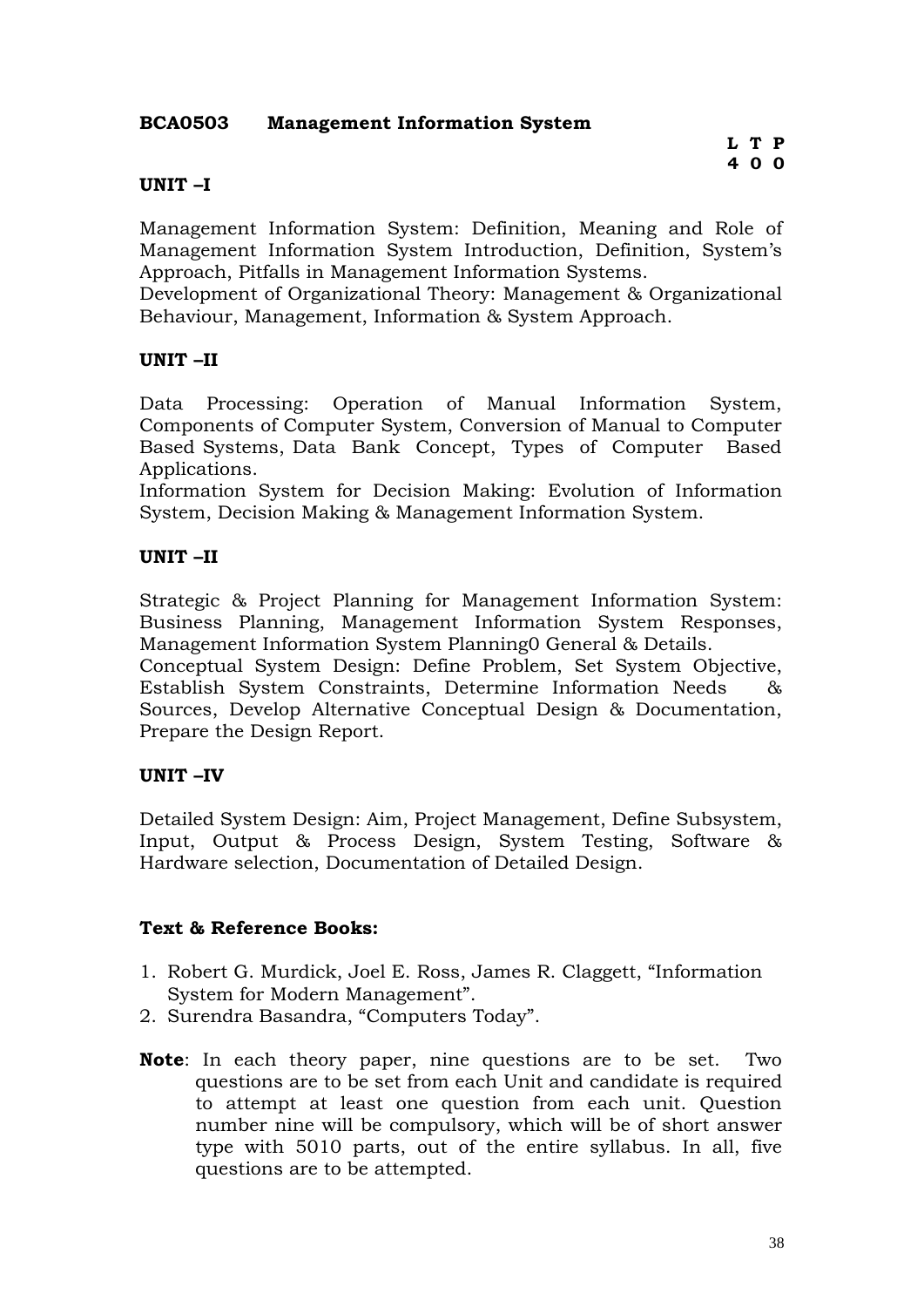### **BCA0504 ASP.Net Technologies**

### **UNIT – I**

Introducing .NET: Microsoft web development, Move from workstation to distributed computing, Internet factor, importance of.net platform0 OS neutral environment, device independence, wide language support, internet based component services.

.NET framework: Common language runtime(CLR), code management and execution, security support, error handling and garbage collection,.net framework class libraries0System classes, data and XML classes, windows form and drawing classes, web classes.

Features of .NET framework: ASP.NET web forms and web services0 Web page authoring & server controls, ASP.NET infrastructure.

### **UNIT – II**

VB.NET : Introduction, statement, lines, comments, operators, procedures, variables0 implicit, explicit, constants, parameters, arrays, branching, looping, objects, classes, inheritance, accessibility of inherited properties and methods, overriding methods.

System class, working with numbers, manipulating strings, DateTime arithmetic, converting values, formatting values, managing arrays.

Namespace and assemblies, Relating namespaces and DLL assemblies, creating assemblies, importing assemblies, using imported assemblies, compiling with imported namespace.

### **UNIT – III**

ASP.NET Web Forms: Web forms code model, In-page vs. Code0behind format, web form object life cycle, handling client side events on the server, web form event handling, define and respond web form control events, AutoPostBack property, automatic state management with web forms.

HTML sever control: definition, RunAt sever attribute, HTML control class, General controls-Anchor, image, form, division, span, Table control, Input Control.

Web server Control: Web Control class, General control- Hyperlink, link button, image, label, Panel, Form Controls, Table controls.

### **UNIT – IV**

Web form List Control: Simple List controls, Template List controls. Validation Controls: Definition, properties and methods of validation controls, validation controls 0 RequiredFieldValidator, CompareValidator, RangeValidator, RegularExpressionValidator,

CustomValidator, ValidationSummary.

User Controls: Definition, Markup0Only User Control, Custom properties, handling events and loading user controls dynamically.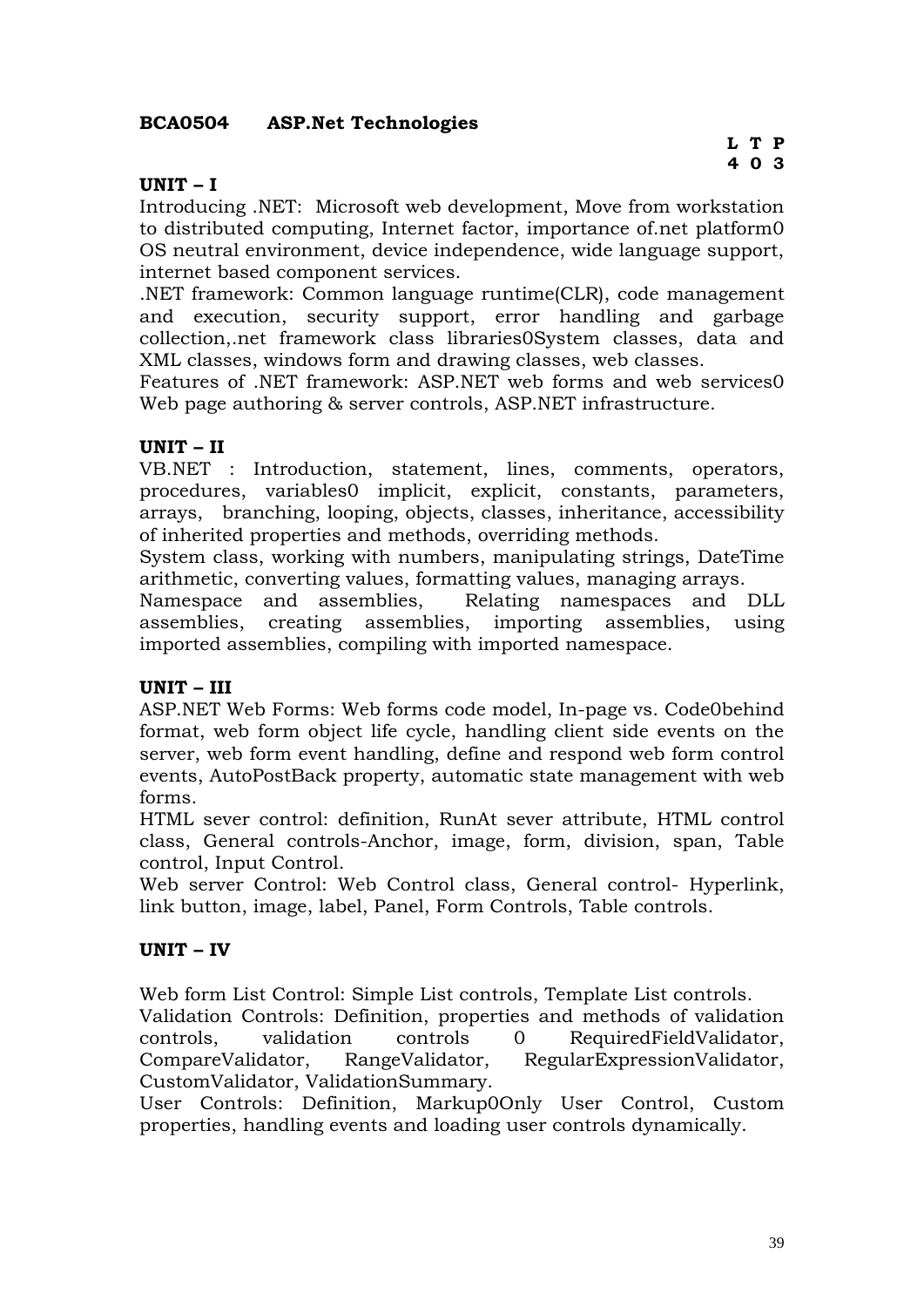- 1. Michael Amundsen, Paul Litwin, "ASP.NET for developers", SAMS Publishing.
- 2. Bill Evjen, Scott Hanselman, Devin Rader, Farhan Muhammad, S. Srinivas Sivakumar, "Professional ASP.Net 2.0", Wiley India Edition.
- 3. Joe Duffy, "Professional .Net Framework 2.0", Wiley India Edition.
- **Note**: In each theory paper, nine questions are to be set. Two questions are to be set from each Unit and candidate is required to attempt at least one question from each unit. Question number nine will be compulsory, which will be of short answer type with 5010 parts, out of the entire syllabus. In all, five questions are to be attempted.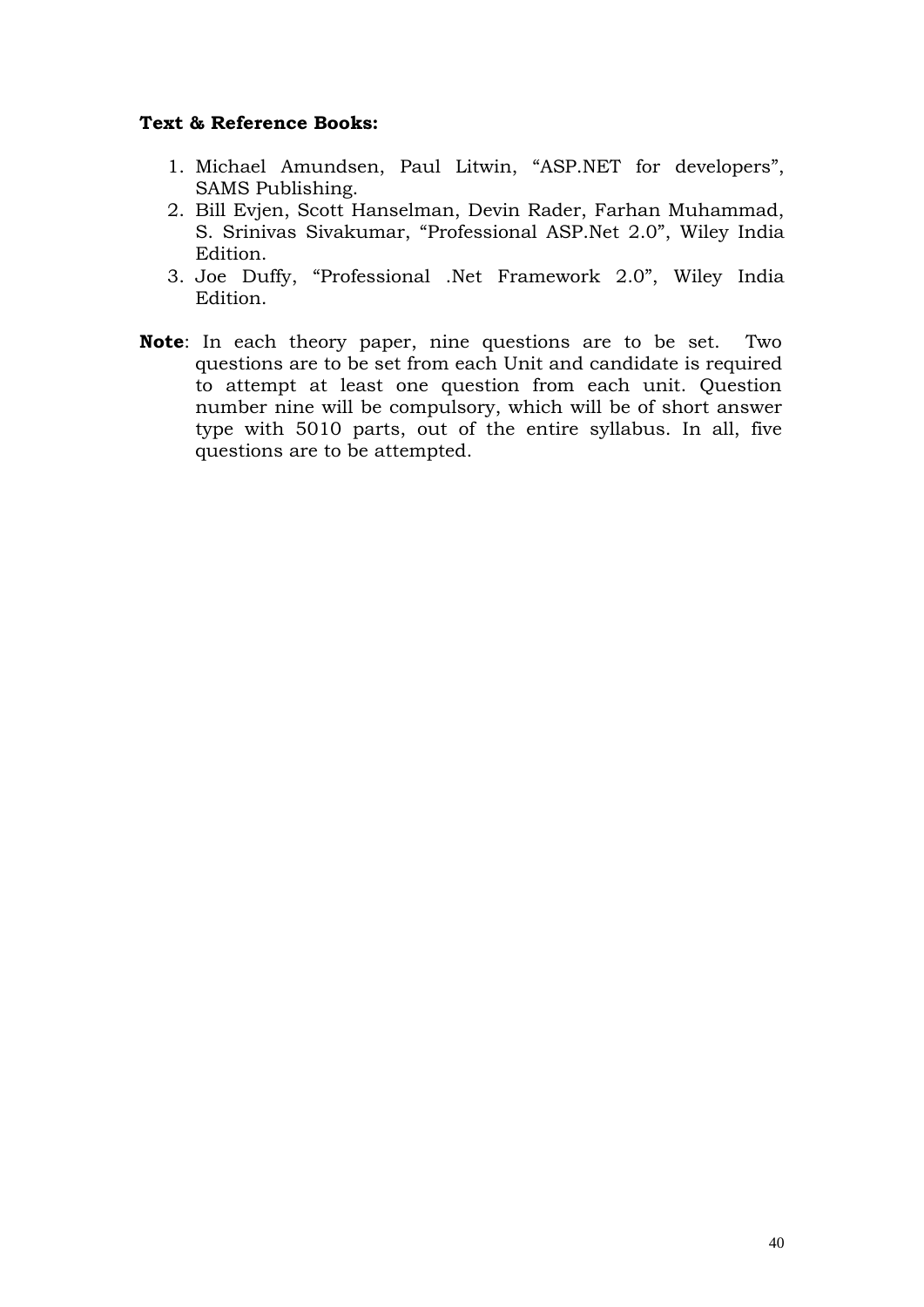### **BCA0505 Computer Oriented Statistical Methods**

### **L T P 4 0 3**

### **UNIT-I**

Frequency distribution, Histogram, Frequency Polygram, Arithmetic Mean, Median, mode, geometric Mean, Harmonic Mean, Dispersion, Measures of Dispersion, Coefficients of Dispersion.

### **UNIT-II**

Probability, Addition and multiplication Theorems of Probability, Conditional Probability, Independent events Pointwise independent events.

### **UNIT-III**

Mathematical expectation, Expected value of function of a random variable, Properties of expectation, Properties of variance, Covariance.

### **UNIT-IV**

Correlation, Karl Pearson's Coefficient of correlation calculation of the correlation, coefficient for a biovariate frequency distribution, rank correlation.

- 1. Gupta, S.C. & Kapoor, V.K., Fundamental of Mathematical statistics, Sultan Chand & Sons.
- 2. Kapur, J.N. & Sarema, H.C., Mathematical Statistics, S. Chand & Company Ltd.
- **Note**: In each theory paper, nine questions are to be set. Two questions are to be set from each Unit and candidate is required to attempt at least one question from each unit. Question number nine will be compulsory, which will be of short answer type with 5010 parts, out of the entire syllabus. In all, five questions are to be attempted.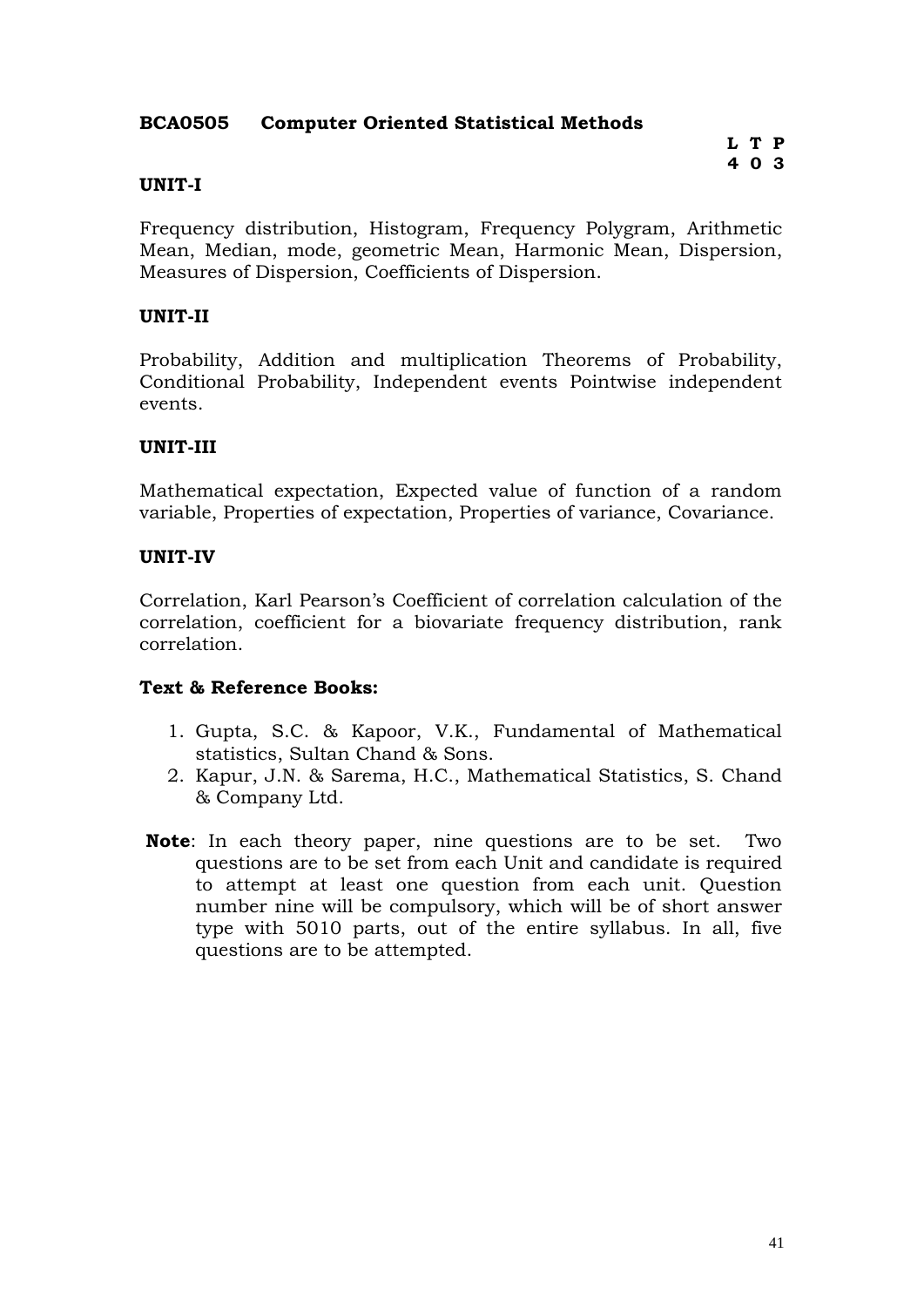### **BCA0601 Computer Networks**

### **UNIT-I**

Introduction to Communication Network: Computer Networks, (Need, uses, and Advantages of Computer Network), Network Models (Peer0to0Peer0Network, Server0based Network, Client0Server Network), Network components, Network Topology (Star, Ring, Bus, Mesh, Tree, Hybrid, Advantage and Disadvantage of each types.), Types of Networks (LAN, MAN, WAN), Internet (Brief History, Internet Today, Protocol and Standard .

### **UNIT-II**

Error Detection and Correction: Types of errors (Single–bit0error, Burst0Error), Error Detection (Redundancy, Parity check, CRC, Checksum), Error correction (FEC, Hamming code, Burst error corrections ) Data Communication Channel and Media, Conductive Media (Twisted-pair cable, Coaxial cable), Fiber optics (Characteristic of light, Types of Fiber optics), Wireless Transmission, (Microwaves, Infrared, Radio waves).

### **UNIT-III**

OSI0Reference Model: OSI Model, OSI Physical Layer Concepts, DLL, Network Layer, TL, SL, PL and AL Concepts. Internet model / TCP/IP Model and Protocols, Modem, DSL, Cable Modem, ISDN, Real world network (Ethernet, Ethernet operation, frame format, Ethernet characteristic, cabling and components) Token Ring and Token Bus networking Technology. Network Connectivity, Repeater, Hub-(Active, Passive and Intelligent), Bridge0(Local, Remote and wireless), Routers (Static and Dynamic), switches and types of switches, Brouter and Gateways.

### **UNIT-IV**

TCP/IP Protocol: Ptortocol Suite, Internet Architecture Board, TCP/IP Protocol (TCP,UDP,IP,ARD), concept of Physical Addressing, and logical Addressing, Different Classes of IP addressing, Special IP Addressing, Classful Addressing, Sub netting, Super netting, Classless addressing, TCP/IP Service Protocol (FTP,SMTP, TELNET, DNS).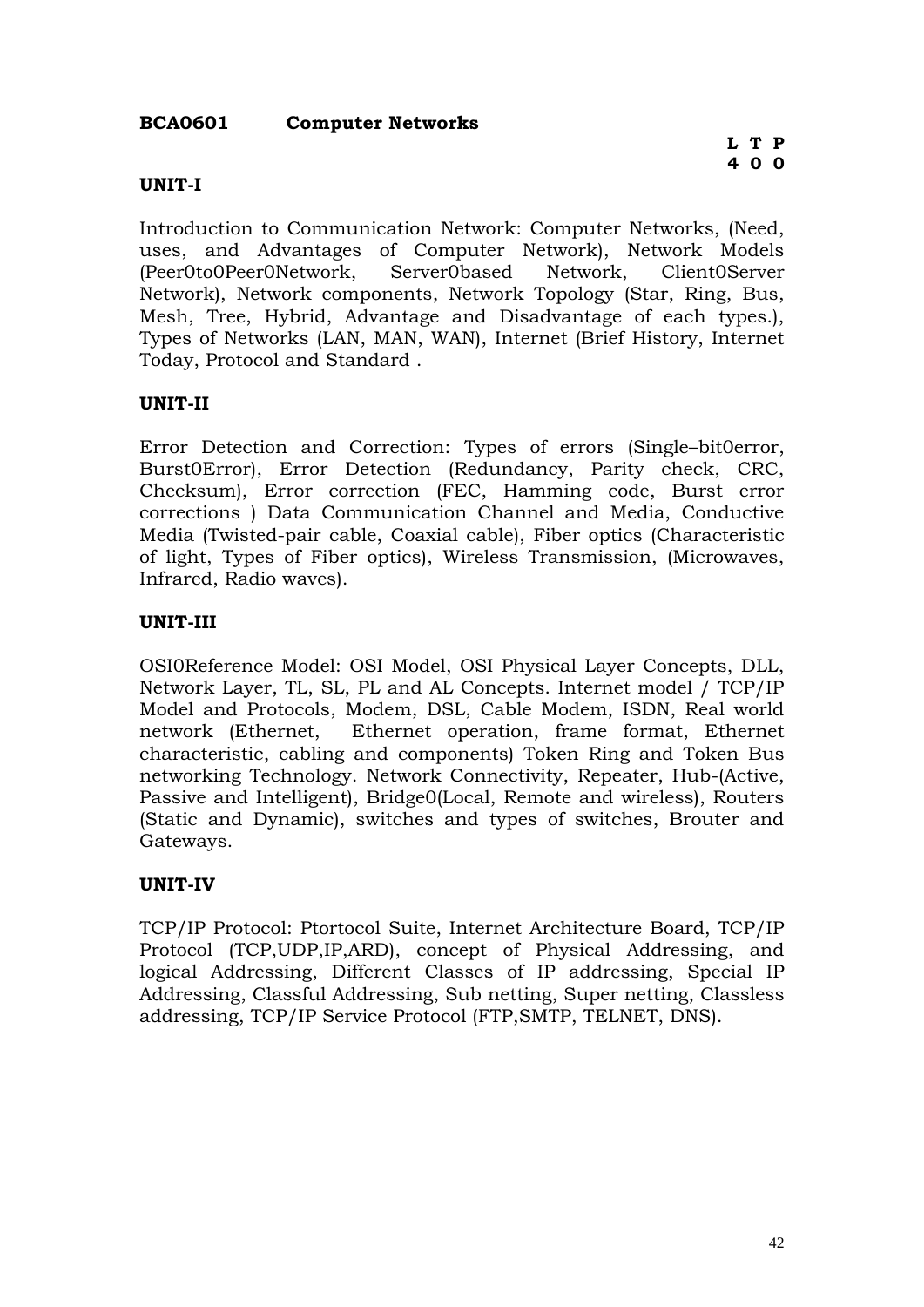- 1. Andrew S. Tahanbaum, Computer Network, PHI.
- 2. Behrowz A. Forouzan , Data Communication and Networking, Tata MacGraw Hill.
- 3. Ata Elahi, Mehran Elahi, "Data, Network and Internal communication Technology", Cengage Learning India
- **Note**: In each theory paper, nine questions are to be set. Two questions are to be set from each Unit and candidate is required to attempt at least one question from each unit. Question number nine will be compulsory, which will be of short answer type with 5010 parts, out of the entire syllabus. In all, five questions are to be attempted.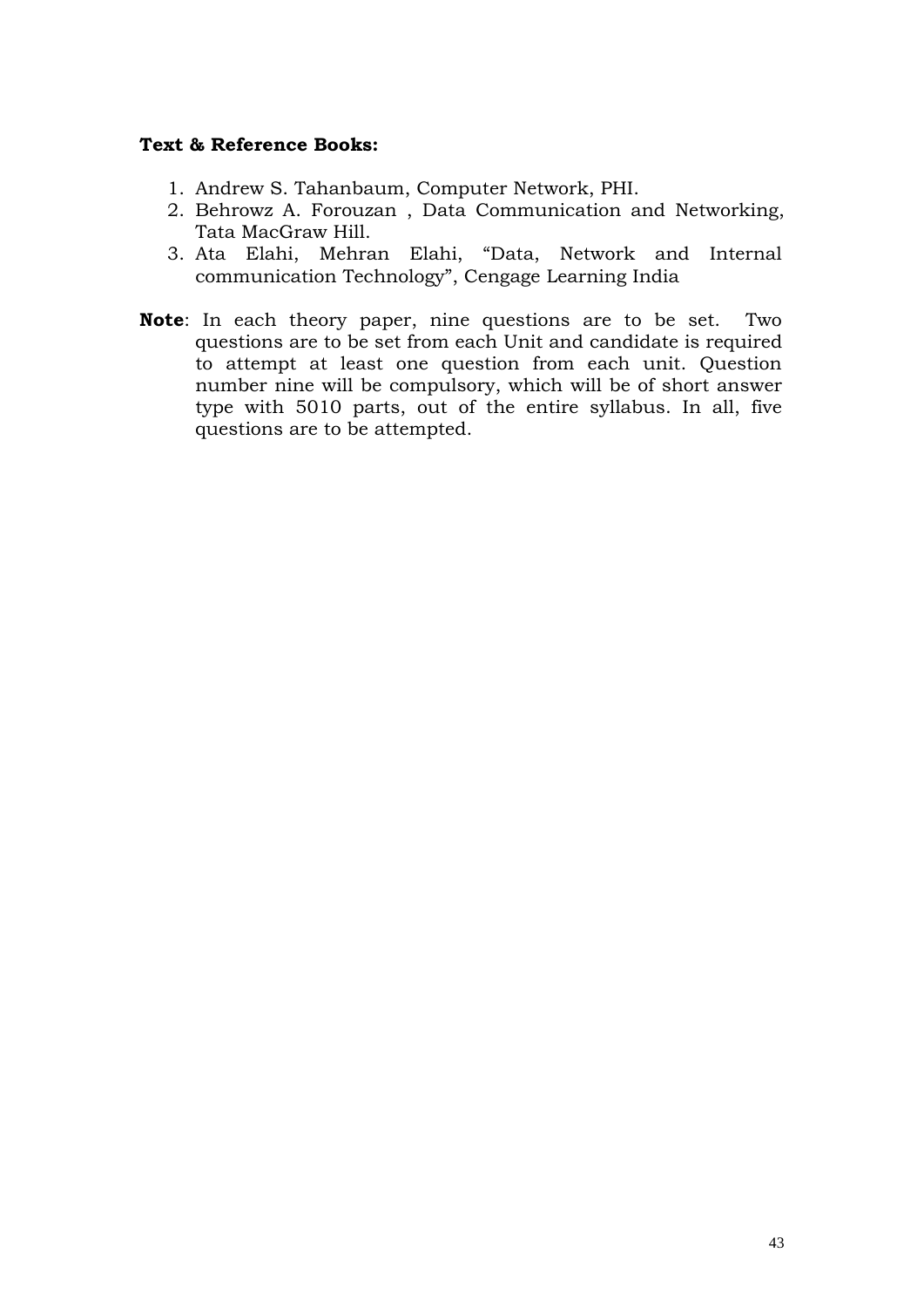### **BCA0602 Numerical Methods**

### **UNIT-I**

Representation of numbers: Decimal to Binary conversion, Floating point representation of numbers, Integer and real/floating point arithmetic, different types of errors, error in the approximation of a function, error in series approximation.

### **UNIT-II**

Solution of algebraic and transcendental equation using Bisection method, Regula-Falsi method, Newton-Raphson method.

Solution of simultaneous linear equations using Gauss Elimination method, Gauss-Jordon method, Jacobi's iterative method, Gauss-Seidel iterative method.

### **UNIT-III**

Interpolation, Finite difference and operators, Newton Forward, Newton Backward, Games forward, Games backward.

### **UNIT-IV**

Numerical differentiation: Differentiating a Graphical function, Differentiating a Tabulated function- Equal and Un-equal intervals, Numerical integration, Newton-Cotes formula, Trapezoidal rule, Simpson's 01/3rd and 3/8th rule, Weddle's rule.

- 1. B.S. Grewal, Numerical Methods in Engg & Science, Khanna Book Publishing Co., New0Delhi.
- 2. R.S. Salaria, Computer Oriented Numerical Methods, Khanna Book Publishing Co., New0Delhi.
- 3. V. Rajaraman, Computer Oriented Numerical Methods, PHI.
- 4. S.S. Sastry, Numerical Method, PHI.
- **Note**: In each theory paper, nine questions are to be set. Two questions are to be set from each Unit and candidate is required to attempt at least one question from each unit. Question number nine will be compulsory, which will be of short answer type with 5010 parts, out of the entire syllabus. In all, five questions are to be attempted.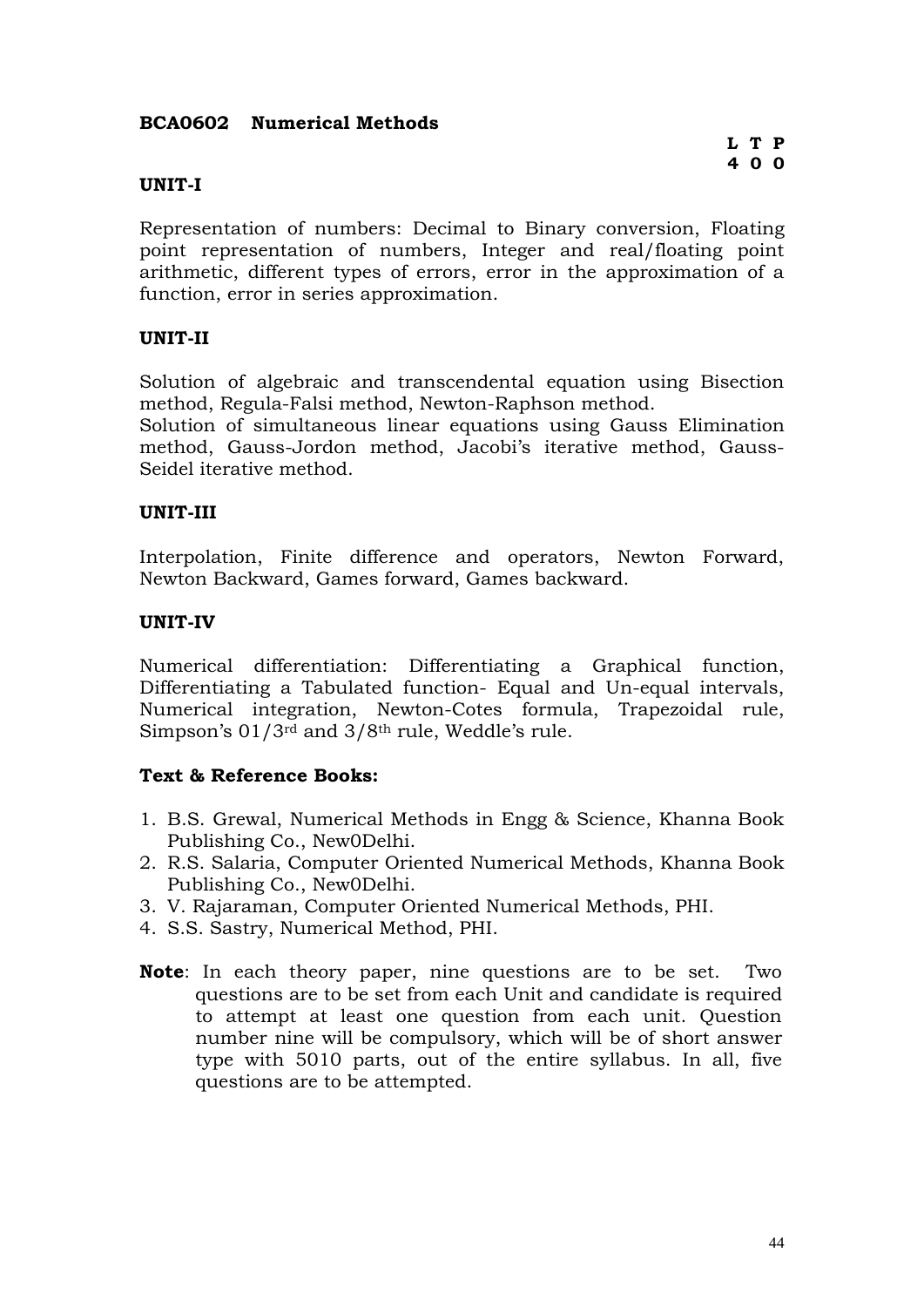### **BCA0603 Multimedia Technology**

### **UNIT-I**

Introduction to Multimedia **:** Needs and areas of use, Development platforms for multimedia, Identifying Multimedia elements Text, Images, Sound, Animation and Video, Making simple Multimedia with PowerPoint. Concepts of plain & formatted text, RTF & HTML texts, Object Linking and Embedding concept.

### **UNIT-II**

Sound: Sound and it Attributes, Mono V/S Stereo Sound, Sound Channels, Sound and Its Effect In Multimedia, Analog V/S Digital Sound, Overview Of Various Sound File Formats On PC WAV, MP3.

### **UNIT-III**

Graphics: Importance of Graphics in Multimedia, Vector and Raster Graphics, Image Capturing Methods Scanner, Digital Camera Etc. Various Attributes of Images Size, Color, Depth , Resolution etc, Various Image File Format BMP, DIB, EPS, PIC, and TIF Format Their Features and imitations, Basics of animation, Software Tools for animation.

### **UNIT-IV**

Video: Basics of Video Analog and Digital Video, How to use video on PC. Introduction to graphics accelerator cards, Brief note on various video standards NTSC, HDTV, Introduction to video capturing Media & instrument Videodisk. Virtual Reality Terminology Head Mounts Display (HMD), Boom, Cave, Input Devices and Sensual Technology

- 1. Multimedia: Making it work (4th edition), Tay vaughan, Tata McGraw Hills.
- 2. Multimedia in action, James E Shuman, Vikas Publishing House.
- 3. Multimedia basics volume / technology, Andreas hoi zinger, firewall media (Laxmi Publications Pvt. Ltd) New Delhi.
- **Note**: In each theory paper, nine questions are to be set. Two questions are to be set from each Unit and candidate is required to attempt at least one question from each unit. Question number nine will be compulsory, which will be of short answer type with 5010 parts, out of the entire syllabus. In all, five questions are to be attempted.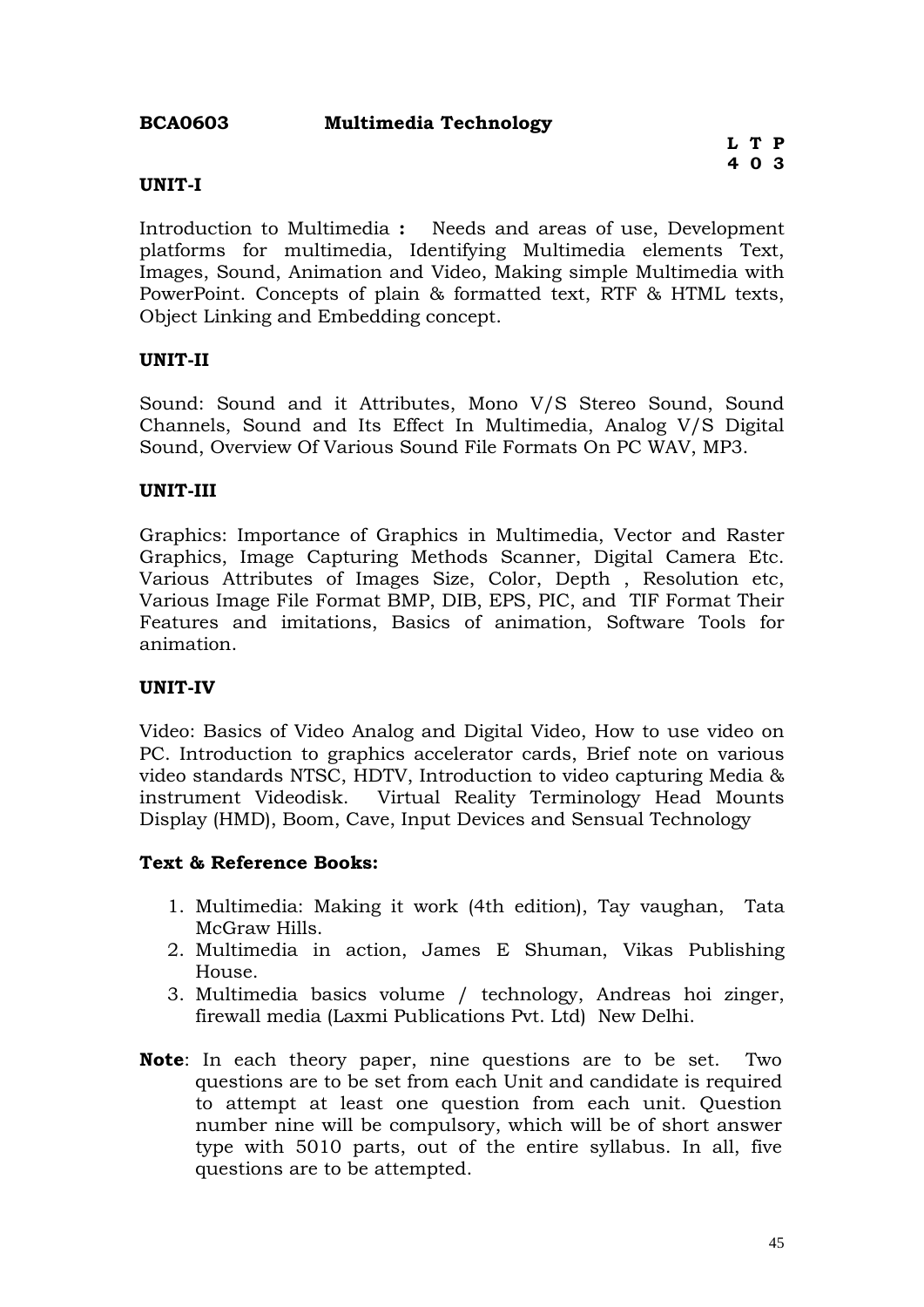### **BCA0604 Computer Graphics**

### **UNIT – I**

Introduction: Definition Of Computer Graphics And Its Applications, Video Display Devices, Raster Scan Displays, Random Scan Displays, Color CRT Monitors, Direct View Storage Tubes, Flat Panel Displays. Input Devices: Keyboard, Mouse, Trackball and Spaceball, Joysticks, Digitizers, Image Scanners, Touch Panels, Light Pens, Voice Systems.

### **UNIT – II**

Output Primitives: Line Drawing Algorithms (DDA, Bresenhaum's ), Circle Generating Algorithm(Midpoint Circle Drawing Algorithm), Ellipse Generating Algorithm, Midpoint Ellipse Generating Algorithm, Character Generation.

### **UNIT – III**

2D Transformations: Translation, Rotation, Scaling, Reflection, Shear, Composite Transformation0Translation, Rotations, Scaling. Two Dimensional Viewing: Window-To-Viewport Coordinate Transformation

### **UNIT – IV**

Clipping: Introduction, Clipping Operations, Point Clipping, Line Clipping(Cohen-Sutherland Line Clipping, Liang-Barsky Line Clipping, Nicholl-Lee-Nicholl Line Clipping), Polygon Clipping(Sutherland-Hodgeman Polygon Clipping, Weiler-Atherton Polygon Clipping), Curve Clipping, Text Clipping.

- 1. Donald Hearn & M. Pauline Baker, "Computer Graphics." Prentice Hall India.
- 2. F. S. Hill Jr., "Computer Graphics", Macmillan Publishing Company.
- 3. David F. Rogers, "Procedural Elements for Computer Graphics", Tata MacGraw Hill.
- **Note**: In each theory paper, nine questions are to be set. Two questions are to be set from each Unit and candidate is required to attempt at least one question from each unit. Question number nine will be compulsory, which will be of short answer type with 5010 parts, out of the entire syllabus. In all, five questions are to be attempted.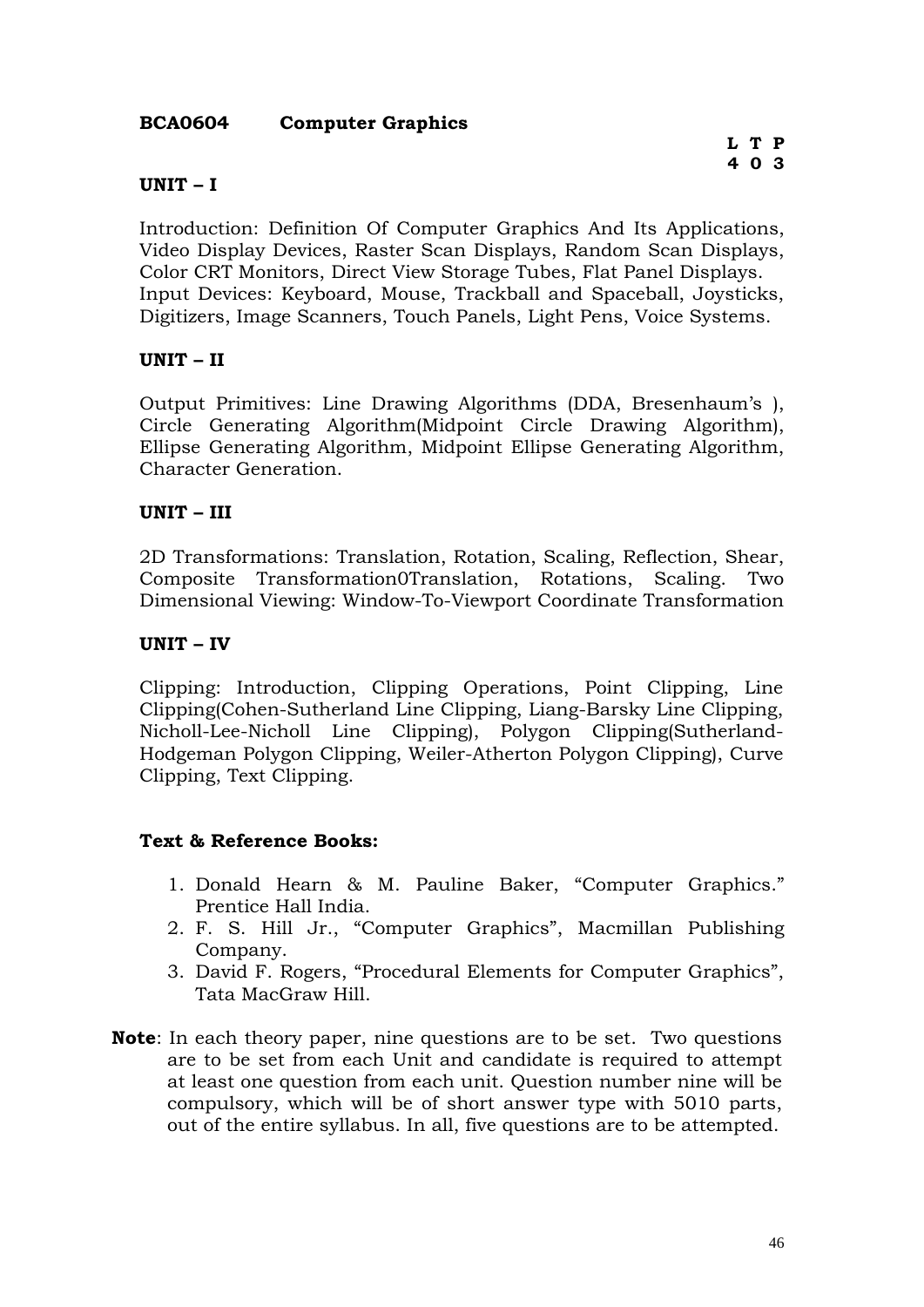**BCA0605 Software Engineering**

### **UNIT – I**

Software engineering: Evolving Role of Software, Software Engineering, Changing nature of Software, Software Myths, Terminologies, Role of management in software development Software Process and desired Characteristics.

Software Life Cycle Models: Build & Fix Model, Water Fall Model, Incremental Process Model, Evolutionary Process Models, Unified Process, Comparison of Models, Other Software Processes, Selection of a Model.

### **UNIT – II**

Software Requirements Analysis & Specifications: Requirements Engineering, Types of Requirements, Feasibility Studies, Requirements Elicitation, Requirements Analysis Documentation, Validation and Management.

Software Architecture: Its Role, Views, Component & Connector View and its architecture style, Architecture Vs Design, Deployment View & Performance Analysis, Documentation, Evaluation.

### **UNIT – III**

Function Oriented Design: Design principles, Module level Concepts, Notation & Specification, Structured Design Methodology, Verification Object0Oriented Design: OO Analysis & Design, OO Concepts, Design Concepts, UML – Class Diagram, Sequence & Collaboration Diagram, Other diagrams & Capabilities, Design Methodology , Dynamic and Functional Modeling, Internal Classes & Operations.

### **UNIT – IV**

Detailed Design: PDL, Logic/Algorithm Design, State Modeling of Classes, Verification: Design Walkthroughs, Critical Design Review, Consistency Checkers.

Coding: Programming Principles & Guidelines, Coding Process, Refactoring, Verification.